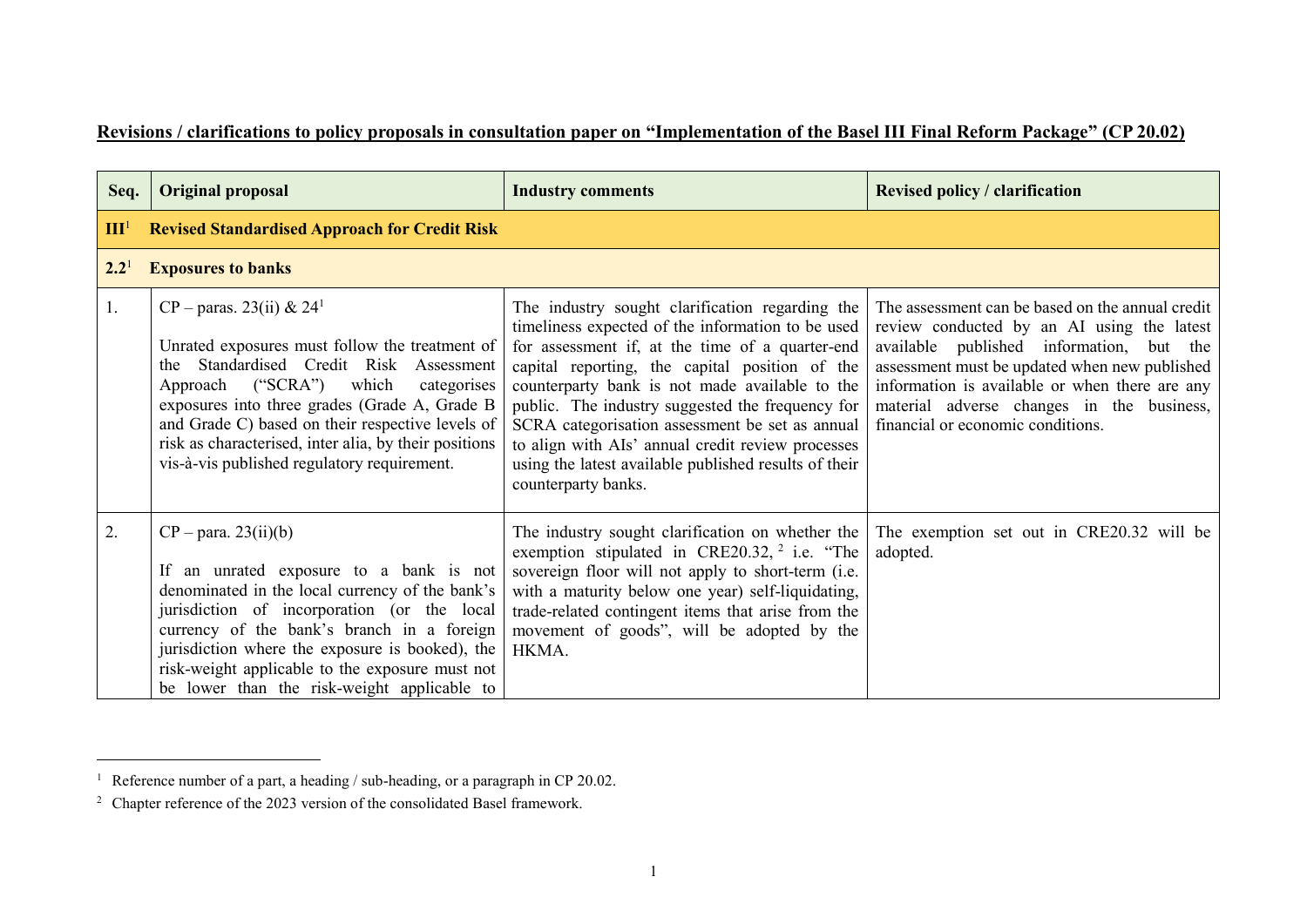| Seq. | <b>Original proposal</b>                                                                                                                                                                                                                                                                                                                   | <b>Industry comments</b>                                                                                                                                                                                                                                                                                                      | <b>Revised policy / clarification</b>                                                                                                                                                                                                                                                                                                                                                                                                                                        |
|------|--------------------------------------------------------------------------------------------------------------------------------------------------------------------------------------------------------------------------------------------------------------------------------------------------------------------------------------------|-------------------------------------------------------------------------------------------------------------------------------------------------------------------------------------------------------------------------------------------------------------------------------------------------------------------------------|------------------------------------------------------------------------------------------------------------------------------------------------------------------------------------------------------------------------------------------------------------------------------------------------------------------------------------------------------------------------------------------------------------------------------------------------------------------------------|
|      | exposures to the sovereign of the country where<br>the bank is incorporated.                                                                                                                                                                                                                                                               |                                                                                                                                                                                                                                                                                                                               |                                                                                                                                                                                                                                                                                                                                                                                                                                                                              |
| 3.   | $CP - para. 23(iii)$<br>Exposures to banks arising from the movement of<br>goods across national borders with an original<br>maturity of 6 months or less are eligible for the<br>preferential risk-weights applicable to short-term<br>exposures.                                                                                         | The industry sought clarification on whether<br>movement between Mainland China and Hong<br>Kong would be treated as movement across<br>national borders.                                                                                                                                                                     | Trades between Mainland China and Hong Kong<br>will be treated as if they were trades across<br>national borders.                                                                                                                                                                                                                                                                                                                                                            |
| 4.   | $CP$ – para. 25(ii)<br>The HKMA sought industry's comments on<br>whether it is necessary to exercise the national<br>discretion of allowing the use of external ratings<br>which incorporate assumptions of implicit<br>government support for up to a period of five<br>years.                                                            | The industry suggested that the HKMA exercise<br>the discretion due to limited visibility and<br>operational difficulties for AIs to verify the<br>inclusion of implicit government support by<br>individual ECAIs.                                                                                                           | Als may continue to use external ratings which<br>incorporate assumptions of implicit government<br>support for up to a period of five years, from the<br>date of implementation of the revised<br>standardised approach for credit risk ("revised<br>SACR").                                                                                                                                                                                                                |
| 2.3  | <b>Exposures to covered bonds</b>                                                                                                                                                                                                                                                                                                          |                                                                                                                                                                                                                                                                                                                               |                                                                                                                                                                                                                                                                                                                                                                                                                                                                              |
| 5.   | $CP - \text{paras. } 26 \& 27$<br>The HKMA proposed to introduce exposures to<br>covered bonds as a new exposure type as set out<br>in the revised SACR, where the risk-weighting<br>scales (a rated and an unrated) for covered bonds<br>issued by banks or mortgage institutions are<br>generally more preferential than those available | The industry sought clarification on whether<br>unrated covered bonds issued by a mortgage<br>institution can also be risk-weighted according to<br>the risk weight table for unrated covered bond<br>exposures (i.e. Table 9 of CRE20.38) since the<br>table only specifies (as basis) "Risk weight of the<br>issuing bank". | If unrated covered bonds issued by a mortgage<br>institution are subject by law to special public<br>supervision designed to protect bond holders and<br>meet the criteria set out in CRE20.34 to 20.37, the<br>HKMA considers it reasonable to presume that<br>the mortgage institution is subject to adequate<br>supervision by a competent supervisory authority.<br>Hence, AIs may, for the purpose of determining<br>the risk-weight applicable to the covered bonds in |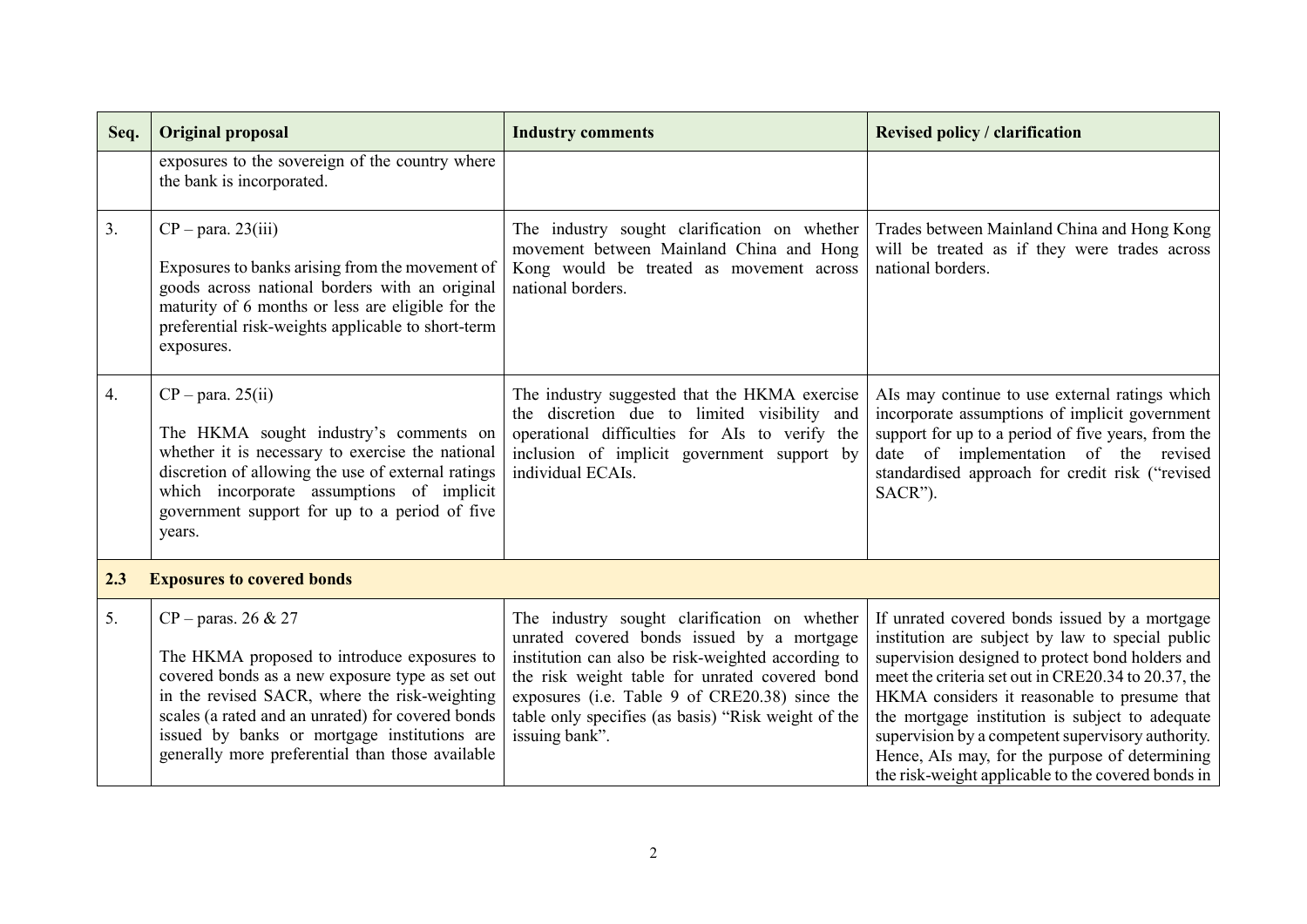| Seq. | <b>Original proposal</b>                                                                                                                                                                                                                                                                                                              | <b>Industry comments</b>                                                                                                                                                                                                                                                                                                                                                                                                                                                                                                                                                                      | <b>Revised policy / clarification</b>                                                                                                                                                                                                                                                                                                                                                                                                                                                                                                                                                                                                                                                                                                                                                                                                       |
|------|---------------------------------------------------------------------------------------------------------------------------------------------------------------------------------------------------------------------------------------------------------------------------------------------------------------------------------------|-----------------------------------------------------------------------------------------------------------------------------------------------------------------------------------------------------------------------------------------------------------------------------------------------------------------------------------------------------------------------------------------------------------------------------------------------------------------------------------------------------------------------------------------------------------------------------------------------|---------------------------------------------------------------------------------------------------------------------------------------------------------------------------------------------------------------------------------------------------------------------------------------------------------------------------------------------------------------------------------------------------------------------------------------------------------------------------------------------------------------------------------------------------------------------------------------------------------------------------------------------------------------------------------------------------------------------------------------------------------------------------------------------------------------------------------------------|
|      | unsecured<br>the<br>exposures<br>to<br>to<br>same<br>counterparties.                                                                                                                                                                                                                                                                  |                                                                                                                                                                                                                                                                                                                                                                                                                                                                                                                                                                                               | accordance with Table 9 of CRE20.38, treat the<br>mortgage institution as if it were an issuing bank.                                                                                                                                                                                                                                                                                                                                                                                                                                                                                                                                                                                                                                                                                                                                       |
| 2.4  | <b>Exposures to securities firms and other financial institutions</b>                                                                                                                                                                                                                                                                 |                                                                                                                                                                                                                                                                                                                                                                                                                                                                                                                                                                                               |                                                                                                                                                                                                                                                                                                                                                                                                                                                                                                                                                                                                                                                                                                                                                                                                                                             |
| 6.   | $CP - para. 29$<br>For rated exposures to non-bank financial<br>institutions ("NBFIs") that are subject to a<br>regulatory regime comparable to that applicable<br>to banks, the risk-weighting treatment for rated<br>bank exposures will apply.<br>For unrated exposures to these NBFIs, a flat risk-<br>weight of 100% will apply. | (a) The industry sought further guidance on<br>comparable regulatory regime, especially on<br>how insurance companies will be assessed as<br>they are not identical to banks.<br>(b) The industry sought clarification on whether<br>the risk-weighting treatment for short-term<br>exposures under the External Credit Risk<br>Assessment Approach ("ECRA") will also be<br>applicable to exposures to NBFIs.<br>(c) The industry also requested reconsideration of<br>the proposal of 100% risk-weight for unrated<br>exposures as CRE20.40 does not exclude<br>unrated exposures to NBFIs. | (a) AIs may risk-weight exposures to NBFIs in a<br>jurisdiction outside Hong Kong as bank<br>exposures if the supervisor in that<br>jurisdiction-<br>determines that the regulatory and<br>(i)<br>framework<br>supervisory<br>governing<br>NBFIs in the jurisdiction is equivalent to<br>that which is applied to banks in the<br>jurisdiction; or<br>(ii) allows banks incorporated in the<br>jurisdiction to treat NBFIs in the<br>jurisdiction as banks for Basel capital<br>adequacy purposes.<br>In the case of NBFIs supervised by the<br>Insurance Authority and the Securities and<br>Futures Commission, the HKMA will make a<br>determination in consultation with the two<br>regulators and specify in supervisory<br>guidance the treatment for NBFIs supervised<br>by them.<br>(b) The risk-weighting treatment for short-term |
|      |                                                                                                                                                                                                                                                                                                                                       |                                                                                                                                                                                                                                                                                                                                                                                                                                                                                                                                                                                               | exposures under ECRA will also be                                                                                                                                                                                                                                                                                                                                                                                                                                                                                                                                                                                                                                                                                                                                                                                                           |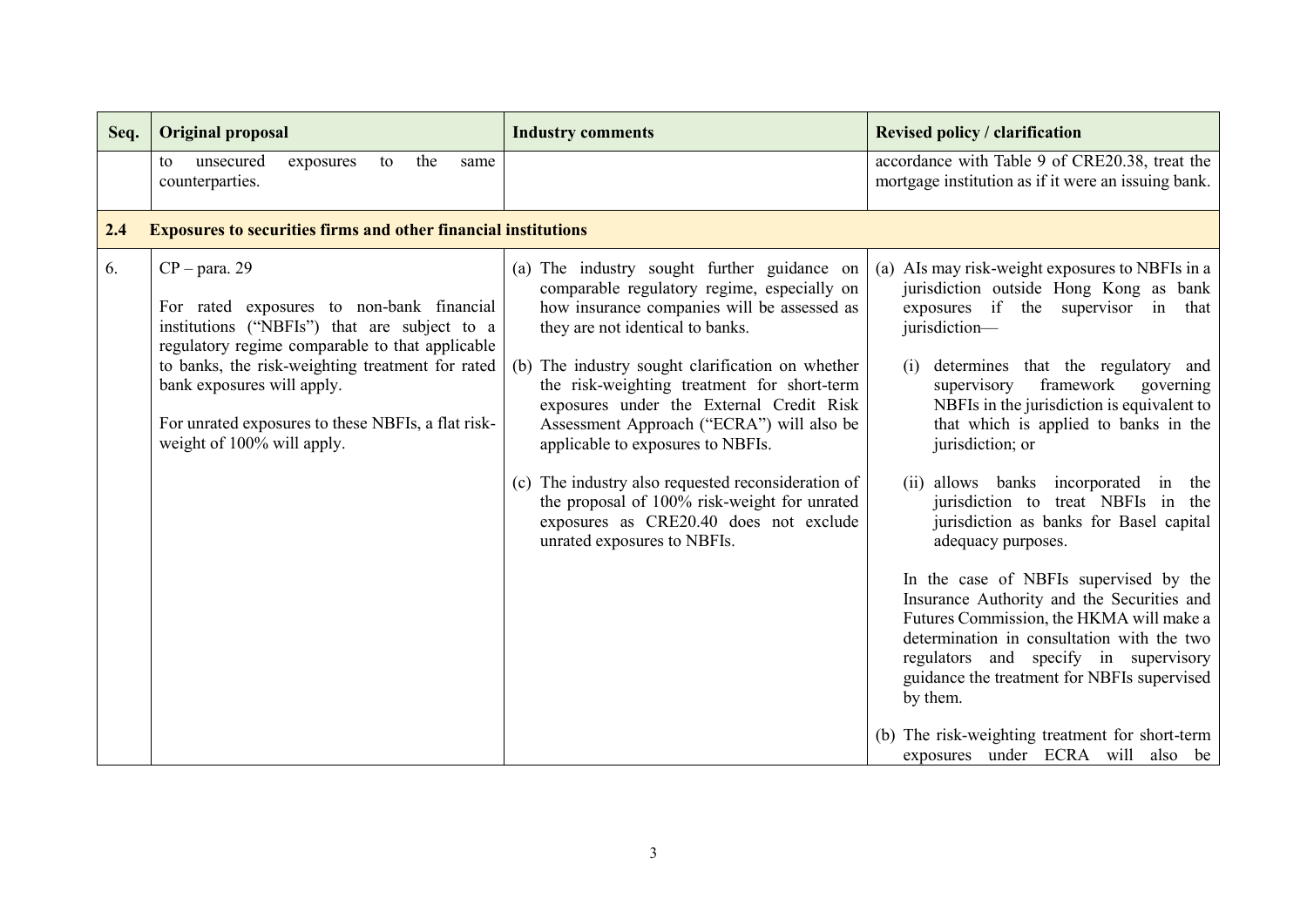| Seq. | <b>Original proposal</b>                                                                                                                                                                                                                                                                                                                                                                             | <b>Industry comments</b>                                                                                                                                                                                                                                                                                                                                                                  | <b>Revised policy / clarification</b>                                                                                                                                                                                                                                                                                                                                                                                                                                                                                                                                                                                                |
|------|------------------------------------------------------------------------------------------------------------------------------------------------------------------------------------------------------------------------------------------------------------------------------------------------------------------------------------------------------------------------------------------------------|-------------------------------------------------------------------------------------------------------------------------------------------------------------------------------------------------------------------------------------------------------------------------------------------------------------------------------------------------------------------------------------------|--------------------------------------------------------------------------------------------------------------------------------------------------------------------------------------------------------------------------------------------------------------------------------------------------------------------------------------------------------------------------------------------------------------------------------------------------------------------------------------------------------------------------------------------------------------------------------------------------------------------------------------|
|      |                                                                                                                                                                                                                                                                                                                                                                                                      |                                                                                                                                                                                                                                                                                                                                                                                           | applicable to exposures to NBFIs that can be<br>treated as banks for risk-weighting purposes.<br>(c) For unrated exposures to NBFIs, the HKMA<br>will further consider the feasibility of<br>applying the SCRA set out in CRE20.21 to<br>20.32 to these exposures.<br>[Note: NBFIs include holding companies of<br>financial institutions.]                                                                                                                                                                                                                                                                                          |
| 2.5  | <b>Exposures to corporates</b>                                                                                                                                                                                                                                                                                                                                                                       |                                                                                                                                                                                                                                                                                                                                                                                           |                                                                                                                                                                                                                                                                                                                                                                                                                                                                                                                                                                                                                                      |
| 7.   | $CP - para. 30(iii)$<br>The HKMA proposed to follow the revised<br>SACR for the treatment of exposures to<br>For unrated specialized lending<br>corporates.<br>exposures, the risk-weights applicable are 100%<br>for object and commodities finance exposures<br>and project finance exposures during operational<br>phase, and 130% for project finance exposures<br>during pre-operational phase. | The industry suggested the HKMA consider<br>implementing the preferential risk-weight of 80%<br>for high quality project finance in operational<br>phase as allowed in CRE20.51 and CRE20.52.<br>The industry also requested the definition of<br>specialized lending be widened to accommodate<br>aircraft and ships finance under operating leases<br>given their operational features. | The preferential risk-weight of 80% will be<br>implemented in accordance with the criteria set<br>out in CRE20.52.<br>Possible flexibilities are being considered for<br>aircraft and ships finance under operating leases<br>to be classified as specialized lending (e.g. AIs to<br>demonstrate that the repayment of the obligation<br>is the income generated by these specific assets<br>instead of a specific asset either in legal form or<br>in economic substance) provided the spirit of the<br>relevant Basel standards are not violated. The<br>HKMA will consult the industry on any further<br>guidance in due course. |
| 8.   | $CP - para. 31$<br>The HKMA proposed to follow the revised<br>SACR for the treatment of exposures to                                                                                                                                                                                                                                                                                                 | The industry sought clarification on the expected<br>frequency and source of information required of<br>Als for the purpose of reviewing the turnover of a                                                                                                                                                                                                                                | AIs are expected to determine the turnover of a<br>borrower based on the latest information they<br>obtained in their usual credit risk management<br>process. If audited financial reports are not                                                                                                                                                                                                                                                                                                                                                                                                                                  |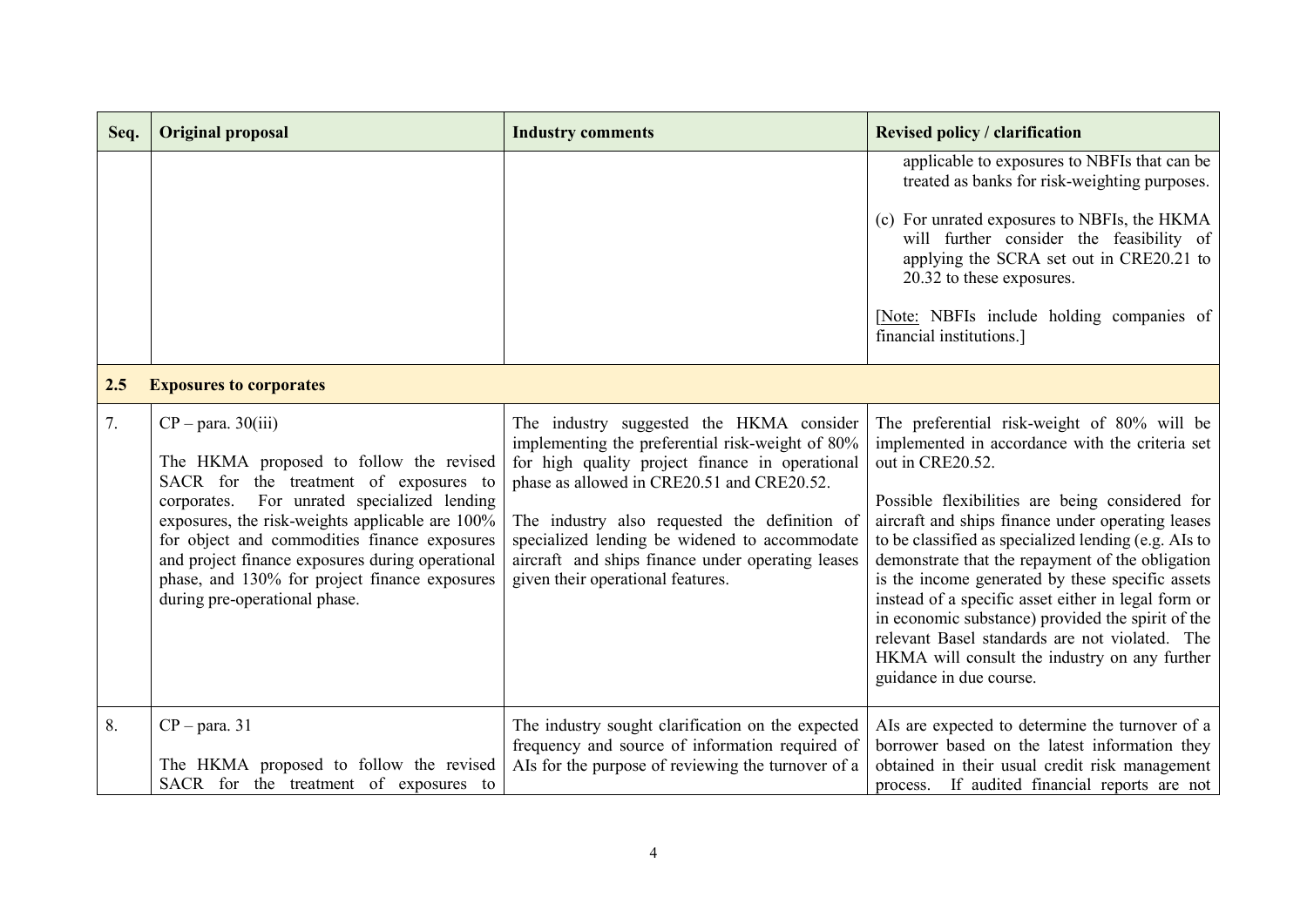| Seq. | <b>Original proposal</b>                                                                                                                                                                                                                                                                                                                                                                                                              | <b>Industry comments</b>                                                                                                                                                                                                                                                                                                 | <b>Revised policy / clarification</b>                                                                                                                                                                                                                                                                                                                                                                                                                                                                                                                                                                                                                                                                                                                                                                        |
|------|---------------------------------------------------------------------------------------------------------------------------------------------------------------------------------------------------------------------------------------------------------------------------------------------------------------------------------------------------------------------------------------------------------------------------------------|--------------------------------------------------------------------------------------------------------------------------------------------------------------------------------------------------------------------------------------------------------------------------------------------------------------------------|--------------------------------------------------------------------------------------------------------------------------------------------------------------------------------------------------------------------------------------------------------------------------------------------------------------------------------------------------------------------------------------------------------------------------------------------------------------------------------------------------------------------------------------------------------------------------------------------------------------------------------------------------------------------------------------------------------------------------------------------------------------------------------------------------------------|
|      | corporates (including the application of the $\epsilon$ 50<br>million annual sales threshold for defining<br>"corporate SMEs").                                                                                                                                                                                                                                                                                                       | borrower for the purpose of determining whether it<br>is a corporate SME.                                                                                                                                                                                                                                                | available or not up-to-date, other recent<br>information such as management accounts that<br>are considered by AIs as reliable may be used.                                                                                                                                                                                                                                                                                                                                                                                                                                                                                                                                                                                                                                                                  |
| 2.6  | Subordinated debt, equity and other capital instruments                                                                                                                                                                                                                                                                                                                                                                               |                                                                                                                                                                                                                                                                                                                          |                                                                                                                                                                                                                                                                                                                                                                                                                                                                                                                                                                                                                                                                                                                                                                                                              |
| 9.   | $CP - para. 34$<br>Under the revised SACR, a 400% risk-weight<br>must be assigned to speculative unlisted equity<br>exposures which are defined as "equity<br>investments in unlisted companies that are<br>invested for short-term resale purposes or are<br>considered venture capital or similar investments<br>which are subject to price volatility and are<br>acquired in anticipation of significant future<br>capital gains." | The industry sought clarification on:<br>(a) the interpretation for the expression "short-<br>term"; and<br>(b) whether equity exposures incurred as part of<br>the business facilitation (e.g. membership of<br>payment systems and exchanges), which are<br>usually unlisted, should not be treated as<br>speculative. | (a) AIs are expected to make their own<br>judgement as to whether their intended<br>holding period of the unlisted equities is<br>"short-term". Since unlisted equities are not<br>traded in a liquid secondary market, it is less<br>likely that a profitable resale deal could be<br>closed within months after acquisition of the<br>equities. As such, a holding period of 3 to 5<br>years could still be considered as "short-<br>term" in the case of highly illiquid<br>investments.<br>(b) Equity exposures incurred as part of the<br>business facilitation (e.g. membership of<br>payment systems and exchanges) do not fall<br>within the definition of "speculative unlisted<br>equity exposures" set out in CRE20.58.<br>Hence, these exposures will not be subject to<br>the 400% risk-weight. |
| 10.  | $CP$ – paras. 34 & 35<br>Under the revised SACR, speculative unlisted<br>equity exposures must be risk-weighted at 400%<br>and other equity exposures 250%. For any<br>amounts of capital instruments or non-capital                                                                                                                                                                                                                  | The industry sought clarification on:<br>whether the new risk-weights $(400\%, 250\% \text{ or }$<br>$\bullet$<br>150%, as the case requires) are applicable to<br>loans, facilities or other credit exposures                                                                                                           | Any loans, facilities or other non-equity credit<br>exposures provided by an AI to any of its<br>connected company falling within the scope of<br>section 46 of the Banking (Capital) Rules<br>("BCR") will be regarded as part of the AI's<br>capital investment in the connected company for                                                                                                                                                                                                                                                                                                                                                                                                                                                                                                               |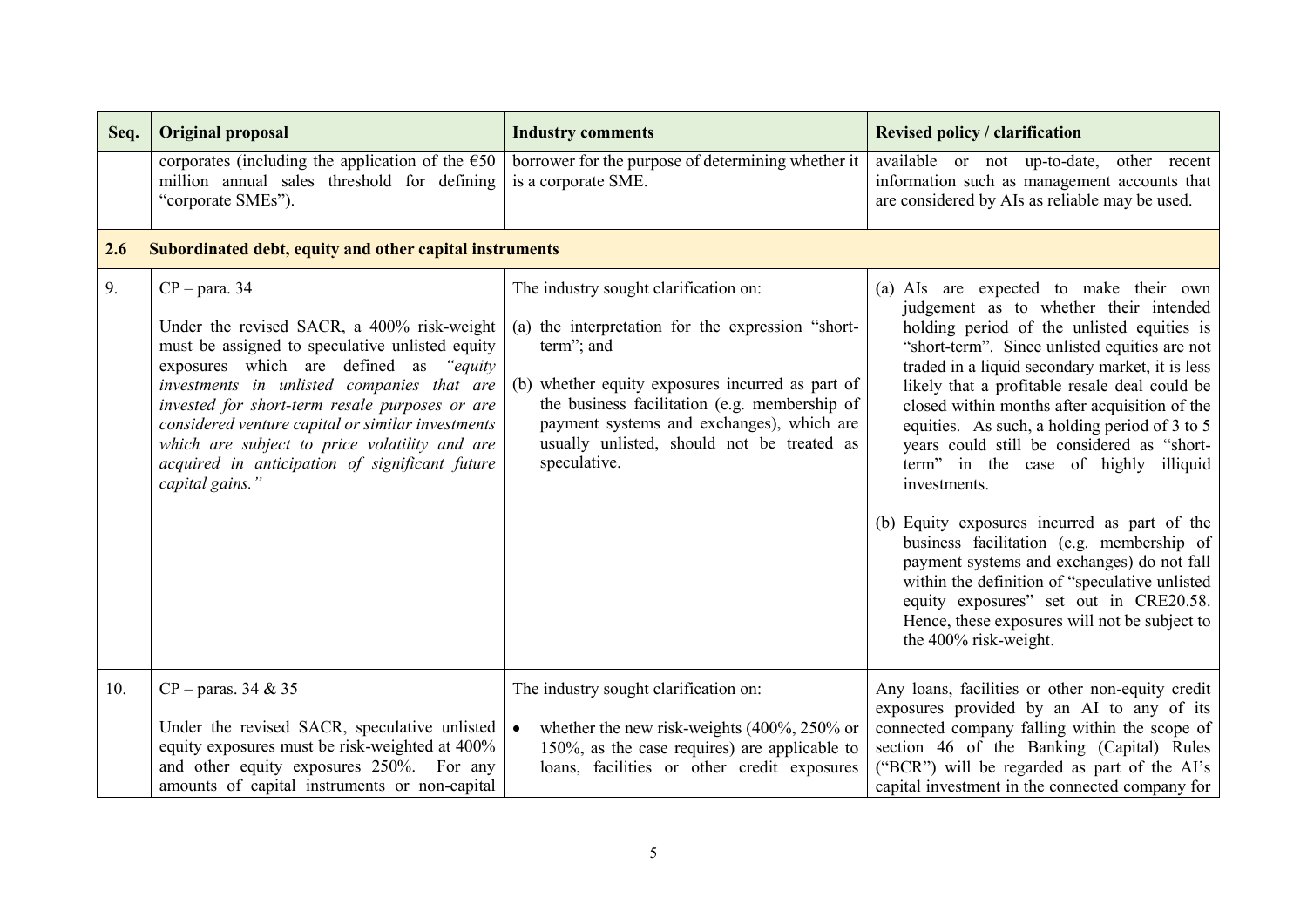| Seq. | <b>Original proposal</b>                                                                                                                                                                                                                                                                                                                                                                                                                        | <b>Industry comments</b>                                                                                                                                                                                                                                                                                                                                                                                                              | <b>Revised policy / clarification</b>                                                                                                                                                                                                                                                                                                                                                                                                                                                          |
|------|-------------------------------------------------------------------------------------------------------------------------------------------------------------------------------------------------------------------------------------------------------------------------------------------------------------------------------------------------------------------------------------------------------------------------------------------------|---------------------------------------------------------------------------------------------------------------------------------------------------------------------------------------------------------------------------------------------------------------------------------------------------------------------------------------------------------------------------------------------------------------------------------------|------------------------------------------------------------------------------------------------------------------------------------------------------------------------------------------------------------------------------------------------------------------------------------------------------------------------------------------------------------------------------------------------------------------------------------------------------------------------------------------------|
|      | LAC liabilities (including those in the form of<br>subordinated debt) issued by financial sector<br>entities that are not deducted from regulatory<br>capital and currently risk-weighted at 100% will<br>be risk-weighted at:<br>$400\%$ or $250\%$ , as the case requires, for<br>$\bullet$<br>capital instruments that are equities; and<br>150% for non-capital LAC liabilities and<br>$\bullet$<br>capital instruments other than equities | provided by an AI to a connected company;<br>and<br>the treatment of a mix of equity exposures and<br>$\bullet$<br>other non-equity credit exposures of the AI to<br>a connected company.                                                                                                                                                                                                                                             | the purpose of capital treatment under the BCR.<br>It follows that all non-equity credit exposures<br>must be added to any equity exposures of the AI<br>to the connected company to determine whether<br>the aggregate amount exceeds the relevant<br>threshold(s) (of exemption from deduction) under<br>the BCR. The portion that is within the threshold<br>must then be subject to the risk weights<br>applicable to equity exposures (i.e. 400%, 250%<br>or 150%, as the case requires). |
| 11.  | $CP - \text{paras.} 36$ and 78<br>The HKMA consulted the industry on whether to<br>apply the five-year linear phase-in arrangement<br>for the existing risk-weights of equity exposures<br>to be migrated to those under the revised SACR<br>and IRB approaches.                                                                                                                                                                                | The industry preferred for simplicity that no phase-<br>in be allowed.                                                                                                                                                                                                                                                                                                                                                                | The phase-in arrangement will not be made<br>available.                                                                                                                                                                                                                                                                                                                                                                                                                                        |
| 2.7  | <b>Retail exposures</b>                                                                                                                                                                                                                                                                                                                                                                                                                         |                                                                                                                                                                                                                                                                                                                                                                                                                                       |                                                                                                                                                                                                                                                                                                                                                                                                                                                                                                |
| 12.  | $CP$ – paras. 38(i) and 39<br>The HKMA proposed to adopt the granularity<br>criterion as one of the eligibility criteria for<br>regulatory retail exposures, i.e. no aggregated<br>exposure of an AI to one counterparty can exceed<br>0.2% of the AI's overall regulatory retail<br>portfolio.                                                                                                                                                 | The industry sought clarification on:<br>(a) whether the granularity criterion would be<br>applied on a consolidated basis to cover<br>exposures to a single retail customer extended<br>by the AI and its subsidiaries (including those<br>outside Hong Kong). The industry expressed<br>that the application on a consolidated basis<br>would result in severe operational challenges<br>as personal data privacy requirements vary | (a) For the purpose of calculating the capital<br>ratios on a consolidated basis, the granularity<br>criterion should be met at the consolidated<br>group level. For AIs that have overseas<br>branches or overseas subsidiaries, the<br>granularity criterion must be applied on a<br>consolidated basis covering their overseas<br>branches and subsidiaries to the extent<br>possible (i.e. as allowed by the relevant                                                                      |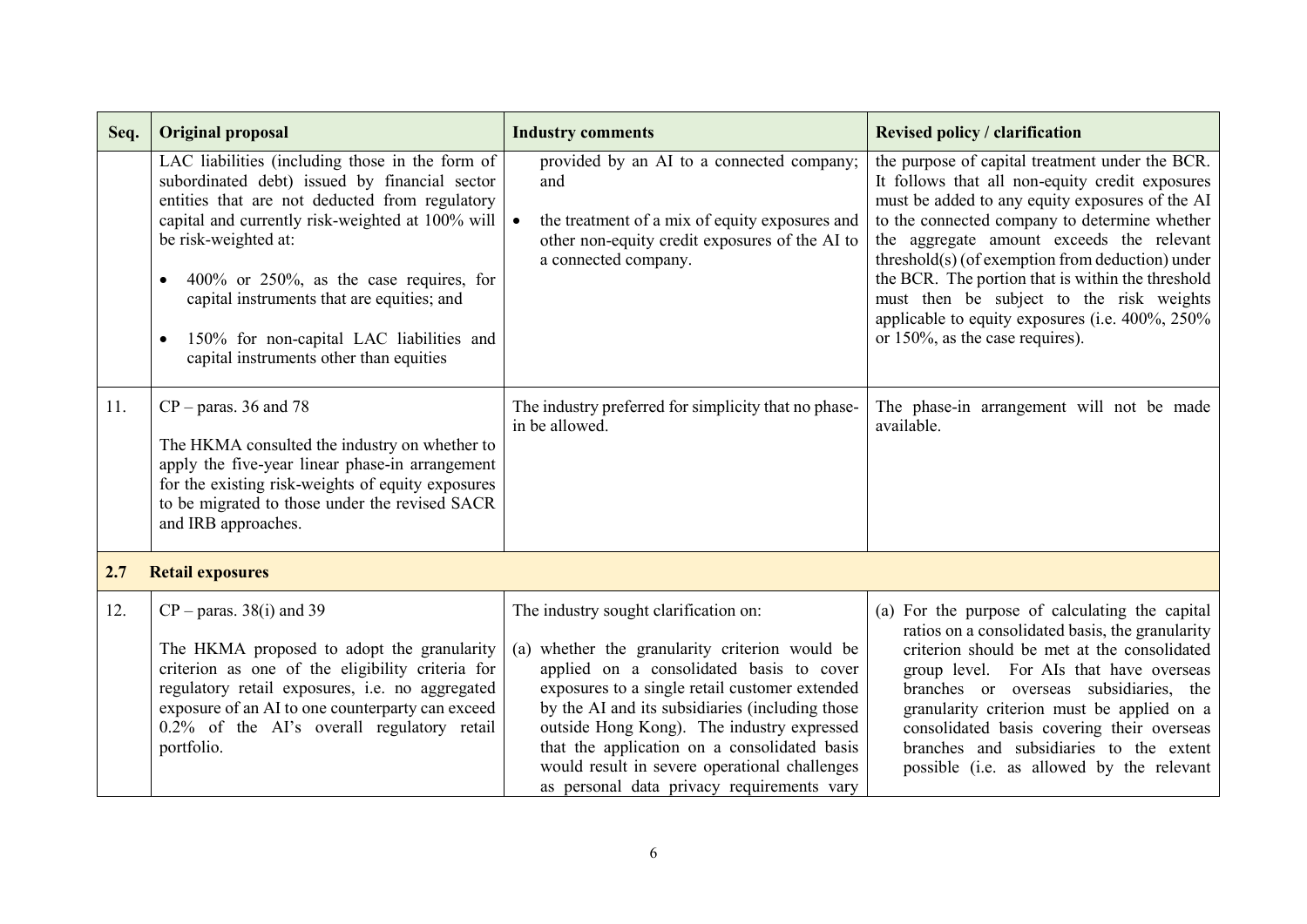| Seq. | <b>Original proposal</b>                                                                                                                                                                                                                                                                                                                                                                                                                                                                                                                                                                                         | <b>Industry comments</b>                                                                                                                                                                                                                                                                                                                                                                                                                                                                                                                                                                                                                      | <b>Revised policy / clarification</b>                                                                                                                                                                                                                                                                                                                                                                                                                                                                                                                                                                                                                                                                                                                                    |
|------|------------------------------------------------------------------------------------------------------------------------------------------------------------------------------------------------------------------------------------------------------------------------------------------------------------------------------------------------------------------------------------------------------------------------------------------------------------------------------------------------------------------------------------------------------------------------------------------------------------------|-----------------------------------------------------------------------------------------------------------------------------------------------------------------------------------------------------------------------------------------------------------------------------------------------------------------------------------------------------------------------------------------------------------------------------------------------------------------------------------------------------------------------------------------------------------------------------------------------------------------------------------------------|--------------------------------------------------------------------------------------------------------------------------------------------------------------------------------------------------------------------------------------------------------------------------------------------------------------------------------------------------------------------------------------------------------------------------------------------------------------------------------------------------------------------------------------------------------------------------------------------------------------------------------------------------------------------------------------------------------------------------------------------------------------------------|
|      |                                                                                                                                                                                                                                                                                                                                                                                                                                                                                                                                                                                                                  | across multiple jurisdictions in Asia.<br>For<br>example, the Personal Information Protection<br>Act (Act 16930) of Korea entitles data subjects<br>(the clients of the Korean subsidiary) with the<br>right to opt-out from export of their own data<br>(article $17(2)(5)$ and article $17(3)$ ), without<br>prejudice of any other service rendered by the<br>subsidiary locally to the data subjects; and<br>(b) how "one counterparty" should be defined.                                                                                                                                                                                | governing regulations in the overseas<br>jurisdictions).<br>(b) In line with the existing requirement in<br>section $64(1)(a)$ of the BCR, "one<br>counterparty" will include a group of<br>obligors considered by an AI as a group of<br>obligors for risk management purposes<br>(including, but not limited to, those grouped<br>under the Banking (Exposure Limits) Rules).                                                                                                                                                                                                                                                                                                                                                                                          |
| 13.  | $CP$ – paras. 38(ii) & 39<br>The HKMA proposed to adopt the new key<br>elements in the risk-weighting framework for<br>retail exposures introduced under the revised<br>SACR, including the application of the 45% risk-<br>weight to regulatory retail exposure to any<br>obligor who qualifies as "transactors" (i.e.<br>obligors in relation to facilities such as credit<br>cards and charge cards where the balance has<br>been repaid in full at each scheduled repayment<br>date for the previous 12 months, or to overdraft<br>facilities if there has been no drawdown over the<br>previous 12 months). | The industry sought clarification on—<br>(a) whether the $45\%$ risk-weight is applicable to<br>other revolving facilities such as personal<br>revolving loans;<br>(b) whether the definition of transactor is applied<br>at product level or customer level.<br>The<br>industry prefers adopting a product-level<br>definition:<br>(c) whether new unsecured facilities (opened for<br>less than 12 months) could be classified as<br>"transactors"; and<br>(d) whether exposures to personal term loans and<br>leases will be excluded from the obligor level<br>assessment when determining whether the<br>counterparty is a "transactor". | (a) For personal revolving loans and other<br>similar revolving facilities that can be drawn<br>and repaid at any time, there should not be<br>any drawdown over the previous 12 months<br>in order for the obligors concerned to be<br>considered as "transactors".<br>(b) The definition of "transactor" should be<br>applied at obligor level in order to avoid<br>opening opportunities for gaming and<br>understating the credit risk of those<br>borrowers who, for instance, draw on a<br>revolving line in order to repay an<br>outstanding loan under another revolving<br>line.<br>(c) The standard risk-weight of $75\%$ is<br>appropriate for new facilities as there is no<br>sufficient track record to substantiate that the<br>obligors are transactors. |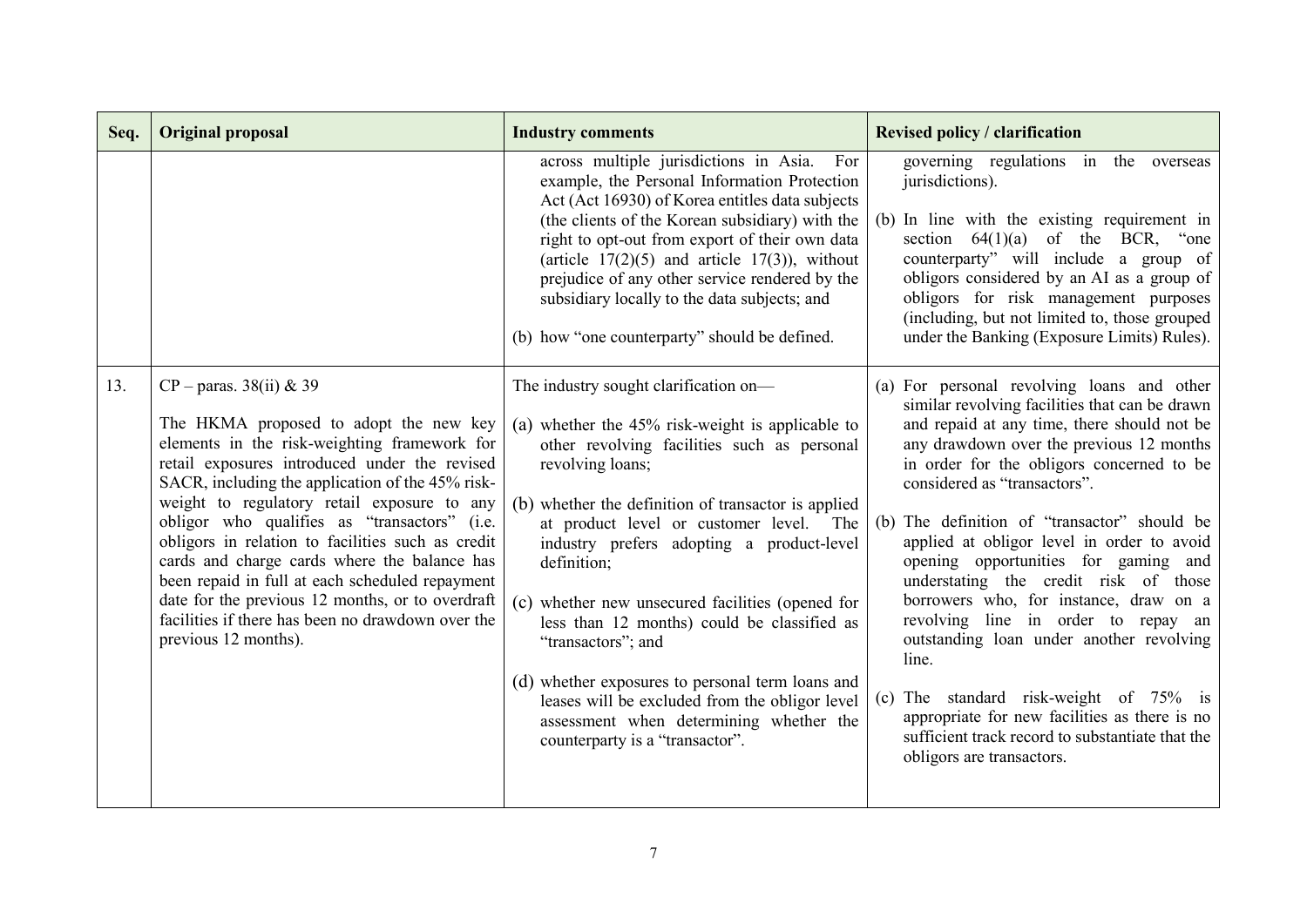| Seq. | <b>Original proposal</b>                                                                                                                           | <b>Industry comments</b>                                                                                                                                                                                  | <b>Revised policy / clarification</b>                                                                                                                                                                                                                                                                                                                                                                                            |
|------|----------------------------------------------------------------------------------------------------------------------------------------------------|-----------------------------------------------------------------------------------------------------------------------------------------------------------------------------------------------------------|----------------------------------------------------------------------------------------------------------------------------------------------------------------------------------------------------------------------------------------------------------------------------------------------------------------------------------------------------------------------------------------------------------------------------------|
|      |                                                                                                                                                    |                                                                                                                                                                                                           | (d) The preferential treatment for transactors is<br>not intended to apply to loans and advances,<br>such as term loans and leases, that are not<br>revolving in nature. If both revolving credit<br>and non-revolving credit are granted to the<br>same obligor, the non-revolving credit is<br>subject to 75% risk-weight and whether the<br>revolving credit is subject to 45% risk-weight<br>will be assessed independently. |
| 14.  | $CP - \text{paras. } 38(iii)$ and 39, 40(vi) and 41<br>A risk-weight multiplier of 1.5 times will be<br>applicable to unhedged retail exposures to | The industry-<br>(a) suggested providing exemptions to certain<br>exposures due to reasons such as there are                                                                                              | (a) The HKMA does not intend to exempt any<br>exposures having considered the following<br>factors:                                                                                                                                                                                                                                                                                                                              |
|      | individuals where the lending currency differs<br>from the currency of the borrower's source of<br>income.                                         | prudential measures imposed by regulators or<br>collateral, or the exposure is in a currency (e.g.<br>HKD) that is pegged to the currency in which<br>the borrower's income is denominated (e.g.<br>USD); | the multiplier is intended to address<br>(i)<br>potential increase in default probability<br>of a borrower due to foreign exchange<br>risk incurred by the borrower and such<br>probability is independent of the risk<br>management measures imposed by                                                                                                                                                                         |
|      |                                                                                                                                                    | (b) asked whether the cap of 150% for the<br>multiplier set out in CRE20.92 applies to local<br>implementation;                                                                                           | regulators or taken by lending banks;<br>(ii) the credit risk mitigation (CRM) effect                                                                                                                                                                                                                                                                                                                                            |
|      |                                                                                                                                                    | (c) sought clarification on whether the multiplier<br>should only be applied to the unhedged portion<br>of a retail exposure, and whether the reference<br>of "90%" in CRE20.93 would be interpreted as   | of any collateral available has already<br>been taken into consideration through<br>the CRM framework and therefore<br>should not be counted again; and                                                                                                                                                                                                                                                                          |
|      |                                                                                                                                                    | a minimum threshold such that if the hedged<br>portion in respect of a loan is less than the<br>minimum threshold, the total amount of the<br>loan would be deemed unhedged and therefore                 | (iii) the Basel Committee's policy intent is<br>that the multiplier should also apply to<br>pegged currencies including HKD.                                                                                                                                                                                                                                                                                                     |
|      |                                                                                                                                                    |                                                                                                                                                                                                           | (b) The cap of 150% will be implemented                                                                                                                                                                                                                                                                                                                                                                                          |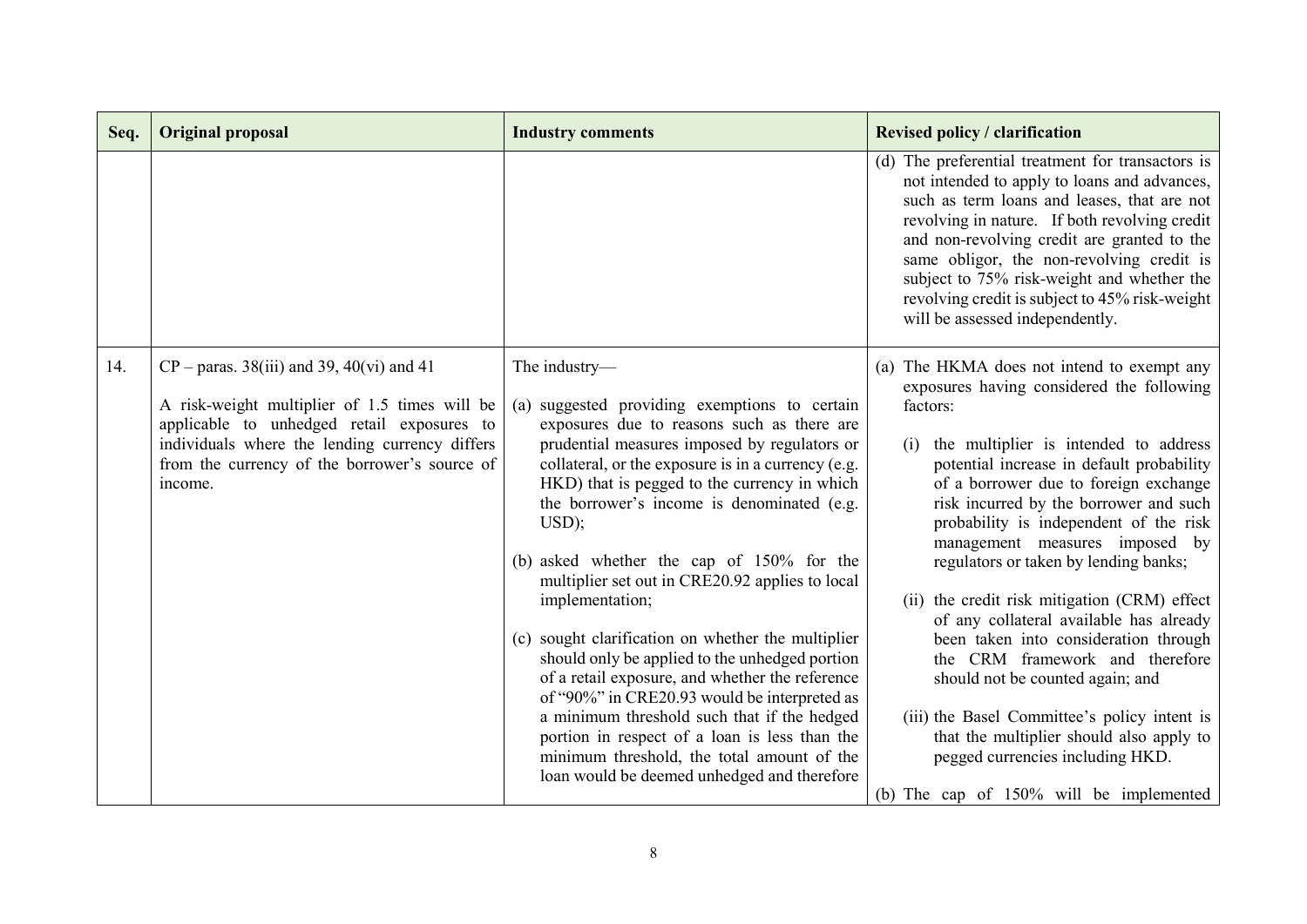| Seq. | <b>Original proposal</b> | <b>Industry comments</b>                                                                                                                                                                       | <b>Revised policy / clarification</b>                                                                                                                                                                                                                                                                                                                   |
|------|--------------------------|------------------------------------------------------------------------------------------------------------------------------------------------------------------------------------------------|---------------------------------------------------------------------------------------------------------------------------------------------------------------------------------------------------------------------------------------------------------------------------------------------------------------------------------------------------------|
|      |                          | fully subject to the multiplier;                                                                                                                                                               | locally.                                                                                                                                                                                                                                                                                                                                                |
|      |                          | (d) sought clarification on whether the multiplier<br>will be applied to loans without standard<br>instalment payments (e.g. those with bullet<br>repayment or irregular repayment structure), | (c) If less than 90% of the loan instalment is<br>hedged, the whole loan amount is subject to<br>the multiplier.                                                                                                                                                                                                                                        |
|      |                          | and if so, how the 90% threshold should be<br>calculated; and                                                                                                                                  | (d) Subject to any guidance that may be issued<br>by the Basel Committee, the HKMA's<br>current thinking is that AIs should use the                                                                                                                                                                                                                     |
|      |                          | (e) asked whether a proxy (such as the currency of<br>the jurisdiction of residence of the borrower)<br>could be used to determine "the currency of the                                        | following amounts to determine whether the<br>90% threshold is met:                                                                                                                                                                                                                                                                                     |
|      |                          | borrower's source of income" if there is a data<br>gap for the latest borrower's source of income.                                                                                             | in the case of non-revolving loans with<br>(1)<br>pre-specified repayment schedules and<br>repayment amounts (including those<br>with an irregular repayment structure)-<br>the scheduled repayment with the largest<br>amount;                                                                                                                         |
|      |                          |                                                                                                                                                                                                | (ii) in the case of non-revolving loans with<br>bullet payment—the whole outstanding<br>loan amount;                                                                                                                                                                                                                                                    |
|      |                          |                                                                                                                                                                                                | (iii) in the case of newly established<br>revolving facilities that have<br>no<br>drawdown since establishment<br><sub>or</sub><br>revolving facilities that have<br>no<br>drawdown over the previous 12 months<br>or no outstanding balance at the time of<br>reporting—the credit equivalent amount<br>of the undrawn portion of the facility;<br>and |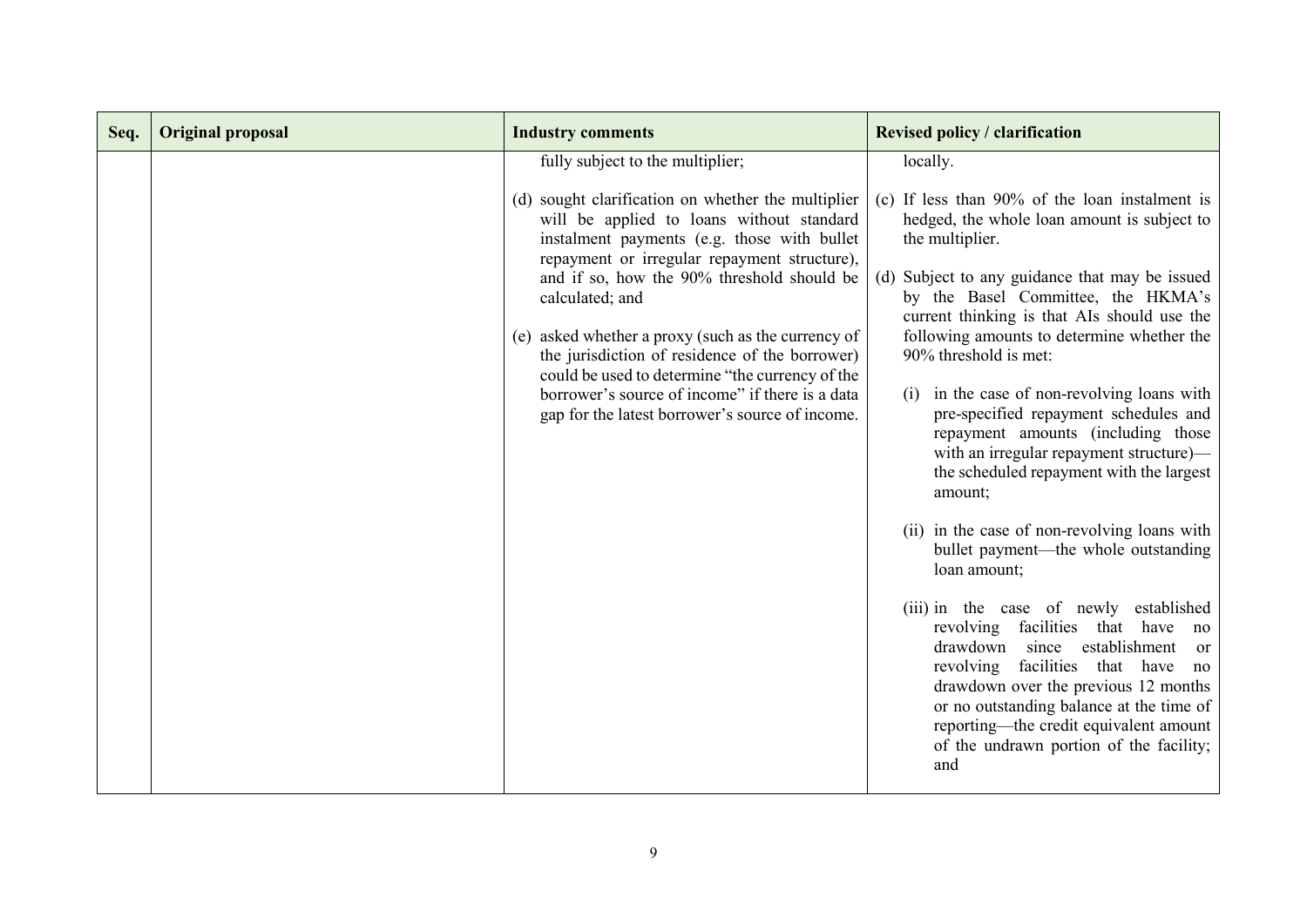| Seq. | <b>Original proposal</b> | <b>Industry comments</b> | <b>Revised policy / clarification</b>                                                                                                                                                                                                                                                                                                                                                                   |
|------|--------------------------|--------------------------|---------------------------------------------------------------------------------------------------------------------------------------------------------------------------------------------------------------------------------------------------------------------------------------------------------------------------------------------------------------------------------------------------------|
|      |                          |                          | (iv) in the case of revolving facilities that do<br>not fall within subparagraph (iii)<br>above—the outstanding balance of the<br>facility at the time of reporting (to avoid<br>doubt, the multiplier, if applicable,<br>should be applied to both drawn and<br>undrawn portions of the facility).                                                                                                     |
|      |                          |                          | (e) AIs must consider all available information<br>such as the borrower's occupation to<br>determine the currency of source of income,<br>and should not rely solely on the borrower's<br>country of residence as other information<br>may suggest a different conclusion. Subject<br>to any guidance that may be issued by the<br><b>Basel Committee:</b>                                              |
|      |                          |                          | for regulatory residential real estate<br>exposures, personal instalment loans and<br>credit facilities with regular scheduled<br>repayment dates, an AI may continue to<br>rely on the information obtained at loan<br>origination to determine the currency of<br>the borrower's source of income unless<br>the AI is aware of a change in the<br>currency of the borrower's source of<br>income; and |
|      |                          |                          | for other types of credit facility that are<br>subject to periodic credit review based<br>on updated information provided by<br>borrowers, AIs are expected to verify<br>whether there is any change in the                                                                                                                                                                                             |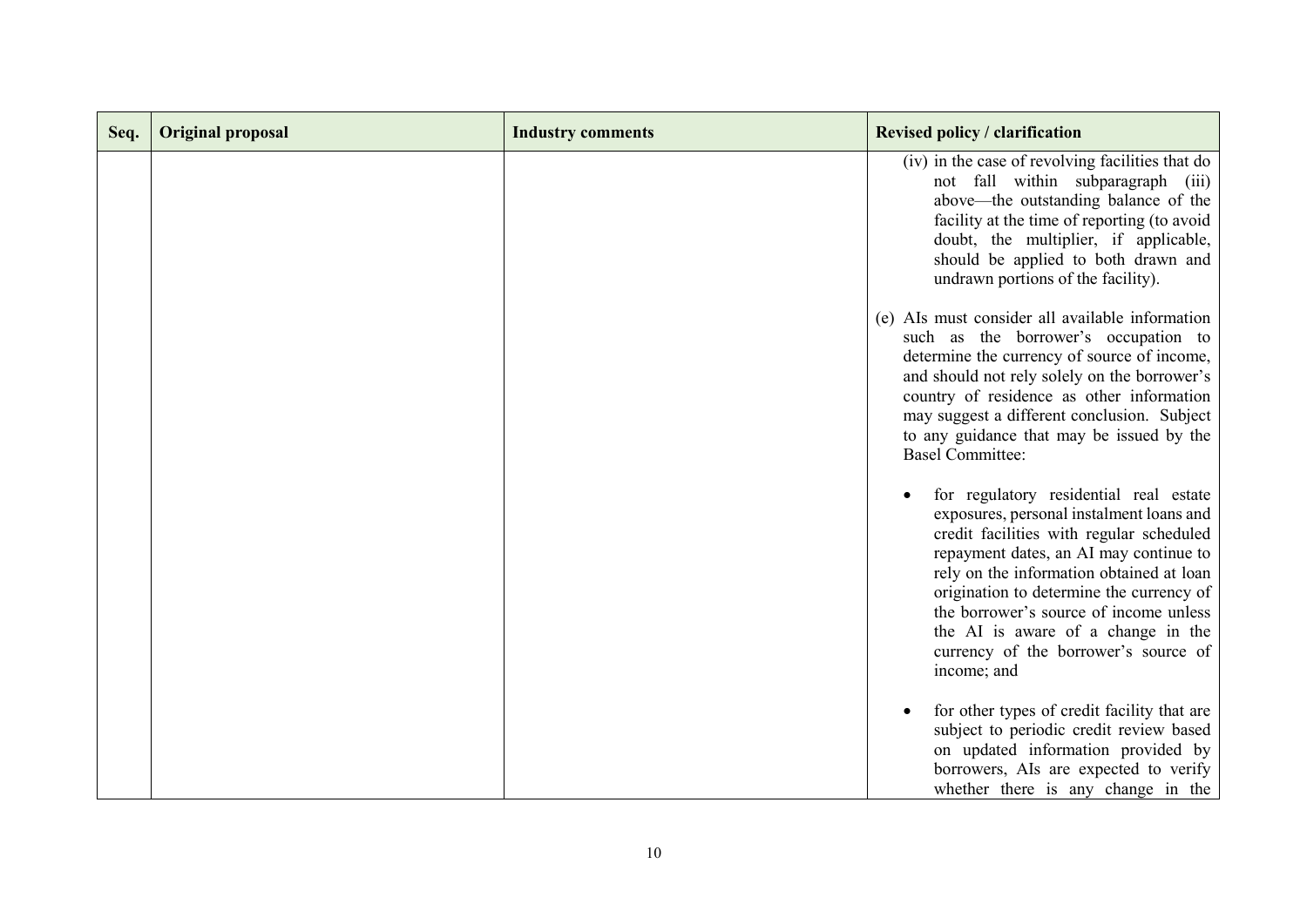| Seq. | <b>Original proposal</b>                                                                                                                                                                                                                                                                                                                                                                                                                                                                                                                                                                                                                                                                                                                                                                                                                                                                                                                                                                                                                   | <b>Industry comments</b>                                                                                                                                                                                                                                                                                                                                                                                                                                                                                                                                                                                                                                                                                                                                                                                                                                                                                                                                                                                                                                                         | <b>Revised policy / clarification</b>                                                                                                                                                                                                                                                                                                                                                                                                                                                                                                                                                                                                                                                                                                                                                                                                                                                                                                                                                                                                                                                                                                                                                  |
|------|--------------------------------------------------------------------------------------------------------------------------------------------------------------------------------------------------------------------------------------------------------------------------------------------------------------------------------------------------------------------------------------------------------------------------------------------------------------------------------------------------------------------------------------------------------------------------------------------------------------------------------------------------------------------------------------------------------------------------------------------------------------------------------------------------------------------------------------------------------------------------------------------------------------------------------------------------------------------------------------------------------------------------------------------|----------------------------------------------------------------------------------------------------------------------------------------------------------------------------------------------------------------------------------------------------------------------------------------------------------------------------------------------------------------------------------------------------------------------------------------------------------------------------------------------------------------------------------------------------------------------------------------------------------------------------------------------------------------------------------------------------------------------------------------------------------------------------------------------------------------------------------------------------------------------------------------------------------------------------------------------------------------------------------------------------------------------------------------------------------------------------------|----------------------------------------------------------------------------------------------------------------------------------------------------------------------------------------------------------------------------------------------------------------------------------------------------------------------------------------------------------------------------------------------------------------------------------------------------------------------------------------------------------------------------------------------------------------------------------------------------------------------------------------------------------------------------------------------------------------------------------------------------------------------------------------------------------------------------------------------------------------------------------------------------------------------------------------------------------------------------------------------------------------------------------------------------------------------------------------------------------------------------------------------------------------------------------------|
|      |                                                                                                                                                                                                                                                                                                                                                                                                                                                                                                                                                                                                                                                                                                                                                                                                                                                                                                                                                                                                                                            |                                                                                                                                                                                                                                                                                                                                                                                                                                                                                                                                                                                                                                                                                                                                                                                                                                                                                                                                                                                                                                                                                  | currency of a borrower's source of<br>income.                                                                                                                                                                                                                                                                                                                                                                                                                                                                                                                                                                                                                                                                                                                                                                                                                                                                                                                                                                                                                                                                                                                                          |
| 2.8  | Real estate exposure class                                                                                                                                                                                                                                                                                                                                                                                                                                                                                                                                                                                                                                                                                                                                                                                                                                                                                                                                                                                                                 |                                                                                                                                                                                                                                                                                                                                                                                                                                                                                                                                                                                                                                                                                                                                                                                                                                                                                                                                                                                                                                                                                  |                                                                                                                                                                                                                                                                                                                                                                                                                                                                                                                                                                                                                                                                                                                                                                                                                                                                                                                                                                                                                                                                                                                                                                                        |
| 15.  | $CP$ – paras. 40(i), (ii) & (iii)<br>Among other things,<br>the risk-weighting<br>framework of real estate exposures under the<br>revised SACR includes:<br>more elaborate eligibility criteria (in terms of<br>$\bullet$<br>nature of property, legal enforceability,<br>mortgagee rights, repayment ability, property<br>valuation, required documentation, etc.) for<br>exposures to be treated as qualifying<br>exposures; and<br>more risk-sensitive approach to risk-<br>$\bullet$<br>qualifying<br>residential<br>and<br>weighting<br>commercial real estate exposures based on<br>loan-to-value ("LTV") ratio calculated by<br>using the property value at loan origination<br>(subject to the downward adjustments<br>described below as necessary).<br>$CP - para. 44(iii)$<br>For "LTV calculation", in view of the volatile<br>nature of the local property market, the HKMA<br>intends to implement the national discretion to<br>require banks to revise the property value<br>downward as necessary in the determination of | The industry sought clarification on / suggested:<br>(a) how the eligibility criteria for qualifying<br>exposures should be applied to undrawn<br>commitments, viz., before the actual loan<br>drawdown when the first legal charge and other<br>rights may not yet be conferred to the bank;<br>whether in the case of refinancing a real estate<br>(b)<br>exposure with an increase property current<br>market value ("CMV"), the property CMV at<br>the time of refinancing can be used for<br>determining the LTV;<br>(c) whether the real estate exposure class could<br>involve any types of obligors and other types<br>of facilities (such as overdraft, revolving loan,<br>term loan, trade finance, etc.) secured by real<br>estate collaterals;<br>(d) whether the national discretion to cap<br>subsequent upward adjustment of property<br>value not to a higher value than the value at<br>origination would be applicable to exposures<br>under the IRB approach; and<br>(e) the HKMA consider applying grandfathering<br>treatment to those existing real estate | (a) The HKMA intends to apply the same<br>principle as described in section $74(7)$ of the<br>for<br><b>BCR</b><br>risk-weighting<br>undrawn<br>commitments of real estate exposures. When<br>assessing compliance with the requirements,<br>an AI should take into account all relevant<br>information available including but not<br>limited to the terms and conditions of the<br>facility.<br>(b) The HKMA considers it acceptable that an AI<br>uses the CMV of the mortgaged property to<br>calculate the LTV of any genuine refinancing<br>loan (e.g. one provided by the AI to refinance<br>an outstanding mortgage loan owed to<br>another AI), whether or not with an increase<br>in loan amount.<br>(c) The "real estate exposure class" can include<br>any type of obligors, and real estate<br>exposures other than "regulatory residential<br>real estate" ("RRE") exposures or "regulatory<br>commercial real estate" ("CRE") exposures<br>should be categorised into other real estate<br>exposures instead of obligor-based asset<br>classes for risk-weighting purposes.<br>A<br>regulatory RRE or CRE exposure only<br>includes loans for financing/refinancing the |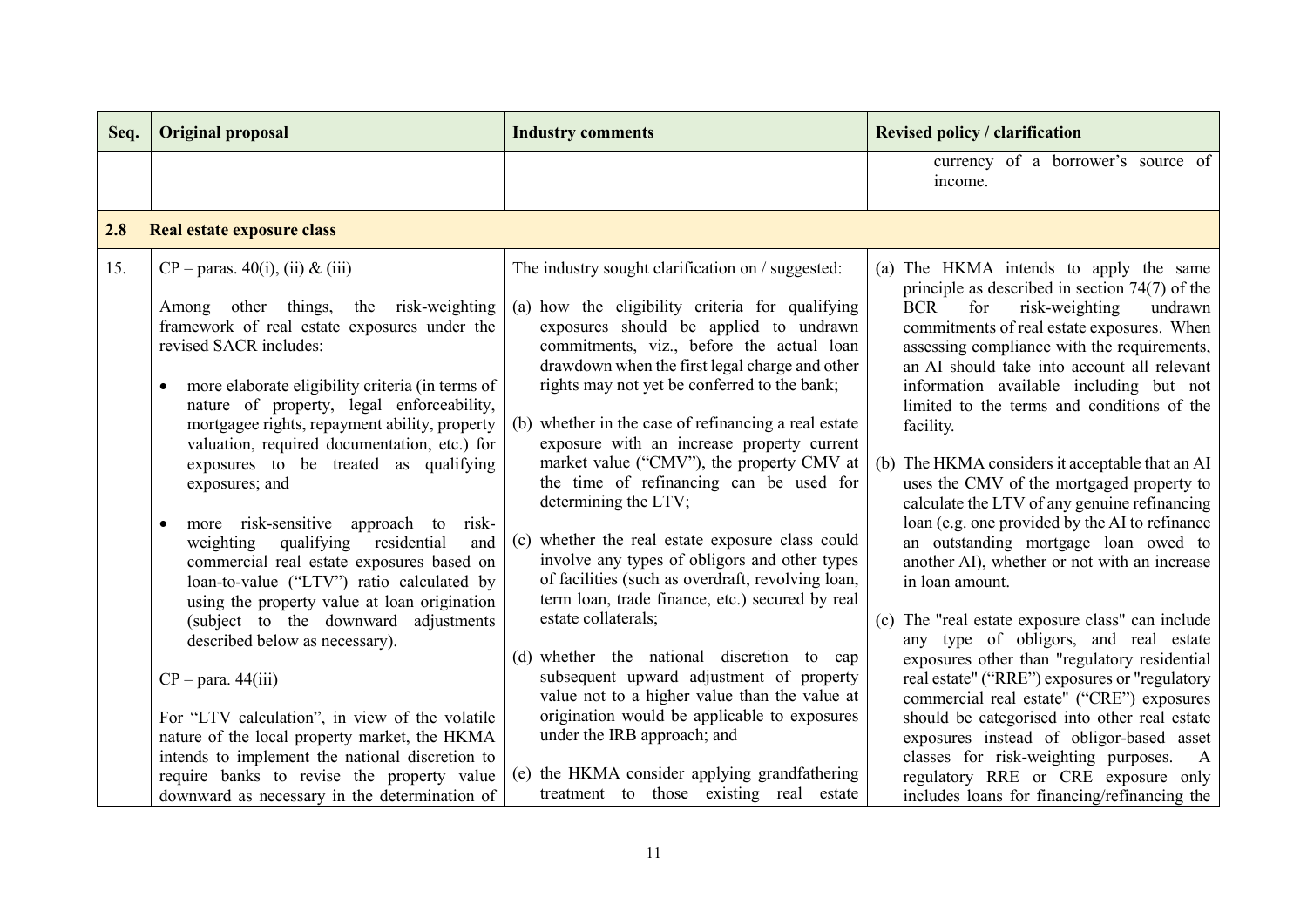| Seq. | <b>Original proposal</b>                                                                                                                                                                                                                                  | <b>Industry comments</b>                                                                                                                                                                                                                                            | <b>Revised policy / clarification</b>                                                                                                                                                                                                                                                                                                                                                                                                                                                                                                                                                                                                                                                                                                                                                                                                                                                                                                                                                                                                                                                                                                                                                                                                                                                                                                                            |
|------|-----------------------------------------------------------------------------------------------------------------------------------------------------------------------------------------------------------------------------------------------------------|---------------------------------------------------------------------------------------------------------------------------------------------------------------------------------------------------------------------------------------------------------------------|------------------------------------------------------------------------------------------------------------------------------------------------------------------------------------------------------------------------------------------------------------------------------------------------------------------------------------------------------------------------------------------------------------------------------------------------------------------------------------------------------------------------------------------------------------------------------------------------------------------------------------------------------------------------------------------------------------------------------------------------------------------------------------------------------------------------------------------------------------------------------------------------------------------------------------------------------------------------------------------------------------------------------------------------------------------------------------------------------------------------------------------------------------------------------------------------------------------------------------------------------------------------------------------------------------------------------------------------------------------|
|      | the LTV ratio of a loan, which is consistent with<br>the risk management practice expected of AIs. If<br>the value has been adjusted downwards, a<br>subsequent upward adjustment can be made but<br>not to a higher value than the value at origination. | exposures for which the information on<br>property value at origination are not available<br>(especially for those booked long times ago),<br>by referring to the latest property value<br>revaluated as a replacement of property value<br>at origination onwards. | acquisition of the relevant property or<br>cashing out home equity. The HKMA<br>considers that loan purpose is an important<br>feature contributing to the relatively low<br>delinquency rate (hence credit risk) of<br>conventional mortgages locally, and it is<br>necessary to build in some local<br>categorisation requirements to ensure that the<br>minimum risk weights are applicable only to<br>those exposures that are of lower credit risk.<br>(d) The discretion does not apply to exposures<br>falling within the IRB subclass of residential<br>mortgages to individuals or property-holding<br>shell companies under the IRB approach.<br>(e) The HKMA does not consider it acceptable<br>to use the latest property value as the property<br>value at origination where the latter is not<br>available, especially for RRE exposures<br>originated a long time ago given the<br>significant difference between the two values<br>in most cases. We appreciate that while an<br>AI should have in its possession proper<br>property valuation record at loan origination,<br>it may be burdensome in some cases (e.g. for<br>a loan granted a long time ago) to have to<br>locate such record. A possible proxy for<br>determining the LTV ratio of any such<br>exposure could be to base the property value<br>on one that is not higher than: |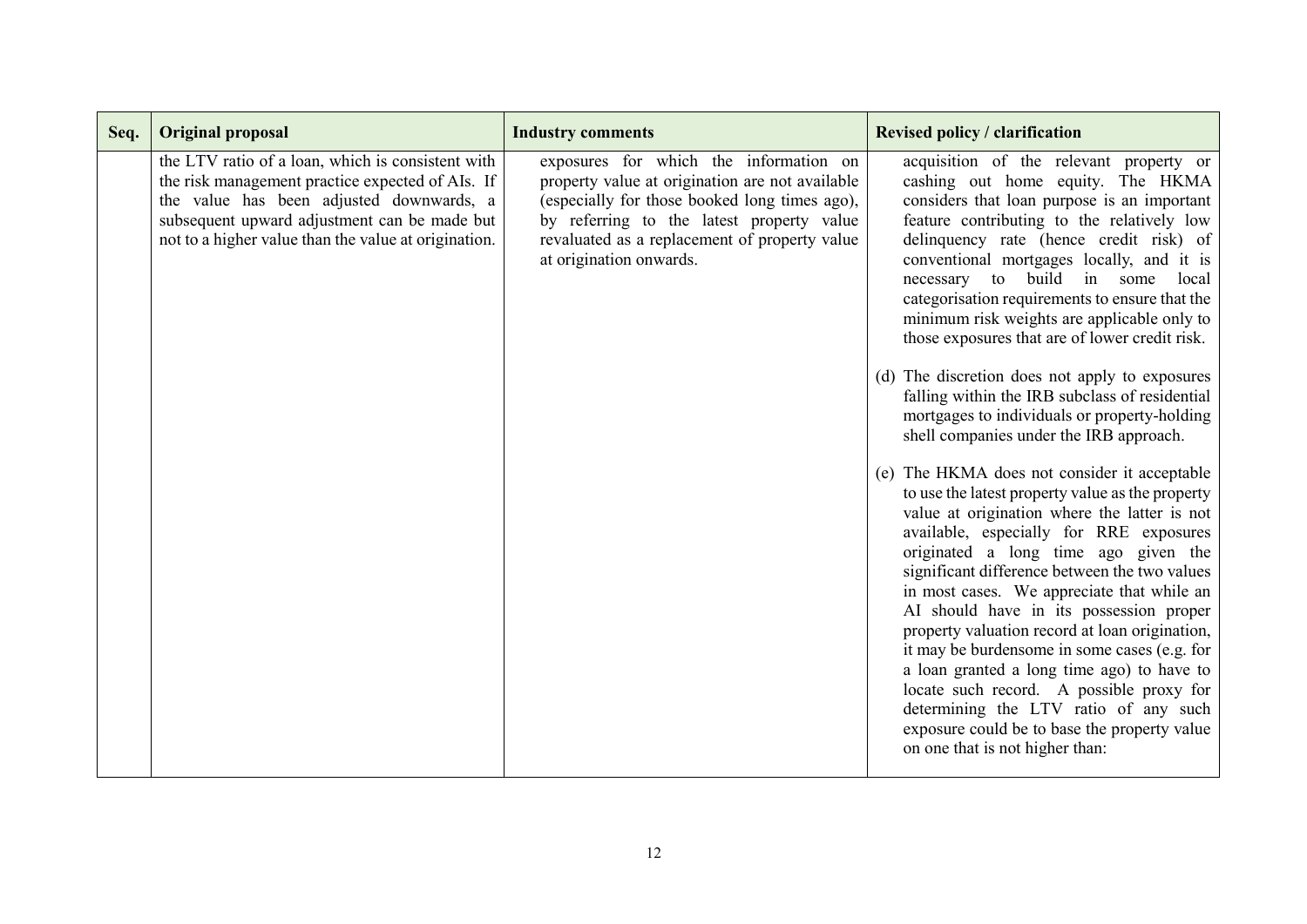| Seq. | <b>Original proposal</b>                                                                                                                                                                                                                                                                                                                                                                                                                                  | <b>Industry comments</b>                                                                                                                                                                                                                                                                                                                                                                                                                                                                        | <b>Revised policy / clarification</b>                                                                                                                                                                                                                                                                                                                                                                                                                                                                                                                                                                                                                                                                                                                              |
|------|-----------------------------------------------------------------------------------------------------------------------------------------------------------------------------------------------------------------------------------------------------------------------------------------------------------------------------------------------------------------------------------------------------------------------------------------------------------|-------------------------------------------------------------------------------------------------------------------------------------------------------------------------------------------------------------------------------------------------------------------------------------------------------------------------------------------------------------------------------------------------------------------------------------------------------------------------------------------------|--------------------------------------------------------------------------------------------------------------------------------------------------------------------------------------------------------------------------------------------------------------------------------------------------------------------------------------------------------------------------------------------------------------------------------------------------------------------------------------------------------------------------------------------------------------------------------------------------------------------------------------------------------------------------------------------------------------------------------------------------------------------|
|      |                                                                                                                                                                                                                                                                                                                                                                                                                                                           |                                                                                                                                                                                                                                                                                                                                                                                                                                                                                                 | for RRE exposure, the original loan<br>$\bullet$<br>amount multiplied by the reciprocal of<br>the maximum LTV ratio allowed in the<br><b>HKMA's</b><br>prevailing<br>supervisory<br>guideline at origination. For an exposure<br>covered by mortgage insurance provided<br>by HKMC or another mortgage<br>insurance company, a higher maximum<br>LTV ratio taking into account the<br>amount covered by the insurance should<br>be used instead in order to align with the<br>treatment of mortgage insurance in the<br>Basel III final reform package; and<br>for CRE exposure, the original loan<br>amount multiplied by the reciprocal of<br>the maximum LTV ratio allowed in the<br>internal<br>lending AI's prevailing<br>underwriting policy at origination. |
| 16.  | $CP - para. 40(iv)$<br>The risk-weighting framework of real estate<br>exposures under the revised SACR requires<br>qualifying exposures whose repayment is<br>"materially dependent" on cash flows generated<br>by the properties concerned – "income-producing<br>residential real estate" ("IPRRE") exposures and<br>"income-producing commercial real estate"<br>("IPCRE") exposures to be subject to higher risk-<br>weights than those that are not. | The industry sought clarification on how "material<br>dependence" should be assessed where the<br>borrower has income derived from holding a<br>number of other properties (apart from the one /<br>those securing the exposure).<br>The industry suggested that grandfathering<br>arrangements be made available to cater for cases<br>where information required is not available for:<br>qualifying existing real estate exposures based<br>$\bullet$<br>on the criteria under CRE20.71; and | An AI should consider only the property(ies)<br>securing the relevant real estate exposure in<br>assessing the material dependence criteria. The<br>borrower's holding of other properties should be<br>excluded from the assessment. The number of<br>income producing real estate held by the<br>borrower is irrelevant to the assessment of<br>material dependence.<br>For grandfathering arrangements, the HKMA<br>would consider:                                                                                                                                                                                                                                                                                                                             |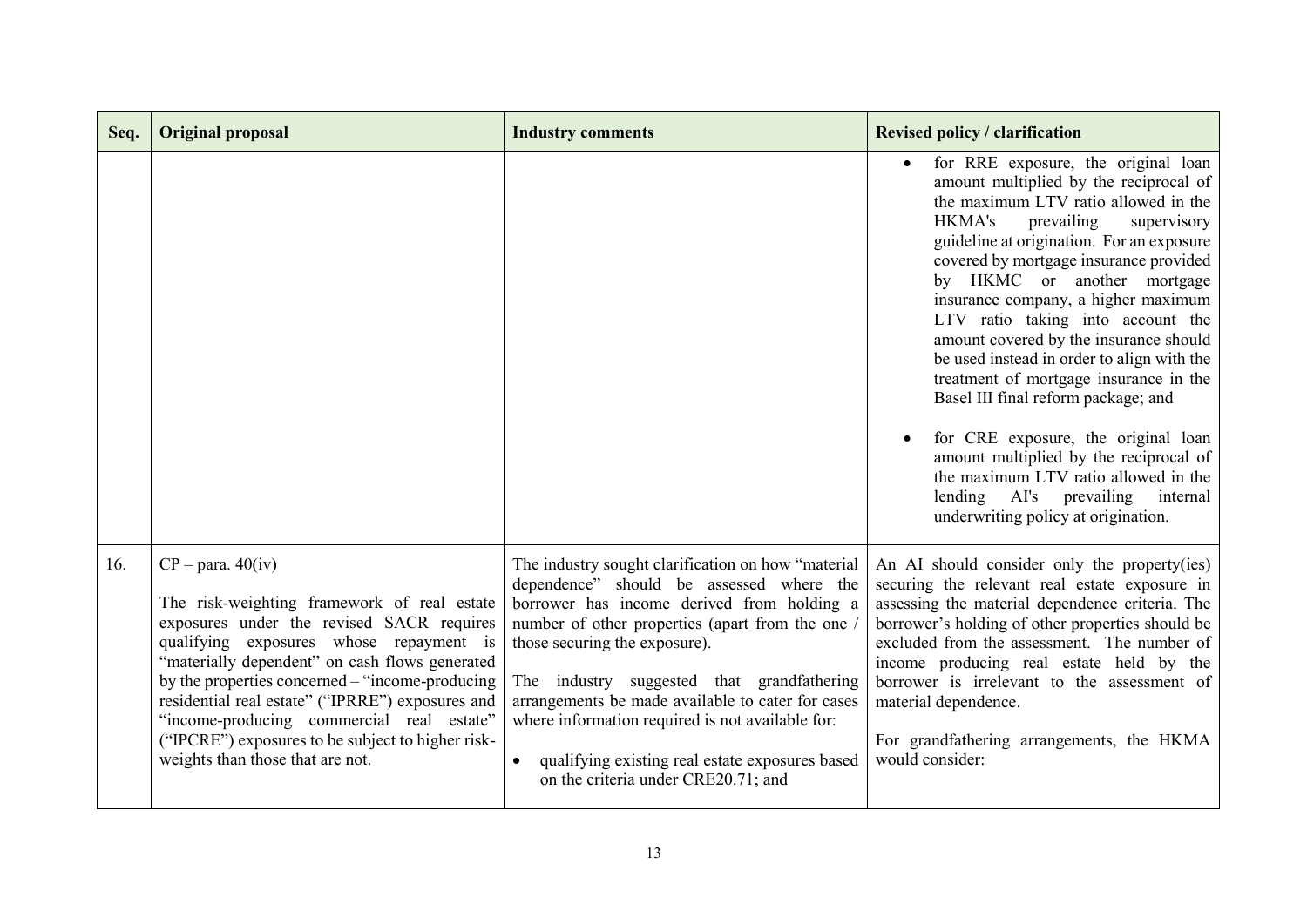| Seq. | <b>Original proposal</b>                                                                                                                                                                                                                                                                                                                                                                                                                                                                                                                                                                                | <b>Industry comments</b>                                                                                                                                                                                                                                                                                                                                                                                                                                                                                                                                                                                                                                                         | <b>Revised policy / clarification</b>                                                                                                                                                                                                                                                                                                                                                                                                                                                                                                                                                                                                                                                                                                                                     |
|------|---------------------------------------------------------------------------------------------------------------------------------------------------------------------------------------------------------------------------------------------------------------------------------------------------------------------------------------------------------------------------------------------------------------------------------------------------------------------------------------------------------------------------------------------------------------------------------------------------------|----------------------------------------------------------------------------------------------------------------------------------------------------------------------------------------------------------------------------------------------------------------------------------------------------------------------------------------------------------------------------------------------------------------------------------------------------------------------------------------------------------------------------------------------------------------------------------------------------------------------------------------------------------------------------------|---------------------------------------------------------------------------------------------------------------------------------------------------------------------------------------------------------------------------------------------------------------------------------------------------------------------------------------------------------------------------------------------------------------------------------------------------------------------------------------------------------------------------------------------------------------------------------------------------------------------------------------------------------------------------------------------------------------------------------------------------------------------------|
|      |                                                                                                                                                                                                                                                                                                                                                                                                                                                                                                                                                                                                         | classifying existing real estate exposures into<br>IPRRE and IPCRE is non-available.                                                                                                                                                                                                                                                                                                                                                                                                                                                                                                                                                                                             | allowing those residential mortgage loans<br>$\bullet$<br>currently eligible for the 35% risk weight to<br>be grandfathered from the eligibility criteria<br>under CRE20.71; and<br>allowing AIs for practical reasons to<br>grandfather existing real estate exposures<br>(where relevant information for classification<br>is not available) as non-IPRRE or non-<br>IPCRE. For the purpose, it is proposed that<br>this grandfathering treatment be made<br>available only for loans granted before<br>1 July 2022.                                                                                                                                                                                                                                                    |
| 17.  | $CP - para. 40(v)$<br>The revised SACR introduces a "land acquisition,<br>development and construction exposures"<br>("ADC") subclass, which is similar to the high-<br>volatility commercial real estate ("HVCRE")<br>subclass of specialized lending in the IRB<br>approach, and will be subject to a flat risk-weight<br>of 150%, or 100% if the designated criteria are<br>fulfilled. The designated criteria according to<br>CRE20.91 include the requirement that "pre-sale<br>or pre-lease contracts amount to a significant<br>portion of total contracts or substantial equity at<br>$risk$ ". | The industry sought clarification on:<br>(a) what the threshold $\%$ is (of the pre-sale or pre-<br>lease contracts amount to the total contracts)<br>for an ADC exposure to residential real estate<br>to be qualified for the 100% risk weight;<br>(b) whether the financing of revitalization projects<br>and renovation projects (e.g. revitalization of<br>industrial building, renovation of hotel<br>buildings, etc.) can be excluded from being<br>classified as ADC exposure;<br>(c) whether the same definition $\ell$ criteria for<br>banks<br>HVCRE which the IRB<br>have<br>implemented would be applied across to ADC<br>subclass under the Standardised approach; | (a) For ADC exposures to residential real estate<br>in Hong Kong, the HKMA does not prefer<br>specifying a fixed pre-sale or pre-lease<br>threshold to define significance in this<br>context. On the other hand, where any such<br>exposure complies with the relevant guidance<br>on property construction finance set out in the<br>circular issued by the HKMA on 12 May<br>2017, it is acceptable to see this as an<br>indication of the borrower having substantial<br>equity at risk and apply the 100% risk-weight<br>to the exposure. For ADC exposures to<br>residential real estate in other jurisdictions,<br>the HKMA proposes to:<br>for any jurisdiction that has implemented<br>an iteration of the BCBS risk-based<br>capital framework, reciprocate the |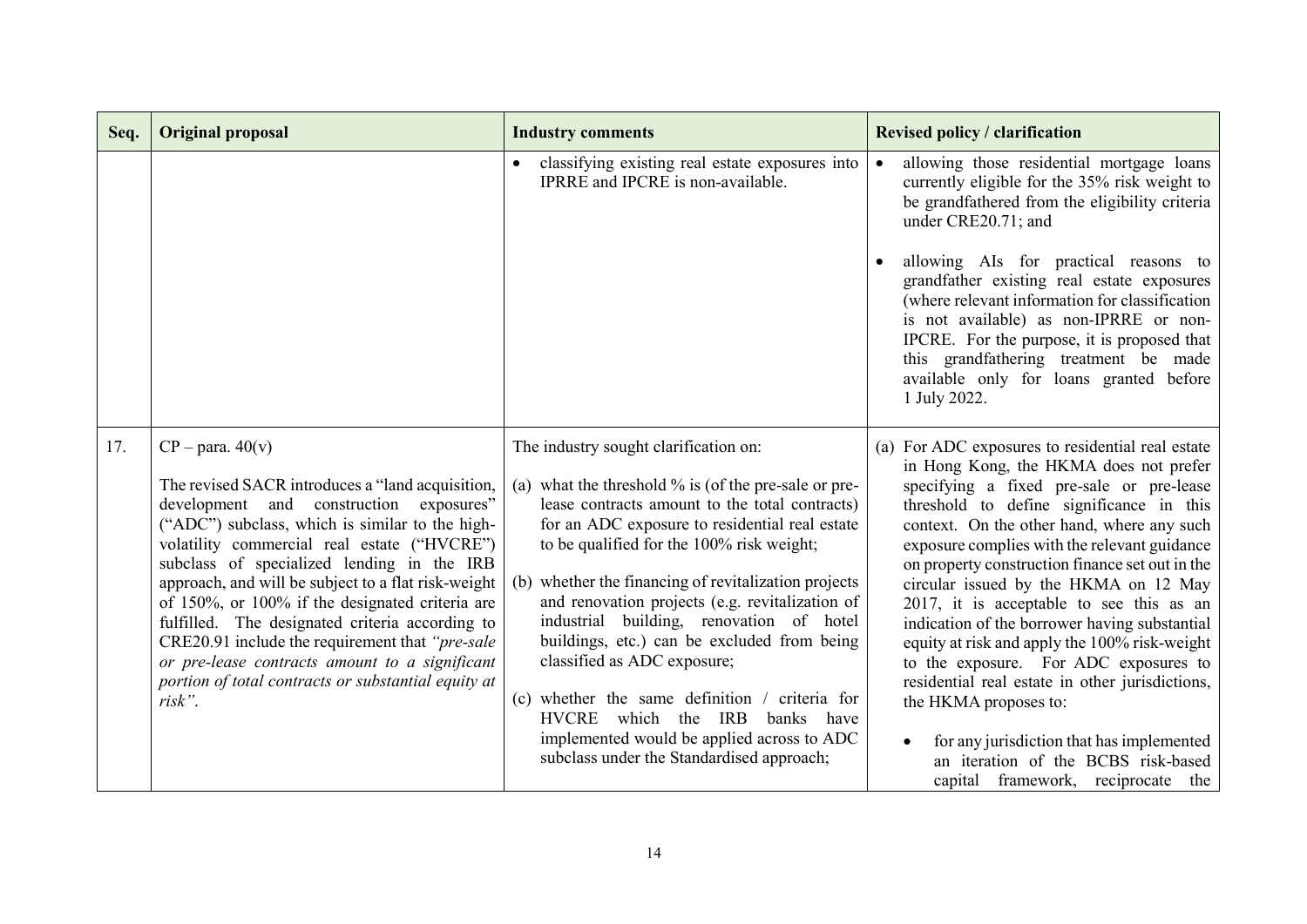| Seq. | <b>Original proposal</b> | <b>Industry comments</b>                                                                                                                                                                                                         | <b>Revised policy / clarification</b>                                                                                                                                                                                                                                                                                                                                                                                                                                                                                                                                                                                                                                          |
|------|--------------------------|----------------------------------------------------------------------------------------------------------------------------------------------------------------------------------------------------------------------------------|--------------------------------------------------------------------------------------------------------------------------------------------------------------------------------------------------------------------------------------------------------------------------------------------------------------------------------------------------------------------------------------------------------------------------------------------------------------------------------------------------------------------------------------------------------------------------------------------------------------------------------------------------------------------------------|
|      |                          | (d) with reference to CRE20.90 that the ADC<br>exposures "refers to loans to companies or<br>SPVs", whether loan to individual borrower<br>for the construction of residential real estate is<br>not classified as ADC exposure. | treatment for those exposures as applied<br>by the jurisdiction; and<br>for any other jurisdiction, require those<br>exposures to be subject to the 150% risk<br>weight.<br>(b) An exposure arising from revitalization<br>projects and renovation projects that do not<br>involve development and construction of<br>residential or commercial properties can be<br>excluded from being classified as ADC<br>exposure.<br>(c) The HKMA does not intend to adopt the same<br>criteria for these two exposure types since the<br>scope and the criteria for HVCRE under the                                                                                                     |
|      |                          |                                                                                                                                                                                                                                  | IRB approach and ADC subclass under the<br>revised SACR are different. For example,<br>HVCRE under the IRB approach covers<br>commercial real estate only while ADC<br>subclass under the revised SACR covers both<br>residential and commercial real estates. The<br>HKMA considers that the revised SACR for<br>ADC exposures is designed to be relatively<br>more broad-based. CRE20.91 captures<br>exposures with relatively lower volatility and<br>CRE20.90 captures those other exposures<br>with relatively higher volatility.<br>(d) Having considered the local circumstances<br>(e.g. financing of ADC by indigenous<br>borrowers in the New Territories), the HKMA |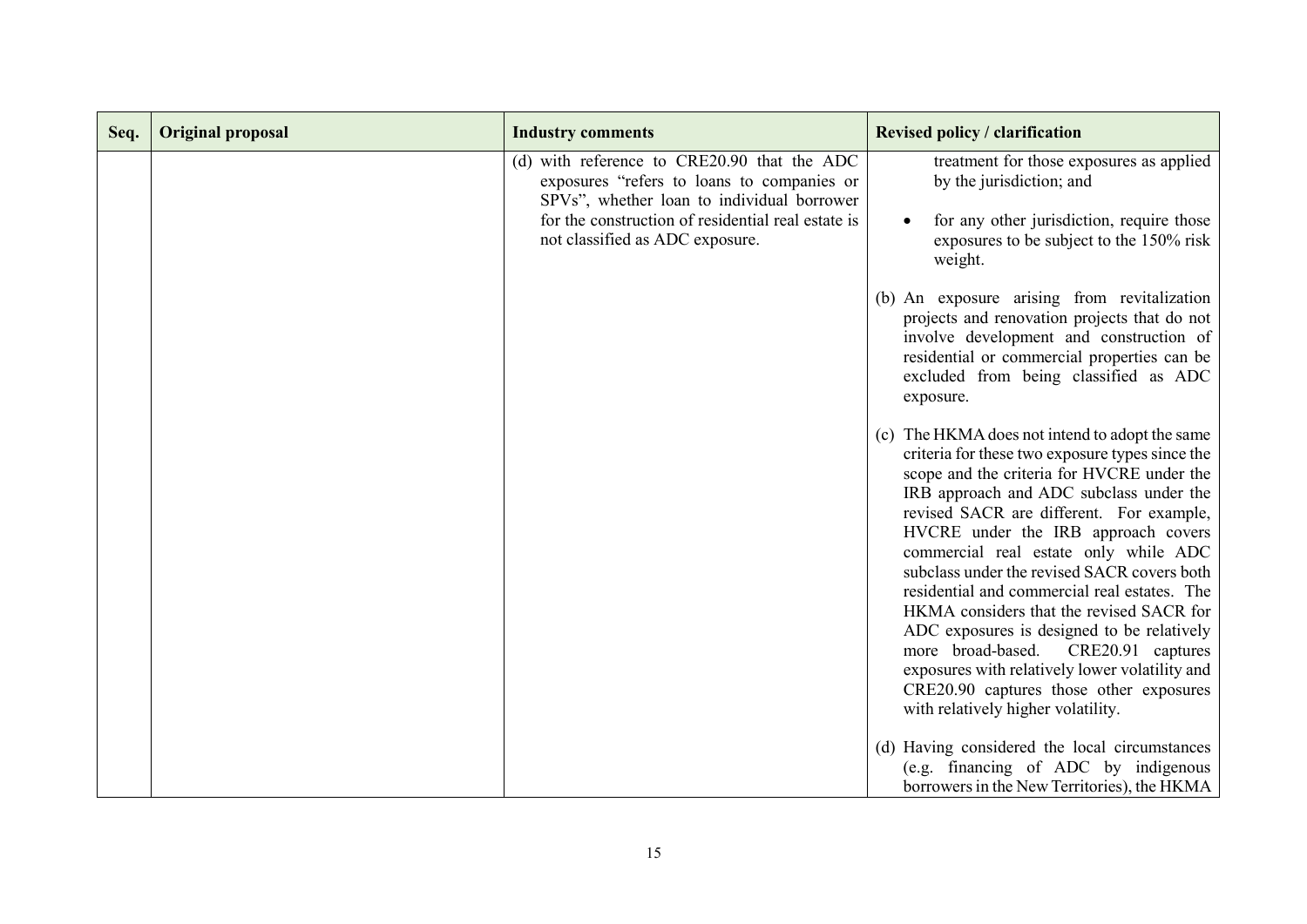| Seq. | <b>Original proposal</b>                                                                                                                                                                                                                                                                                                           | <b>Industry comments</b>                                                                                                                                                                                                                                  | <b>Revised policy / clarification</b>                                                                                                                                                                                                                                                                                                                                                                                                                                                                                               |
|------|------------------------------------------------------------------------------------------------------------------------------------------------------------------------------------------------------------------------------------------------------------------------------------------------------------------------------------|-----------------------------------------------------------------------------------------------------------------------------------------------------------------------------------------------------------------------------------------------------------|-------------------------------------------------------------------------------------------------------------------------------------------------------------------------------------------------------------------------------------------------------------------------------------------------------------------------------------------------------------------------------------------------------------------------------------------------------------------------------------------------------------------------------------|
|      |                                                                                                                                                                                                                                                                                                                                    |                                                                                                                                                                                                                                                           | plans to include under ADC exposure lending<br>to an individual borrower for the construction<br>of residential real estate.                                                                                                                                                                                                                                                                                                                                                                                                        |
| 18.  | $CP - para. 40(vi)$<br>Under the revised SACR, a risk-weight multiplier<br>of 1.5 times will be applicable to unhedged RRE<br>exposures to individuals where the lending<br>currency differs from the currency of the<br>borrower's source of income (i.e. in the case of<br>loans made in HK\$, any currency other than<br>HK\$). | The industry suggested AIs be allowed to adopt a<br>plausible method (e.g. country of residence or<br>nationality of the borrower) to proxy the currency<br>of a borrower's source of income.                                                             | For any loans granted before 1 July 2022, the<br>HKMA intends to allow AIs to adopt a plausible<br>method to proxy the currency of a borrower's<br>source of income. In this regard, relative to<br>"nationality", the HKMA considers that a<br>borrower's place of residence may generally be<br>more indicative of the currency of the borrower's<br>source of income. Even so, AIs should use a<br>borrower's place of residence only as a base<br>reference and evaluate this against other relevant<br>circumstantial factors. |
| 19.  | $CP - para. 41$<br>The HKMA proposed to adjust the risk-weighting<br>scales for RRE exposures by a "1 notch shift" to<br>the right as follows:                                                                                                                                                                                     | The industry raised concerns on the proposal based<br>on various reasons covering level-playing field vis-<br>à-vis banks in other jurisdictions, local prudential<br>requirements (e.g. on debt servicing ratio and LTV<br>ratio) already in place, etc. | The HKMA intends to adopt the Basel<br>Committee's risk-weighting scales for RRE<br>exposures, except that to align with the risk-<br>weight floor that IRB AIs will continue to be<br>subject to when the Basel III final reform package<br>is implemented, the 20% minimum risk-weight                                                                                                                                                                                                                                            |
|      | 50% <<br>80% <<br>90% <<br>LTV S<br>LTV ><br>1 notch shift<br>$LTV \leq$<br>LTV ≤<br>$LTV \leq$<br>LTV ≤<br>100%<br>100%<br>60%<br>90%<br>RRE that is<br>25%<br>30%<br>40%<br>50%<br>70%<br>70%<br>not IPRRE                                                                                                                       |                                                                                                                                                                                                                                                           | applicable to non-IPRRE exposures in the LTV $\leq$<br>50% bucket will be adjusted to 25%.                                                                                                                                                                                                                                                                                                                                                                                                                                          |
|      | <b>IPRRE</b><br>45%<br>35%<br>60%<br>75%<br>105%<br>105%                                                                                                                                                                                                                                                                           |                                                                                                                                                                                                                                                           |                                                                                                                                                                                                                                                                                                                                                                                                                                                                                                                                     |
| 20.  | $CP - para. 43(ii)$                                                                                                                                                                                                                                                                                                                | The industry sought clarification on:                                                                                                                                                                                                                     | (a) Under the revised SACR, the same risk-<br>weighting treatment for commercial real<br>estate exposures applies to all types of                                                                                                                                                                                                                                                                                                                                                                                                   |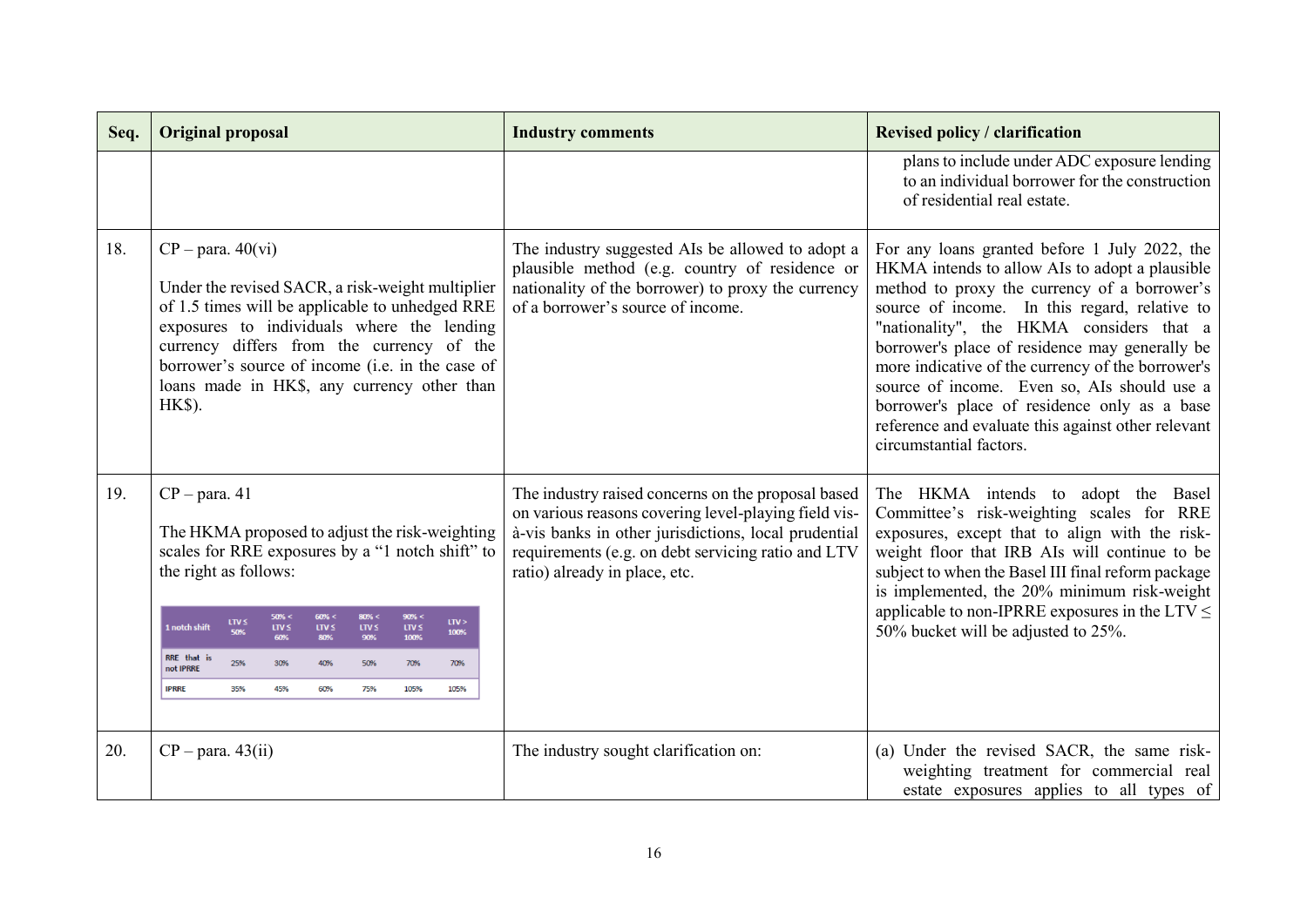| Seq. | <b>Original proposal</b>                                                                                                                                                                                                                                                                                                                                                                                                                                                | <b>Industry comments</b>                                                                                                                                                                                                                                                                                                                                                                                                                                                                                                                                                              | <b>Revised policy / clarification</b>                                                                                                                                                                                                                                                                                                                                                                                                                                                                                                                                                                                                                                                                                     |
|------|-------------------------------------------------------------------------------------------------------------------------------------------------------------------------------------------------------------------------------------------------------------------------------------------------------------------------------------------------------------------------------------------------------------------------------------------------------------------------|---------------------------------------------------------------------------------------------------------------------------------------------------------------------------------------------------------------------------------------------------------------------------------------------------------------------------------------------------------------------------------------------------------------------------------------------------------------------------------------------------------------------------------------------------------------------------------------|---------------------------------------------------------------------------------------------------------------------------------------------------------------------------------------------------------------------------------------------------------------------------------------------------------------------------------------------------------------------------------------------------------------------------------------------------------------------------------------------------------------------------------------------------------------------------------------------------------------------------------------------------------------------------------------------------------------------------|
|      | The HKMA proposed to retain the treatment<br>under the existing standardized approach under<br>the BCR to allow a residential mortgage loan<br>("RML") with a property-holding shell company<br>as borrower to receive the same risk-weight<br>treatment as an RML to an individual.                                                                                                                                                                                    | $\overline{(a)}$ whether a commercial real estate exposure to a<br>property-holding shell company as borrower<br>will similarly receive the same risk-weight<br>treatment when the borrower is an individual;<br>and<br>(b) whether an RML to a property-holding shell<br>company as borrower who receives the same<br>risk-weight treatment as an RML to an<br>individual will also be subjected to currency<br>mismatch add-on imposed to RML to an<br>individual.                                                                                                                  | borrowers (i.e. including those that are<br>individuals and those that are property<br>holding shell companies).<br>(b) As they are considered as of equivalent credit<br>risk, an RML to a borrower who is an<br>individual and one to a property holding shell<br>company should be subject to the same<br>capital treatment, including the application of<br>the currency mismatch add-on. In this<br>regard, the currency mismatch assessment<br>should be based on the income source of the<br>personal guarantor of the RML to the<br>property holding shell company unless<br>servicing of the RML materially depends on<br>the cash flows (e.g. rental incomes) generated<br>by the property held by the company. |
| 21.  | $CP$ – para. 44(i)<br>For the "Finished property" criterion under<br>CRE20.71 for qualifying RRE exposures, the<br>HKMA proposed for simplicity's sake not to<br>exercise the national discretion to apply the same<br>risk-weighting treatment as qualifying RRE<br>exposures to loans to individuals that are secured<br>by residential property under construction or land<br>upon which residential property would be<br>constructed and fulfil certain conditions. | The industry suggested the HKMA consider<br>exercising the national discretion where banks can<br>demonstrate whether sovereigns and PSEs have<br>legal powers to ensure completion of such<br>properties in their jurisdictions, which is<br>considered to be achievable in most circumstances<br>under local jurisdictions. The industry also asked<br>the HKMA to exclude the criterion of "one-to-four<br>family residential housing unit" from the<br>conditions applied as it seems overly restrictive and<br>not a relevant indicator of a family unit in an Asian<br>context. | The HKMA intends to make available the<br>exception where AIs are able to demonstrate<br>(with the support of legal opinions) the relevant<br>sovereign or PSE has the legal powers and ability<br>to ensure completion of the property under<br>construction. As to the exception for one-to-four<br>family residential housing units under<br>construction, the HKMA considers it as mainly to<br>cater for specific circumstances of certain other<br>jurisdictions which are not prevalent in Hong<br>Kong and therefore not necessary for exposures<br>secured by local property.                                                                                                                                    |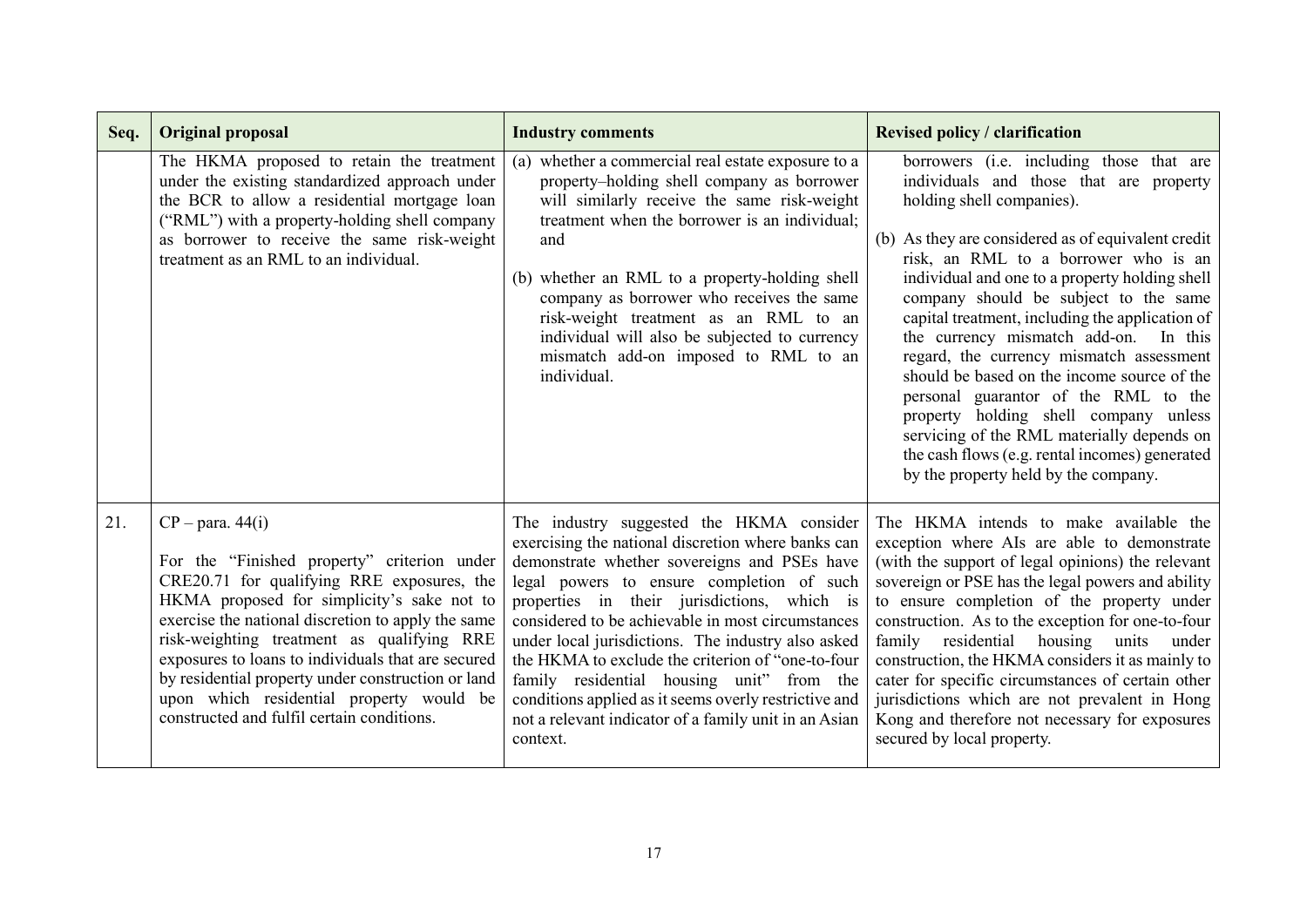| Seq. | <b>Original proposal</b>                                                                                                                                                                                                                                                                                               | <b>Industry comments</b>                                                                                                                                                                                                                  | <b>Revised policy / clarification</b>                                                                                                                                                                                                                                                                                                                                                                                                                                                                                                                                                                                                                                                                                                                                                                                                                                   |
|------|------------------------------------------------------------------------------------------------------------------------------------------------------------------------------------------------------------------------------------------------------------------------------------------------------------------------|-------------------------------------------------------------------------------------------------------------------------------------------------------------------------------------------------------------------------------------------|-------------------------------------------------------------------------------------------------------------------------------------------------------------------------------------------------------------------------------------------------------------------------------------------------------------------------------------------------------------------------------------------------------------------------------------------------------------------------------------------------------------------------------------------------------------------------------------------------------------------------------------------------------------------------------------------------------------------------------------------------------------------------------------------------------------------------------------------------------------------------|
| 22.  | $CP - para. 45$<br>As under the existing STC, for RRE exposures<br>secured by overseas properties, it is proposed that<br>risk-weighting treatment may follow the capital<br>standards in those overseas jurisdictions that have<br>likewise implemented the revised SACR under<br>the Basel III final reform package. | The industry enquired whether it is possible to<br>follow the existing capital standards in overseas<br>jurisdictions that are yet to have a clear schedule to<br>implement the revised SACR under the Basel III<br>final reform package. | Other than loans falling within the exception<br>mentioned above, the HKMA considers that:<br>loans to individuals that are secured by<br>residential property under construction<br>should be under "other real estate" exposure;<br>and<br>loans for financing acquisition of land upon<br>which residential property would be<br>constructed or for financing construction of<br>residential property should be under ADC<br>exposure. Loans for other purposes (e.g.<br>working capital) secured by land should be<br>classified as "other real estate" exposures.<br>In relation to RRE exposures secured by overseas<br>properties, the HKMA will continue to allow an<br>AI to follow the risk-weighting treatment of the<br>overseas jurisdiction provided that the<br>jurisdiction has implemented the relevant Basel II<br>or Basel III capital requirements. |
|      | <b>Off-balance sheet items</b>                                                                                                                                                                                                                                                                                         |                                                                                                                                                                                                                                           |                                                                                                                                                                                                                                                                                                                                                                                                                                                                                                                                                                                                                                                                                                                                                                                                                                                                         |
| 2.9  |                                                                                                                                                                                                                                                                                                                        |                                                                                                                                                                                                                                           |                                                                                                                                                                                                                                                                                                                                                                                                                                                                                                                                                                                                                                                                                                                                                                                                                                                                         |
| 23.  | $CP$ – para. 46(i)<br>The revised SACR requires that commitments<br>that are unconditionally cancellable at any time                                                                                                                                                                                                   | The industry asked whether exemption from the<br>definition of commitments could be given to those<br>off-balance sheet items pending mandatory                                                                                           | As long as there is a possibility that the<br>mandatory approval would be granted by the<br>regulatory or government body, there is a<br>possibility that the commitment would be drawn.                                                                                                                                                                                                                                                                                                                                                                                                                                                                                                                                                                                                                                                                                |
|      | by the bank without prior notice, or that                                                                                                                                                                                                                                                                              |                                                                                                                                                                                                                                           | Hence, the commitment cannot be exempted.                                                                                                                                                                                                                                                                                                                                                                                                                                                                                                                                                                                                                                                                                                                                                                                                                               |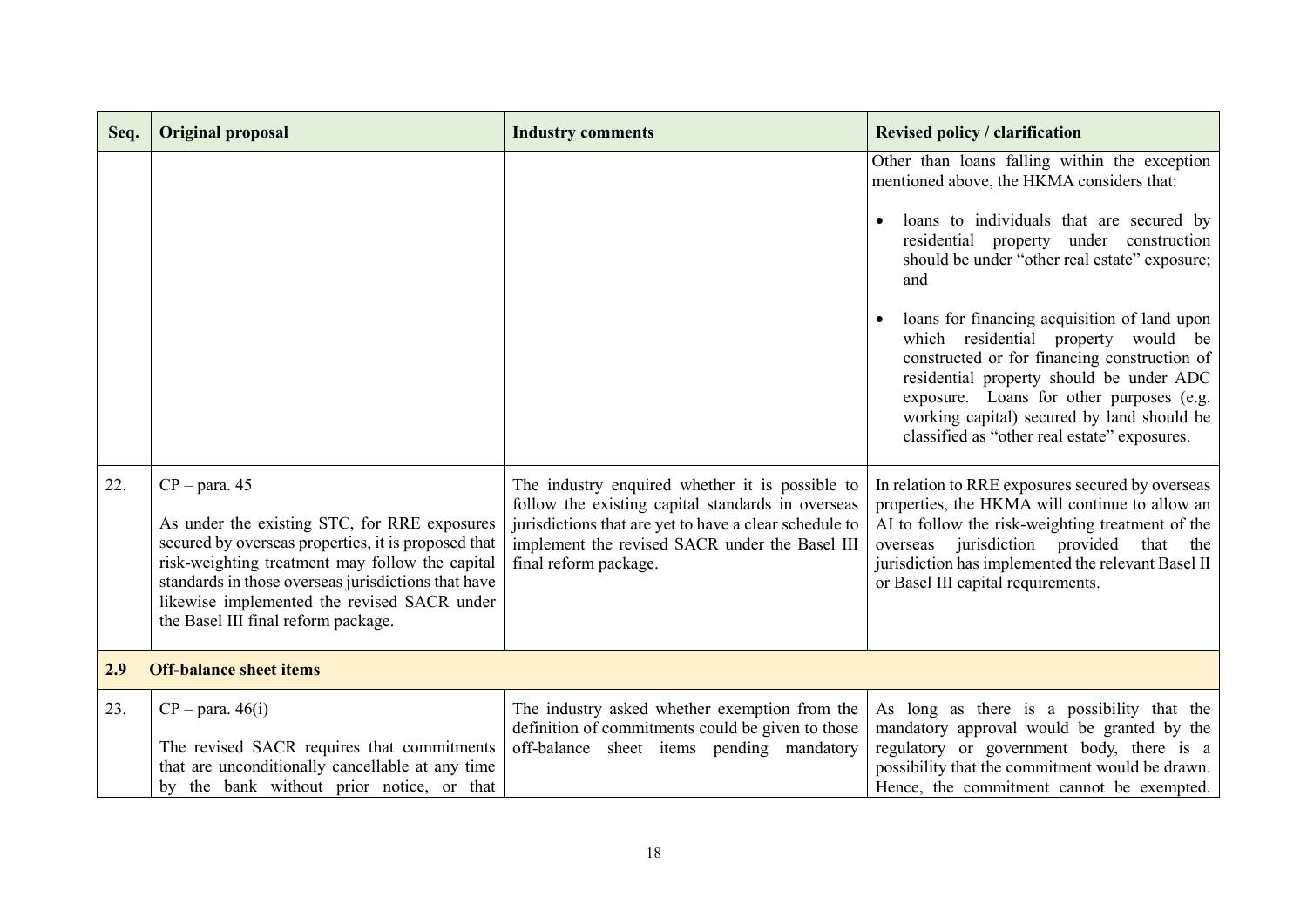| Seq. | <b>Original proposal</b>                                                                                                                                                                                                                                                                                                                                                                                                               | <b>Industry comments</b>                                                                                                                                                                                                                                                                                                                                                                                                                                                                                                               | <b>Revised policy / clarification</b>                                                                                                                                                                                                                                                                                                                            |
|------|----------------------------------------------------------------------------------------------------------------------------------------------------------------------------------------------------------------------------------------------------------------------------------------------------------------------------------------------------------------------------------------------------------------------------------------|----------------------------------------------------------------------------------------------------------------------------------------------------------------------------------------------------------------------------------------------------------------------------------------------------------------------------------------------------------------------------------------------------------------------------------------------------------------------------------------------------------------------------------------|------------------------------------------------------------------------------------------------------------------------------------------------------------------------------------------------------------------------------------------------------------------------------------------------------------------------------------------------------------------|
|      | effectively provide for automatic cancellation due<br>to deterioration in a borrower's creditworthiness<br>("UCCs"), will receive a 10% CCF instead of 0%.                                                                                                                                                                                                                                                                             | approval from an independent regulatory or<br>government body, until such approval is granted.                                                                                                                                                                                                                                                                                                                                                                                                                                         | The second last sentence of CRE20.94 (i.e. "It<br>also includes any  under the arrangement.")<br>should not be read as a definitive criterion for<br>excluding commitments where drawdown is<br>predicated upon mandatory events whose<br>occurrence is beyond the control of the obligor<br>and the AI.                                                         |
| 24.  | $CP - para. 47$<br>The HKMA proposed not to exercise the national<br>$\circ$ of<br>excluding<br>"pro"<br>discretion<br>forma"<br>commitments to corporates and SMEs from the<br>definition of "commitment".                                                                                                                                                                                                                            | The industry suggested the HKMA consider<br>exercising the national discretion, taking into<br>account, among other things, the discretion is<br>particularly relevant to trade finance business<br>which is a key part of the Hong Kong financial<br>sector. Not exercising the discretion would impact<br>trade facilities and put Hong Kong at a competitive<br>disadvantage to other parts of the region (e.g.<br>Singapore) that intend to exercise the discretion,<br>potentially shifting trade business to other<br>countries. | The HKMA intends to exercise the national<br>discretion as set out in footnote 43 to CRE20.94.<br>The HKMA will also keep in view the<br>implementation approach of other major<br>jurisdictions in order to ensure a level playing<br>field. Als will be expected to report the exempted<br>amount periodically to the HKMA for<br>supervisory monitoring.      |
|      | <b>2.10 Defaulted exposures</b>                                                                                                                                                                                                                                                                                                                                                                                                        |                                                                                                                                                                                                                                                                                                                                                                                                                                                                                                                                        |                                                                                                                                                                                                                                                                                                                                                                  |
| 25.  | $CP - \text{paras. } 48$ and 49<br>The revised SACR introduces a new defined term<br>of "defaulted exposure", which means an<br>exposure that is past due for more than 90 days;<br>or an exposure to a "defaulted borrower". The<br>HKMA proposed to, instead of adopting the<br>treatment set out in CRE20.106, carry forward the<br>existing treatment of defaulted exposures (i.e. a<br>flat 150% risk-weight) while expanding the | The industry sought clarification on-<br>(a) whether the term "default borrower" is not<br>applicable to retail exposure; and whether<br>"default borrower" is also not applicable to<br>residential real estates<br>$(^{\circ}RRE$ "),<br>and<br>commercial real estates ("CRE"); and<br>(b) whether the defaulted exposure for RRE/ CRE<br>class under revised SACR will follow the                                                                                                                                                  | (a) For retail exposures, the definition of default<br>can be applied at the level of a particular<br>credit obligation. For exposures other than<br>retail exposures, the definition of default<br>must be applied at the level of the borrower.<br>(b) The HKMA intends to adopt the treatment set<br>out in CRE20.107 for defaulted RRE and<br>defaulted CRE: |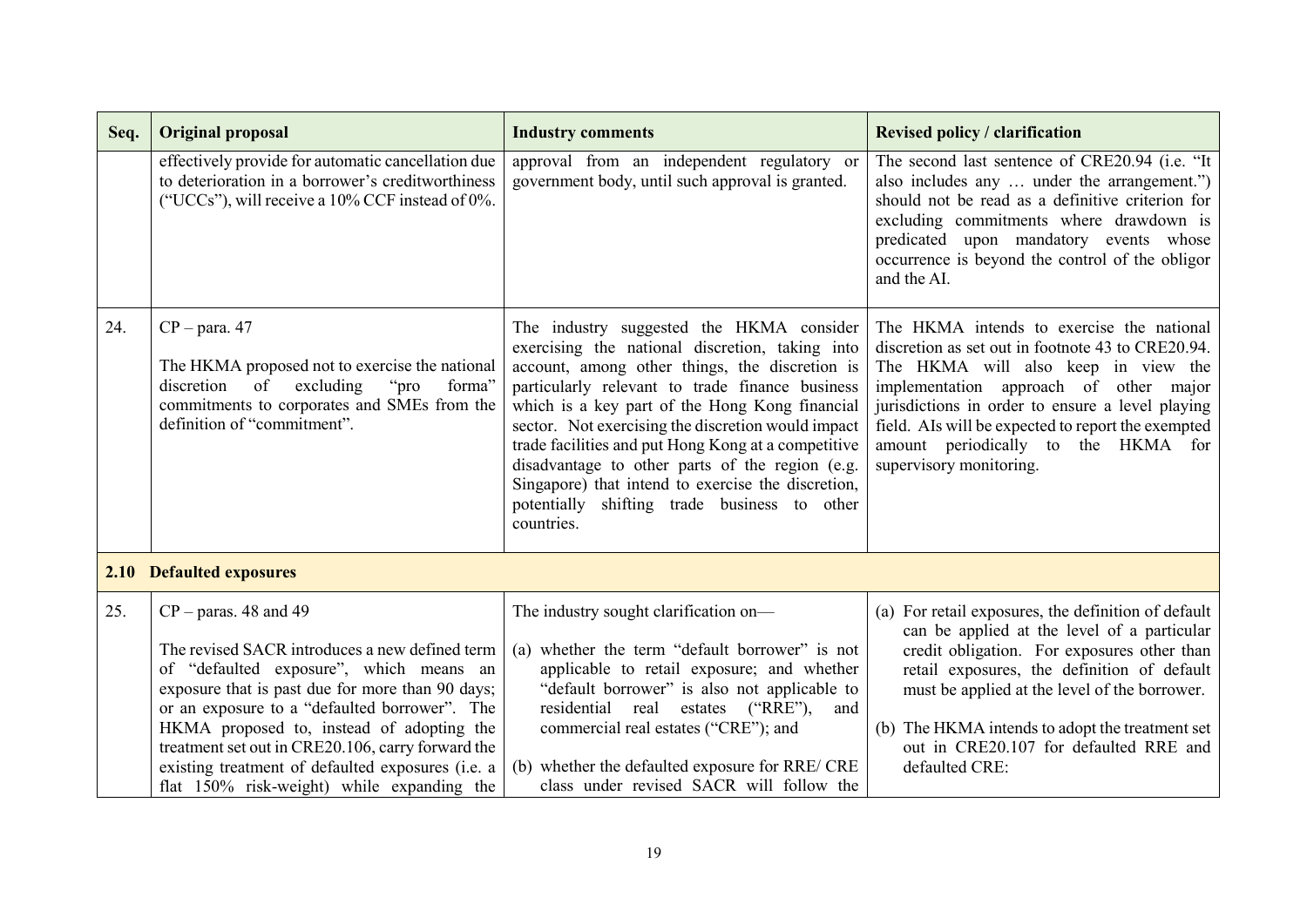| Seq.         | <b>Original proposal</b>                                                                                                                         | <b>Industry comments</b>                                                                                                                    | <b>Revised policy / clarification</b>                                                                                                                                                                                                                                                                                                                 |
|--------------|--------------------------------------------------------------------------------------------------------------------------------------------------|---------------------------------------------------------------------------------------------------------------------------------------------|-------------------------------------------------------------------------------------------------------------------------------------------------------------------------------------------------------------------------------------------------------------------------------------------------------------------------------------------------------|
|              | treatment to cover exposures to "defaulted<br>borrower".                                                                                         | existing BCR that to be risk-weighted at 100%<br>regardless of the dependency on cash flows<br>generated by the property securing the loan. | Defaulted RRE where repayments do not<br>(i)<br>materially depend on cash flows<br>generated by the property securing the<br>loan will be risk-weighted at 100%;                                                                                                                                                                                      |
|              |                                                                                                                                                  |                                                                                                                                             | (ii) Defaulted RRE where repayments<br>materially depend on cash flows<br>generated by the property securing the<br>loan will be risk-weighted at 150%;                                                                                                                                                                                               |
|              |                                                                                                                                                  |                                                                                                                                             | (iii) Defaulted CRE will be risk-weighted at<br>150% regardless of the extent to which<br>repayments depend on cash flows<br>generated by the property securing the<br>loan.                                                                                                                                                                          |
|              |                                                                                                                                                  |                                                                                                                                             | Defaulted RRE and defaulted CRE will be<br>risk-weighted net of any specific provisions<br>and partial write-offs. Any financial<br>collateral or guarantee that is eligible<br>according to the CRM framework may be<br>taken into account in the calculation of the<br>risk-weighted amount. Real property will not<br>be recognised as collateral. |
| $\mathbf{3}$ | Qualitative requirements in relation to the use of risk-weights based on external ratings                                                        |                                                                                                                                             |                                                                                                                                                                                                                                                                                                                                                       |
| 26.          | $CP - para. 50$<br>Als are required to exercise due diligence to                                                                                 | The industry expressed concerns about—<br>operational difficulties and disproportionate<br>$\bullet$                                        | The objective of the due diligence requirements<br>is to ensure that the risk-weight assigned to an<br>exposure is reflective of the level of credit risk                                                                                                                                                                                             |
|              | assess whether the prescribed risk-weight based<br>on external ratings (base risk-weight) applied to<br>an exposure (other than an exposure to a | administrative burden such as duplication of<br>internal credit assessments performed by AIs,<br>external rating assessment performed by    | assessed by an AI itself. The AI does not need                                                                                                                                                                                                                                                                                                        |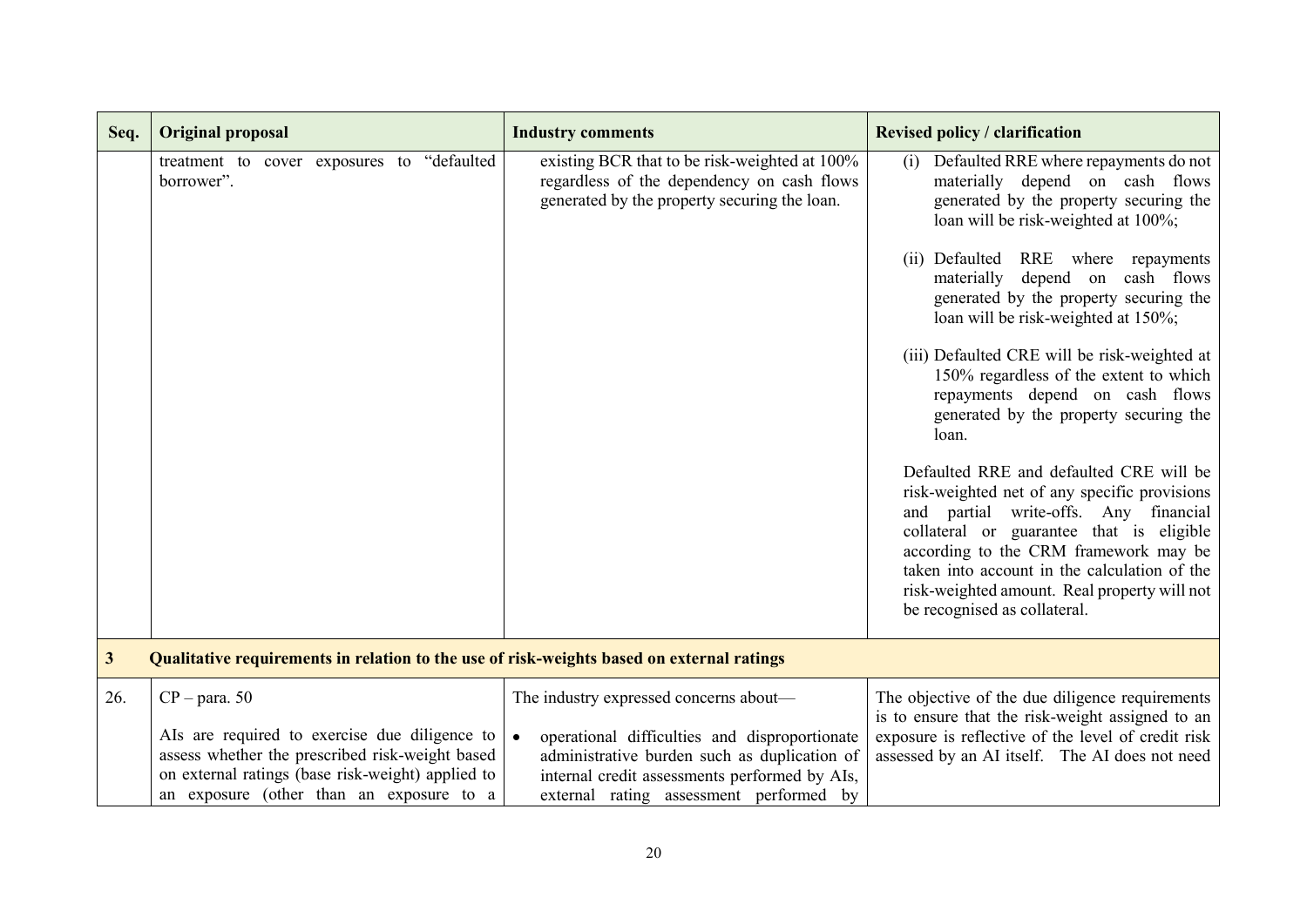| Seq. | <b>Original proposal</b>                                                                                                                                                                                                                                                                                                                                                                                                                                                                  | <b>Industry comments</b>                                                                                                                                                                                                                                                                                                                                                                                                                                                                                                                                     | <b>Revised policy / clarification</b>                                                                                                                                                                                                                                                                                                                                                                                                                                                                                                                                                                                                                                                                                                                                                                                                                                                                                                        |
|------|-------------------------------------------------------------------------------------------------------------------------------------------------------------------------------------------------------------------------------------------------------------------------------------------------------------------------------------------------------------------------------------------------------------------------------------------------------------------------------------------|--------------------------------------------------------------------------------------------------------------------------------------------------------------------------------------------------------------------------------------------------------------------------------------------------------------------------------------------------------------------------------------------------------------------------------------------------------------------------------------------------------------------------------------------------------------|----------------------------------------------------------------------------------------------------------------------------------------------------------------------------------------------------------------------------------------------------------------------------------------------------------------------------------------------------------------------------------------------------------------------------------------------------------------------------------------------------------------------------------------------------------------------------------------------------------------------------------------------------------------------------------------------------------------------------------------------------------------------------------------------------------------------------------------------------------------------------------------------------------------------------------------------|
|      | sovereign or non-central government public<br>sector entity) is appropriate and prudent given the<br>Als' own assessment of the credit risk of the<br>For instance, if an AI's own<br>exposure.<br>assessment suggests the credit risk of an exposure<br>is higher than that implied by the base risk-<br>weight, the AI must assign to the exposure a risk-<br>weight that is at least one notch higher. In any<br>other case, the base risk-weight must be assigned<br>to the exposure. | external rating agencies, and oversight by other<br>national supervisors; and<br>interpretation on due diligence requirements,<br>specifically, if banks would be expected to<br>perform a line by line comparison of<br>underlying risk characteristics considered in<br>the internal credit assessments vs. the external<br>rating assessment to justify adjustments to the<br>risk-weight look-up table. The industry is of<br>the view that a comparison of only the final<br>ratings shall be regarded as sufficient to justify<br>any adjustment made. | to assess whether the external rating of the<br>exposure is appropriate or not.<br>The HKMA considers that to fulfil the due<br>diligence requirement, an AI need only—<br>develop a mapping scheme that maps the<br>$\bullet$<br>AI's own credit assessment result (e.g. an<br>internal credit quality grade) to an equivalent<br>external credit rating (based on the credit<br>standing such rating represents); and<br>compare the outcome of its own internal<br>credit assessment (regardless of the extent to<br>which such outcome is based on credit<br>models) and the risk-weight determined<br>based on the external credit rating assigned to<br>the exposure.<br>The mapping does not need to be a line by line<br>comparison of the underlying risk characteristics<br>considered in the AI's internal credit assessment<br>and the external rating assessment. The HKMA<br>will take a proportionate approach to considering |
|      |                                                                                                                                                                                                                                                                                                                                                                                                                                                                                           |                                                                                                                                                                                                                                                                                                                                                                                                                                                                                                                                                              | the appropriateness of an AI's mapping scheme<br>and expect AIs to be prepared to justify the<br>reasonableness of their mapping mechanism.                                                                                                                                                                                                                                                                                                                                                                                                                                                                                                                                                                                                                                                                                                                                                                                                  |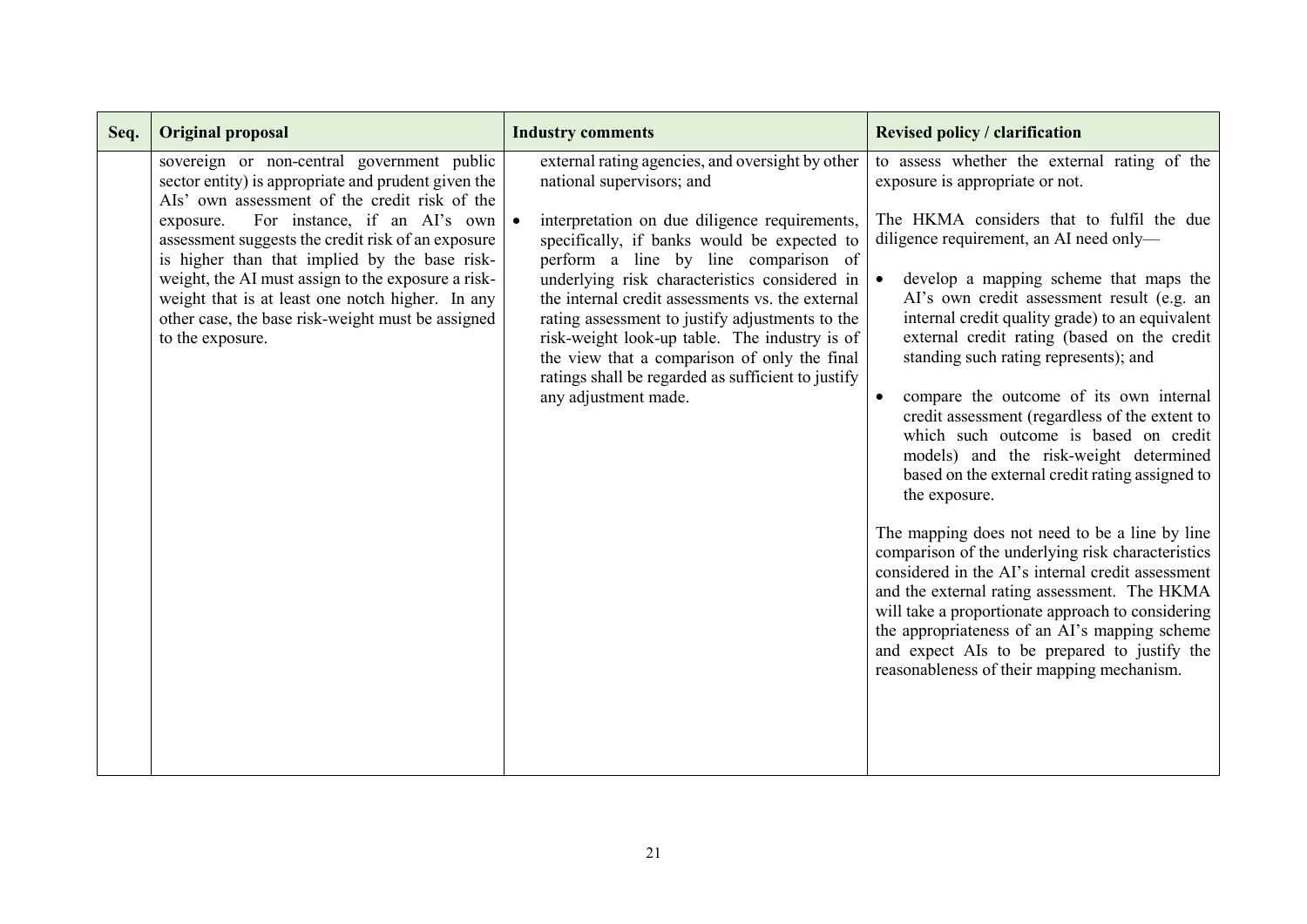| Seq.         | <b>Original proposal</b>                                                                                                                                                                                                                                                                                                                                                                                                                                                                                                                                                                                                                                                                                 | <b>Industry comments</b>                                                                                                                                                                                                                                                                                                                                                                                                                                                                                                                                                                                                                                             | <b>Revised policy / clarification</b>                                                                                                                                                                                                                                                                                                                                                                                                                                                                                                       |
|--------------|----------------------------------------------------------------------------------------------------------------------------------------------------------------------------------------------------------------------------------------------------------------------------------------------------------------------------------------------------------------------------------------------------------------------------------------------------------------------------------------------------------------------------------------------------------------------------------------------------------------------------------------------------------------------------------------------------------|----------------------------------------------------------------------------------------------------------------------------------------------------------------------------------------------------------------------------------------------------------------------------------------------------------------------------------------------------------------------------------------------------------------------------------------------------------------------------------------------------------------------------------------------------------------------------------------------------------------------------------------------------------------------|---------------------------------------------------------------------------------------------------------------------------------------------------------------------------------------------------------------------------------------------------------------------------------------------------------------------------------------------------------------------------------------------------------------------------------------------------------------------------------------------------------------------------------------------|
| $\mathbf{V}$ | <b>Revised Internal Ratings-based Approach for Credit Risk</b>                                                                                                                                                                                                                                                                                                                                                                                                                                                                                                                                                                                                                                           |                                                                                                                                                                                                                                                                                                                                                                                                                                                                                                                                                                                                                                                                      |                                                                                                                                                                                                                                                                                                                                                                                                                                                                                                                                             |
| $\mathbf{1}$ | <b>Introduction / overview</b>                                                                                                                                                                                                                                                                                                                                                                                                                                                                                                                                                                                                                                                                           |                                                                                                                                                                                                                                                                                                                                                                                                                                                                                                                                                                                                                                                                      |                                                                                                                                                                                                                                                                                                                                                                                                                                                                                                                                             |
| 27.          | $CP - para. 71$<br>The major changes introduced under the revised<br>IRB approach include:<br>prohibition on the use of the advanced IRB<br>(i)<br>approach ("AIRB") for low-default portfolios<br>("LDPs") including exposures to banks, other<br>financial institutions and large corporates;<br>(ii) specification of new or revised input floors<br>for bank-estimates of probability of default<br>("PD"), loss given default ("LGD") and<br>exposure at default ("EAD");<br>(iii) removal of certain Basel II calculation<br>methodologies and refinements to some<br>others for greater simplicity and robustness;<br>and<br>(iv) enhancement<br>of<br>estimation<br>and<br>data<br>requirements. | (a) The industry suggested that HKMA need not<br>implement both the asset value correlation and<br>the 0.05% PD floor on AI's exposures to<br>financial institutions since these exposures are<br>considered less risky than corporate exposures.<br>(b) Due to the prohibition on the use of the AIRB<br>to LDPs, the industry sought to clarify the<br>method of recognising credit protection (e.g.<br>guarantee) issued by financial institutions or<br>large corporates if an AI's exposures to these<br>entities should mandatorily be measured under<br>the foundation IRB approach ("FIRB") upon<br>the implementation of Basel III final reform<br>package. | (a) The HKMA considers it necessary and<br>prudent to implement these two capital<br>requirements and does not intend to deviate<br>from Basel standards.<br>(b) As set out in CRE32.27, if an AI applies<br>FIRB to direct exposures to the guarantor, the<br>institution may only recognise the guarantee<br>using the FIRB. As a result, for exposures<br>which are subject to the AIRB, the AI may<br>only use FIRB to recognise the portion of<br>exposures which are guaranteed by the<br>financial institutions or large corporates. |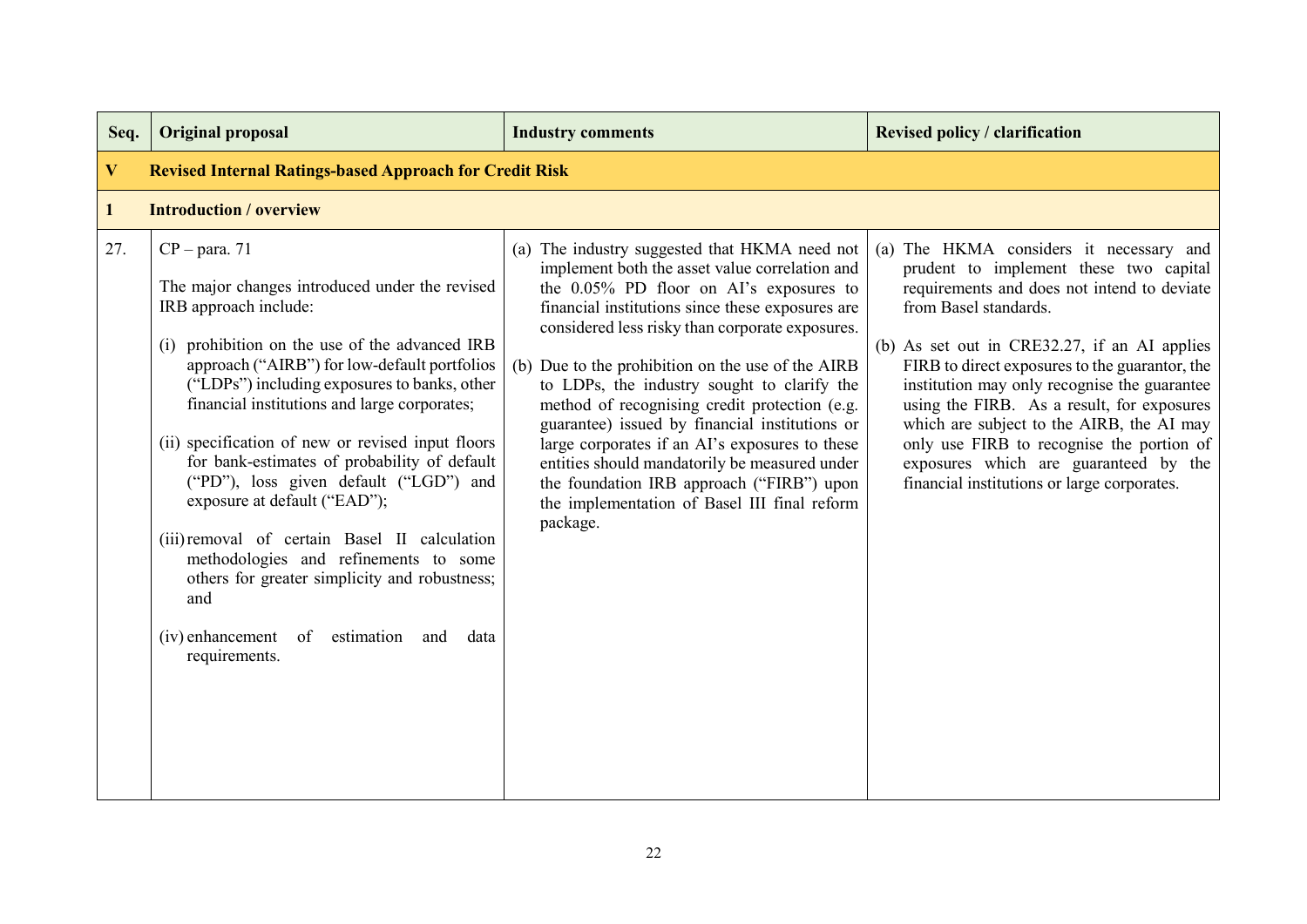| Seq.           | <b>Original proposal</b>                                                                                                                                                                                                                                               | <b>Industry comments</b>                                                                                                                                                                                                                                                                                                                                                                                                                                                                                                                                                                                                                                           | <b>Revised policy / clarification</b>                                                                                                                                                                                                                                                                                                                                                                                                                                                                                                                                   |
|----------------|------------------------------------------------------------------------------------------------------------------------------------------------------------------------------------------------------------------------------------------------------------------------|--------------------------------------------------------------------------------------------------------------------------------------------------------------------------------------------------------------------------------------------------------------------------------------------------------------------------------------------------------------------------------------------------------------------------------------------------------------------------------------------------------------------------------------------------------------------------------------------------------------------------------------------------------------------|-------------------------------------------------------------------------------------------------------------------------------------------------------------------------------------------------------------------------------------------------------------------------------------------------------------------------------------------------------------------------------------------------------------------------------------------------------------------------------------------------------------------------------------------------------------------------|
| $\overline{2}$ | <b>General approach and presumptions</b>                                                                                                                                                                                                                               |                                                                                                                                                                                                                                                                                                                                                                                                                                                                                                                                                                                                                                                                    |                                                                                                                                                                                                                                                                                                                                                                                                                                                                                                                                                                         |
| 28.            | $CP - para. 73$<br>The general implementation approach proposed<br>by the HKMA is to align closely with the revised<br>IRB approach set out under the Basel III final<br>reform package.                                                                               | (a) The industry sought to clarify if the "cross-<br>approach" guarantee recognition set out in<br>CRE32.24(3)<br>and CRE32.27<br>will be<br>implemented as opposed to the current BCR<br>treatment in which it is not allowed per section<br>$214(3)(b)$ of the BCR.<br>(b) The industry proposed allowing AIs to<br>incorporate the 12-month fixed-horizon<br>approach for EAD estimation as set out in<br>CRE36.93 at the occasion of their next EAD<br>model enhancement (or modification) and<br>claimed that such flexibility would improve<br>Als' ability to prioritize changes for other<br>models and make more efficient use of<br>modelling resources. | $(a)$ The<br>HKMA<br>will<br>implement<br>both<br>requirements for treatment of recognition of<br>guarantees in cases where an AI applies<br>standardised approach to direct exposures to<br>the guarantors and will amend section 214(3)<br>of the BCR to reflect the changes<br>accordingly.<br>(b) While the HKMA expects that AIs should<br>comply with the requirement set out in<br>CRE36.93 upon the implementation of the<br>Basel III final reform package, the HKMA<br>intends to allow the AIs to fully comply with<br>such requirement by 31 December 2023. |
| 3.1            | <b>Migration of specified asset portfolios</b>                                                                                                                                                                                                                         |                                                                                                                                                                                                                                                                                                                                                                                                                                                                                                                                                                                                                                                                    |                                                                                                                                                                                                                                                                                                                                                                                                                                                                                                                                                                         |
| 29.            | $CP - para. 76$<br>In assessing the revenue threshold for large<br>corporates, such figure must be the higher of that<br>computed based on the average amount<br>calculated over the prior three years or on the<br>latest amount updated every three years by the AI. | (a) The industry sought to clarify the meaning of<br>"on the latest amount updated every three years<br>by the AI" in the condition.<br>(b) The industry commented that taking the higher<br>of the "average amount calculated over the<br>prior three years" and "on the latest amount<br>updated every three years" would be<br>challenging to operationalise.                                                                                                                                                                                                                                                                                                   | (a) To serve the purpose of this condition, the<br>HKMA considers the AI should minimally<br>obtain the revenue information every three<br>years to determine whether the corporate<br>meets the revenue threshold.<br>(b) The HKMA intends to remove the<br>requirement of "taking the higher of" (i) the<br>"average amount calculated over the prior<br>three years" and (ii) "on the latest amount                                                                                                                                                                  |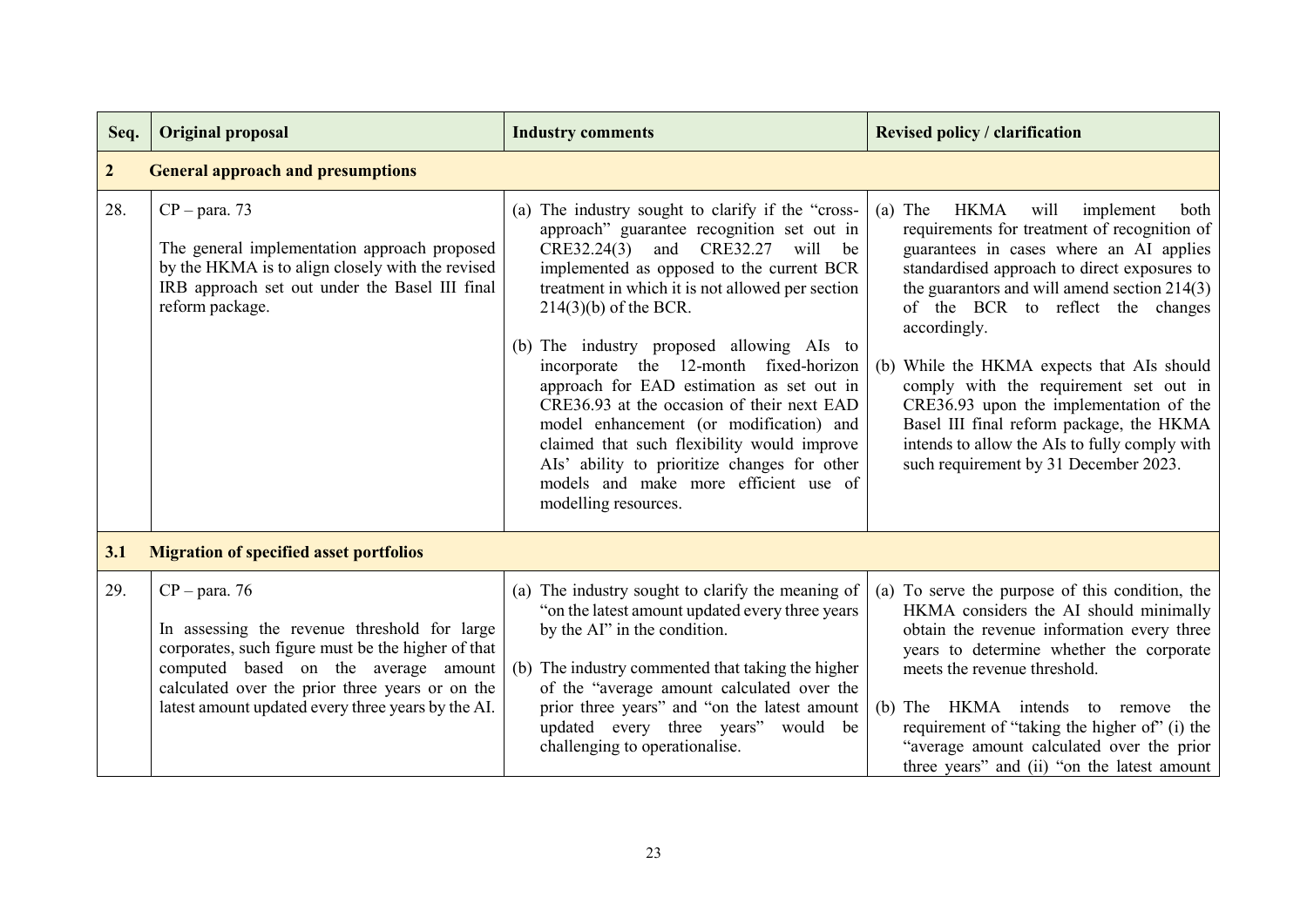| Seq. | <b>Original proposal</b>                                                                                                                                                                                                                                                                                                                                                                                                                                                            | <b>Industry comments</b>                                                                                                                                                                                    | <b>Revised policy / clarification</b>                                                                                                                                                                                                                                                                                                                                                                                                                                                                                                                            |
|------|-------------------------------------------------------------------------------------------------------------------------------------------------------------------------------------------------------------------------------------------------------------------------------------------------------------------------------------------------------------------------------------------------------------------------------------------------------------------------------------|-------------------------------------------------------------------------------------------------------------------------------------------------------------------------------------------------------------|------------------------------------------------------------------------------------------------------------------------------------------------------------------------------------------------------------------------------------------------------------------------------------------------------------------------------------------------------------------------------------------------------------------------------------------------------------------------------------------------------------------------------------------------------------------|
|      |                                                                                                                                                                                                                                                                                                                                                                                                                                                                                     |                                                                                                                                                                                                             | updated every three years" to minimise the<br>operational complexities.                                                                                                                                                                                                                                                                                                                                                                                                                                                                                          |
| 30.  | $CP - para. 79$<br>The HKMA intended to reduce the associated<br>compliance burdens on AIs due to the mandatory<br>migration of the LDPs and equity exposures upon<br>implementing the Basel III final reform package.                                                                                                                                                                                                                                                              | The industry sought confirmation if AIs are not<br>required to apply to the HKMA for the mandatory<br>migration of exposures under the ongoing IRB<br>implementation framework.                             | Als are generally not required to apply for<br>changes in the use of IRB calculation approaches<br>as a result of those mandatory requirements<br>arising from the implementation of the Basel III<br>final reform package. However, AIs are still<br>required to obtain the MA's prior consent for any<br>material changes in the IRB models even if such<br>model changes result from<br>mandatory<br>requirements arising from the implementation of<br>the Basel III final reform package.                                                                   |
| 3.2  | <b>Treatment of maturity under the foundation IRB approach</b>                                                                                                                                                                                                                                                                                                                                                                                                                      |                                                                                                                                                                                                             |                                                                                                                                                                                                                                                                                                                                                                                                                                                                                                                                                                  |
| 31.  | $CP - para. 80$<br>To provide greater flexibility, the HKMA<br>proposed to amend section $167(c)$ of the BCR<br>requiring an AI to inform the Monetary Authority<br>("MA") by notice in writing within 7 calendar<br>days if the institution has switched to the maturity<br>treatment under AIRB as set out in section 168 of<br>the BCR subject to certain conditions set out in<br>paragraph 80(i) to (iii) of CP20.02 instead of<br>seeking prior consent from the MA to do so. | The industry<br>sought to clarify several<br>implementation issues of the proposed new<br>requirements as well as technicalities on the three<br>conditions facilitating the new notification<br>framework. | In light of the comments and questions received<br>from the industry, the HKMA provides further<br>clarity on the operation of the proposed<br>simplified framework:<br>Implementation issues -<br>The switch of the maturity treatment from<br>$\bullet$<br>FIRB to AIRB is optional for AIs that are<br>currently using FIRB for their corporate,<br>sovereign and bank exposures.<br>The HKMA expects AIs currently using the<br>advanced maturity treatment to inform the<br>MA in writing if they continue to use<br>advanced maturity treatment for<br>the |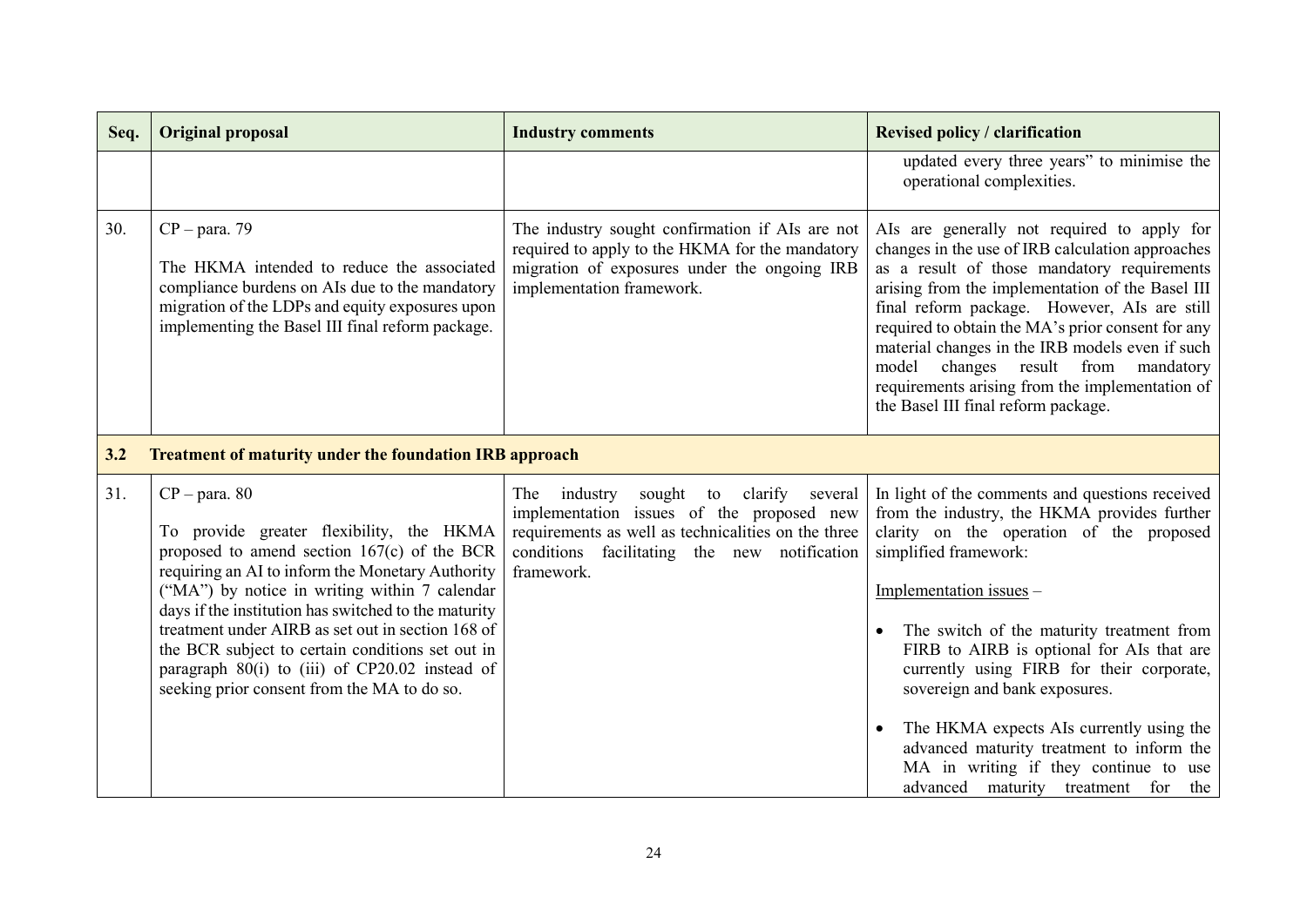| Seq. | <b>Original proposal</b> | <b>Industry comments</b> | <b>Revised policy / clarification</b>                                                                                                                                                                                                                                                                                                                                                                   |
|------|--------------------------|--------------------------|---------------------------------------------------------------------------------------------------------------------------------------------------------------------------------------------------------------------------------------------------------------------------------------------------------------------------------------------------------------------------------------------------------|
|      |                          |                          | exposures to be migrated to FIRB upon the<br>implementation of the Basel III final reform<br>package.                                                                                                                                                                                                                                                                                                   |
|      |                          |                          | The HKMA intends to grandfather the<br>consents previously granted to AIs using<br>advanced maturity treatments to calculate the<br>maturity of exposures currently subject to<br>FIRB, provided that the institutions agree<br>with the HKMA on a plan to switch to use the<br>advanced maturity treatment for other<br>relevant exposures.                                                            |
|      |                          |                          | Conditions set out in paragraph $80(i)$ to $(iii)$ –                                                                                                                                                                                                                                                                                                                                                    |
|      |                          |                          | Als are expected to switch the maturity<br>treatment of all their corporate, sovereign and<br>bank exposures under FIRB to AIRB, and<br>such change should not be effected by phases.                                                                                                                                                                                                                   |
|      |                          |                          | AIs should demonstrate to the HKMA that<br>their internal processes and systems are<br>capable of capturing the relevant data and<br>calculating the maturity of exposures<br>accurately in fulfilling $80(ii)$ . Institutions are<br>expected to put in place adequate controls<br>and monitoring to ensure the reliability and<br>accuracy of the maturity used in regulatory<br>capital calculation. |
|      |                          |                          | The "independent party" and the "third party"<br>described in $80(iii)$ can be managed by the<br>departments or units within an AI, provided                                                                                                                                                                                                                                                            |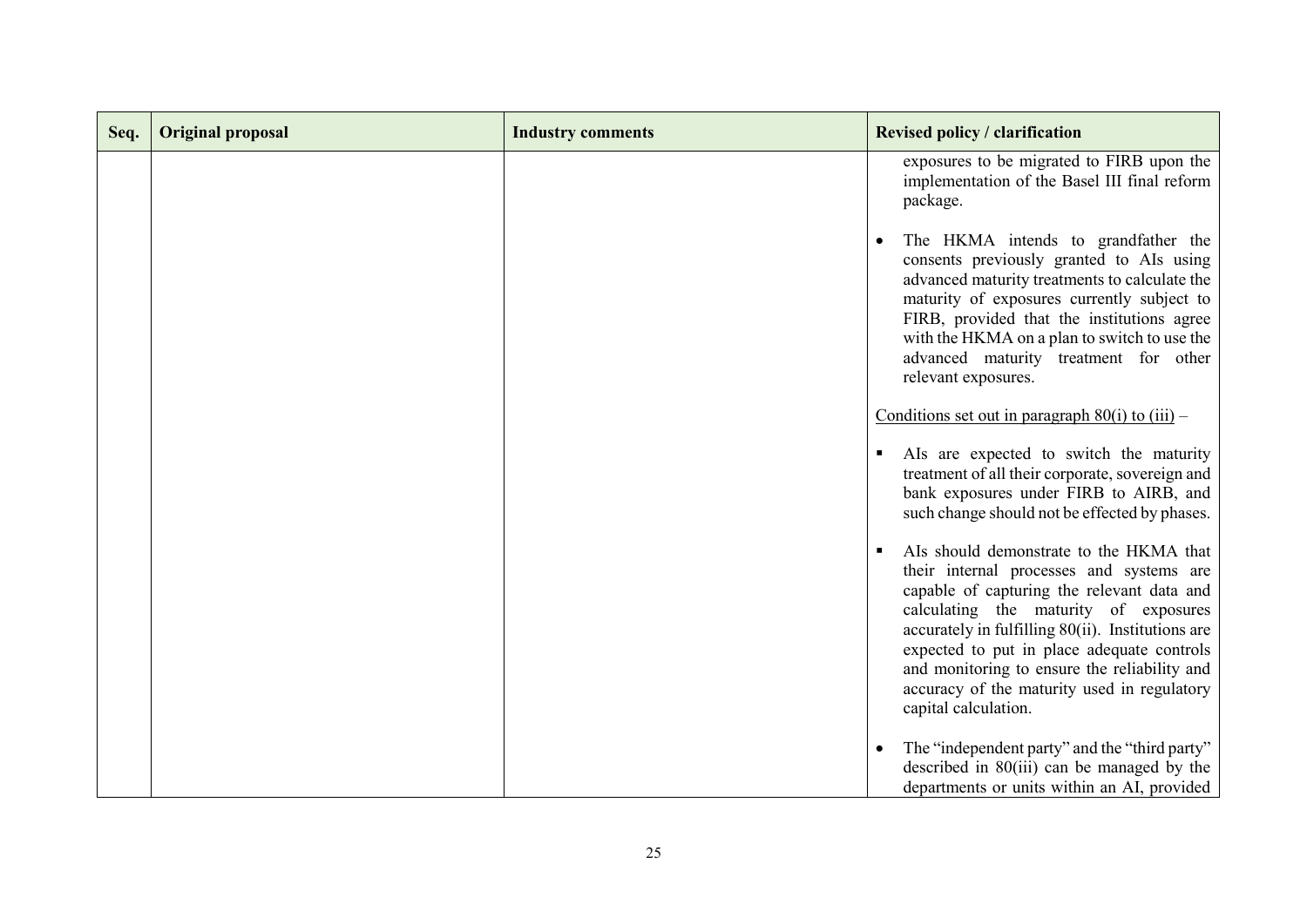| Seq. | <b>Original proposal</b>                                                                                                                                                                                                                                                           | <b>Industry comments</b>                                                                                                                                                                                                                | <b>Revised policy / clarification</b>                                                                                                                                                                                                                                                                                                                                                                                                                                                                                                               |
|------|------------------------------------------------------------------------------------------------------------------------------------------------------------------------------------------------------------------------------------------------------------------------------------|-----------------------------------------------------------------------------------------------------------------------------------------------------------------------------------------------------------------------------------------|-----------------------------------------------------------------------------------------------------------------------------------------------------------------------------------------------------------------------------------------------------------------------------------------------------------------------------------------------------------------------------------------------------------------------------------------------------------------------------------------------------------------------------------------------------|
|      |                                                                                                                                                                                                                                                                                    |                                                                                                                                                                                                                                         | that these parties are independent from<br>developing the rating systems and related<br>process in the determination of maturity.                                                                                                                                                                                                                                                                                                                                                                                                                   |
| 3.3  | <b>Exemption from definition of commitments</b>                                                                                                                                                                                                                                    |                                                                                                                                                                                                                                         |                                                                                                                                                                                                                                                                                                                                                                                                                                                                                                                                                     |
| 32.  | $CP - para. 81$<br>To ensure consistency between the revised SACR<br>and revised IRB approach, the national discretion<br>to exclude certain arrangements in respect of<br>corporate and SME from the definition of<br>commitment will not be exercised under the IRB<br>approach. | N.A.                                                                                                                                                                                                                                    | The HKMA intends to exercise the national<br>discretion as set out in footnote 43 to CRE20.94.<br>Please refer to item 24 above for details.                                                                                                                                                                                                                                                                                                                                                                                                        |
| 3.4  | <b>Residential mortgages</b>                                                                                                                                                                                                                                                       |                                                                                                                                                                                                                                         |                                                                                                                                                                                                                                                                                                                                                                                                                                                                                                                                                     |
| 33.  | $CP - para. 83$<br>The HKMA proposed to maintain LGD floor for<br>RMLs at 10% taking into account local market<br>characteristics.                                                                                                                                                 | The industry requested to relax the LGD floor to<br>5% to maintain comparability and consistency<br>across jurisdictions, having regard also to non-level<br>playing field given macro-prudential measures<br>implemented in Hong Kong. | The HKMA intends to retain a 10% LGD floor<br>level for RMLs, taking into account the special<br>characteristics of property market in Hong Kong<br>and long-standing prudential standards for AIs'<br>property exposures. Further, LGD is a measure<br>of loss when tail events realise and is highly<br>dependent on the volatility of the local property<br>market, and some other jurisdictions also propose<br>the same floor level (of 10%) to add a degree of<br>conservatism regarding LGD estimation over the<br>BCBS minimum requirement. |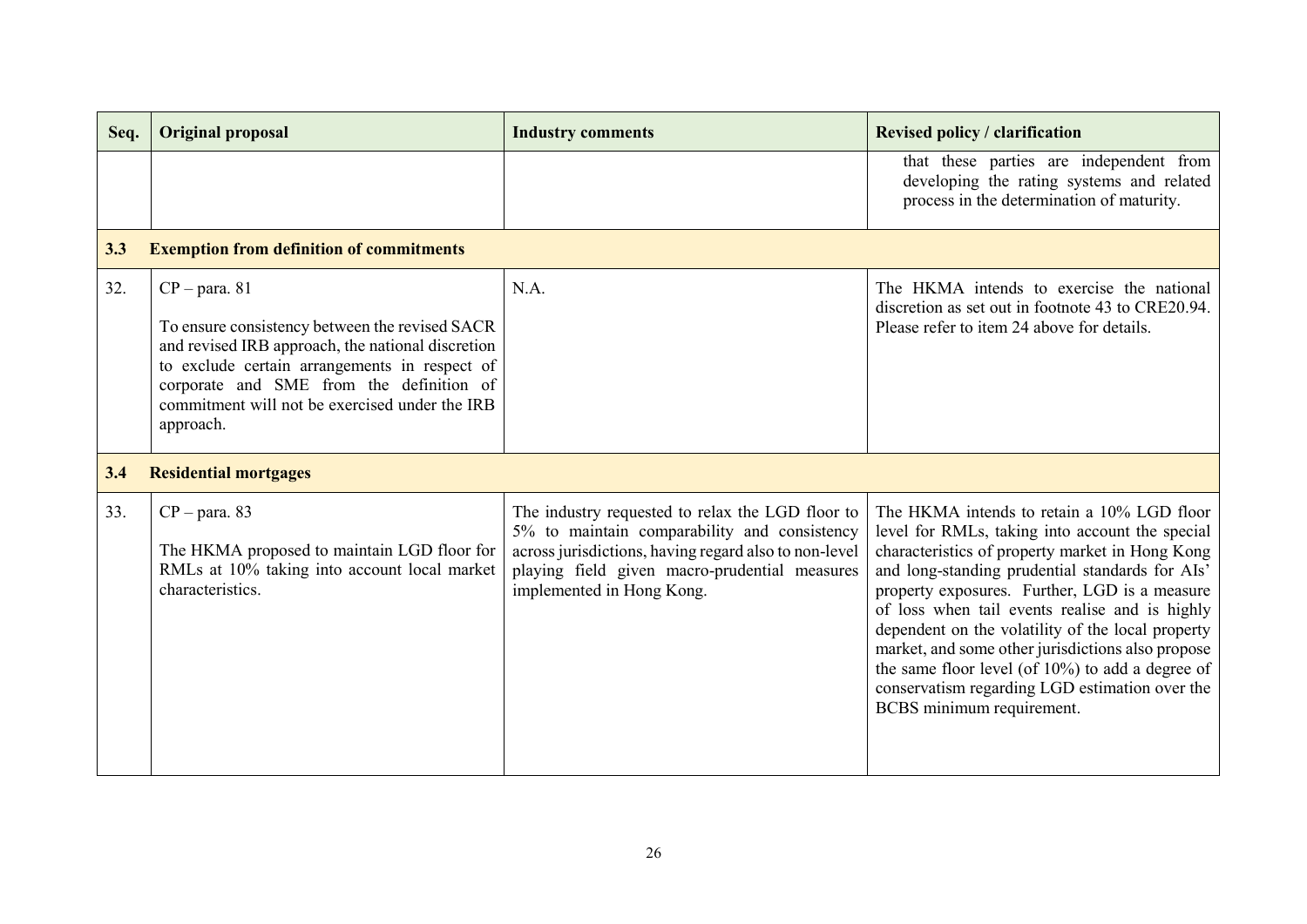| Seq. | <b>Original proposal</b>                                                                                                                                                                                                                                                                                                              | <b>Industry comments</b>                                                                                                                                                                                                                                                                                                                                          | <b>Revised policy / clarification</b>                                                                                                                                                                                                                                                                                                                                                                                                                                                                                                                                                                                                                                                                                                                                                             |  |  |
|------|---------------------------------------------------------------------------------------------------------------------------------------------------------------------------------------------------------------------------------------------------------------------------------------------------------------------------------------|-------------------------------------------------------------------------------------------------------------------------------------------------------------------------------------------------------------------------------------------------------------------------------------------------------------------------------------------------------------------|---------------------------------------------------------------------------------------------------------------------------------------------------------------------------------------------------------------------------------------------------------------------------------------------------------------------------------------------------------------------------------------------------------------------------------------------------------------------------------------------------------------------------------------------------------------------------------------------------------------------------------------------------------------------------------------------------------------------------------------------------------------------------------------------------|--|--|
| 3.6  | <b>Adoption of IRB approach for asset classes</b>                                                                                                                                                                                                                                                                                     |                                                                                                                                                                                                                                                                                                                                                                   |                                                                                                                                                                                                                                                                                                                                                                                                                                                                                                                                                                                                                                                                                                                                                                                                   |  |  |
| 34.  | $CP - para. 87$<br>The HKMA intended to replace the "wholesale"<br>approach to adopting the IRB approach under<br>Basel II with an "asset class-based" approach to<br>adopting the IRB approach in line with the Basel<br>III final reform package.                                                                                   | (a) The industry suggested the HKMA allowing<br>AIs to adopt the phased rollout across an asset<br>class and migrate portfolios to IRB approach<br>progressively.<br>(b) The industry sought to clarify whether the<br>HKMA could approve an AI to adopt the<br>revised IRB approach for some of the<br>institution's business units within an asset<br>class.    | The HKMA does not intend to allow phased<br>(a)<br>rollout across an asset class. The HKMA<br>believes that AIs which would like to apply<br>for the use of the IRB approach should have<br>sufficient time and resources preparing for<br>the development of the necessary internal<br>rating systems, data and relevant expertise for<br>the implementation of the IRB approach. AIs<br>should consult the HKMA in any exceptional<br>circumstances.<br>(b) The HKMA will not approve the use of the<br>IRB approach for some business units within<br>an IRB adoption class only, unless the<br>institution finds it not practicable to use the<br>IRB approach for some exposures falling<br>within a business unit of an IRB adoption<br>class and such exposures are immaterial in<br>size. |  |  |
| 35.  | $CP - para. 88$<br>The HKMA proposed mapping the major<br>$\bullet$<br>IRB classes and subclasses specified in the<br>BCR into seven "IRB adoption class" on<br>which the adoption of the IRB approach by an<br>AI will be based, along the relevant standards<br>set out in the 2023 version of the consolidated<br>Basel Framework. | (a) The industry sought to clarify if financial<br>institutions other than banks and securities<br>firms should be classified as corporates under<br>the revised IRB approach.<br>(b) The industry sought to confirm if the existing<br>exemptions granted to AIs to calculate credit<br>risk to specific exposures by the IRB approach<br>will be grandfathered. | (a) Any financial institutions which do not fall<br>within the IRB class of bank exposures<br>should be classified as corporate exposures.<br>Please refer to item 6 above for details.<br>(b) The HKMA intends to grandfather the<br>existing exemptions granted under section<br>$12(2)(a)$ of the BCR exempting AIs to<br>calculate the credit risk of specific exposures<br>in an IRB class by the IRB approach upon the                                                                                                                                                                                                                                                                                                                                                                      |  |  |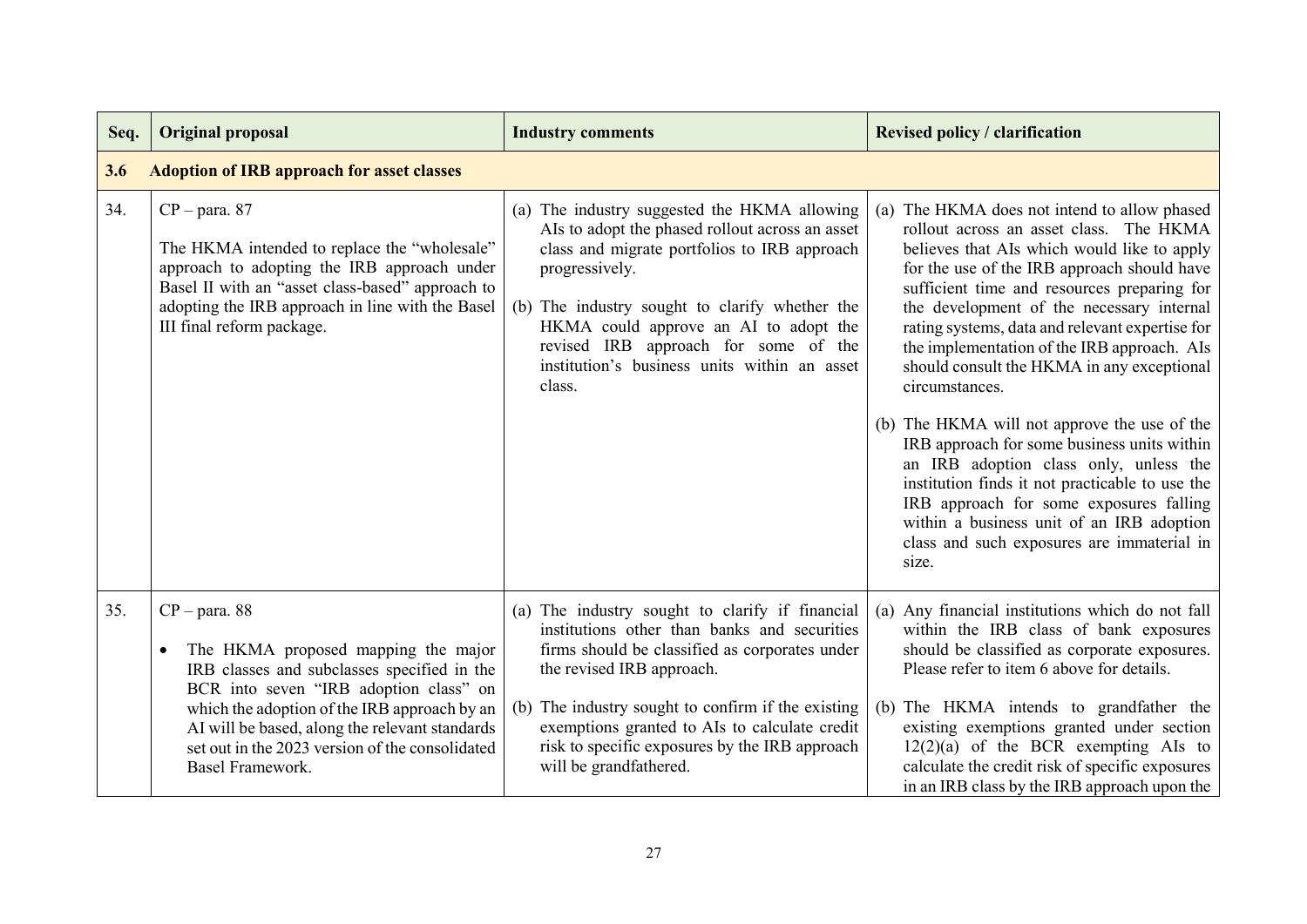| Seq.                    | <b>Original proposal</b>                                                                                                                                                               | <b>Industry comments</b>                                                                                                                                                                                                                                                                                                                                                                                                                                                                                                            | <b>Revised policy / clarification</b>                                                                                                                                                                                                                                                                                                                                                                                                                                                                                                                                                                                                                                                                                                                                                 |
|-------------------------|----------------------------------------------------------------------------------------------------------------------------------------------------------------------------------------|-------------------------------------------------------------------------------------------------------------------------------------------------------------------------------------------------------------------------------------------------------------------------------------------------------------------------------------------------------------------------------------------------------------------------------------------------------------------------------------------------------------------------------------|---------------------------------------------------------------------------------------------------------------------------------------------------------------------------------------------------------------------------------------------------------------------------------------------------------------------------------------------------------------------------------------------------------------------------------------------------------------------------------------------------------------------------------------------------------------------------------------------------------------------------------------------------------------------------------------------------------------------------------------------------------------------------------------|
|                         | The HKMA proposed to remove the existing<br>BCR requirements relating to minimum IRB<br>coverage ratio.                                                                                | (c) The industry enquired whether AIs are required<br>to maintain the minimum IRB coverage ratio<br>until the revised IRB framework takes effect on<br>1 July 2023.                                                                                                                                                                                                                                                                                                                                                                 | implementation of the Basel III final reform<br>package.<br>(c) AIs which are currently using the IRB<br>approach should continue to maintain the<br>IRB coverage ratio of 85% before the<br>implementation of the Basel III final reform<br>package.                                                                                                                                                                                                                                                                                                                                                                                                                                                                                                                                 |
| $\overline{\mathbf{4}}$ | <b>Preliminary implementation arrangements</b>                                                                                                                                         |                                                                                                                                                                                                                                                                                                                                                                                                                                                                                                                                     |                                                                                                                                                                                                                                                                                                                                                                                                                                                                                                                                                                                                                                                                                                                                                                                       |
| 36.                     | $CP - para. 90$<br>The HKMA proposed several preliminary<br>implementation arrangements to facilitate the<br>implementation planning and preparation work of<br>both AIs and the HKMA. | (a) The industry sought to clarify the coordination<br>with home supervisors to ensure a smooth<br>implementation for those AIs, which are<br>"subsidiaries of foreign banking groups" and<br>subject to home supervisors' approach and<br>timeline of model reviews and approvals.<br>(b) The industry suggested the HKMA to provide<br>indicative timelines on the update of the<br>Questionnaires on "Self-Assessment"<br>of<br>Compliance with Minimum Requirements for<br>Adoption of the IRB Approach" and SPM CA-<br>$G-4$ . | (a) In assessing whether AIs that are subsidiaries<br>of foreign banking groups meet the<br>applicable HKMA requirements for the use<br>of the IRB approach, the HKMA will co-<br>ordinate with the home supervisors and take<br>into account the assessment of them. This is,<br>however, on condition that the HKMA is<br>satisfied that the capital adequacy standards<br>adopted by the AI's home supervisor for<br>assessing credit risk under the IRB approach<br>are not materially different from those laid<br>down in the BCR.<br>Besides, AIs are advised to synchronise the<br>timeline of model submissions to the home<br>supervisors and the HKMA to facilitate the<br>coordination between the HKMA and the<br>home supervisors on reviews and approval of<br>models. |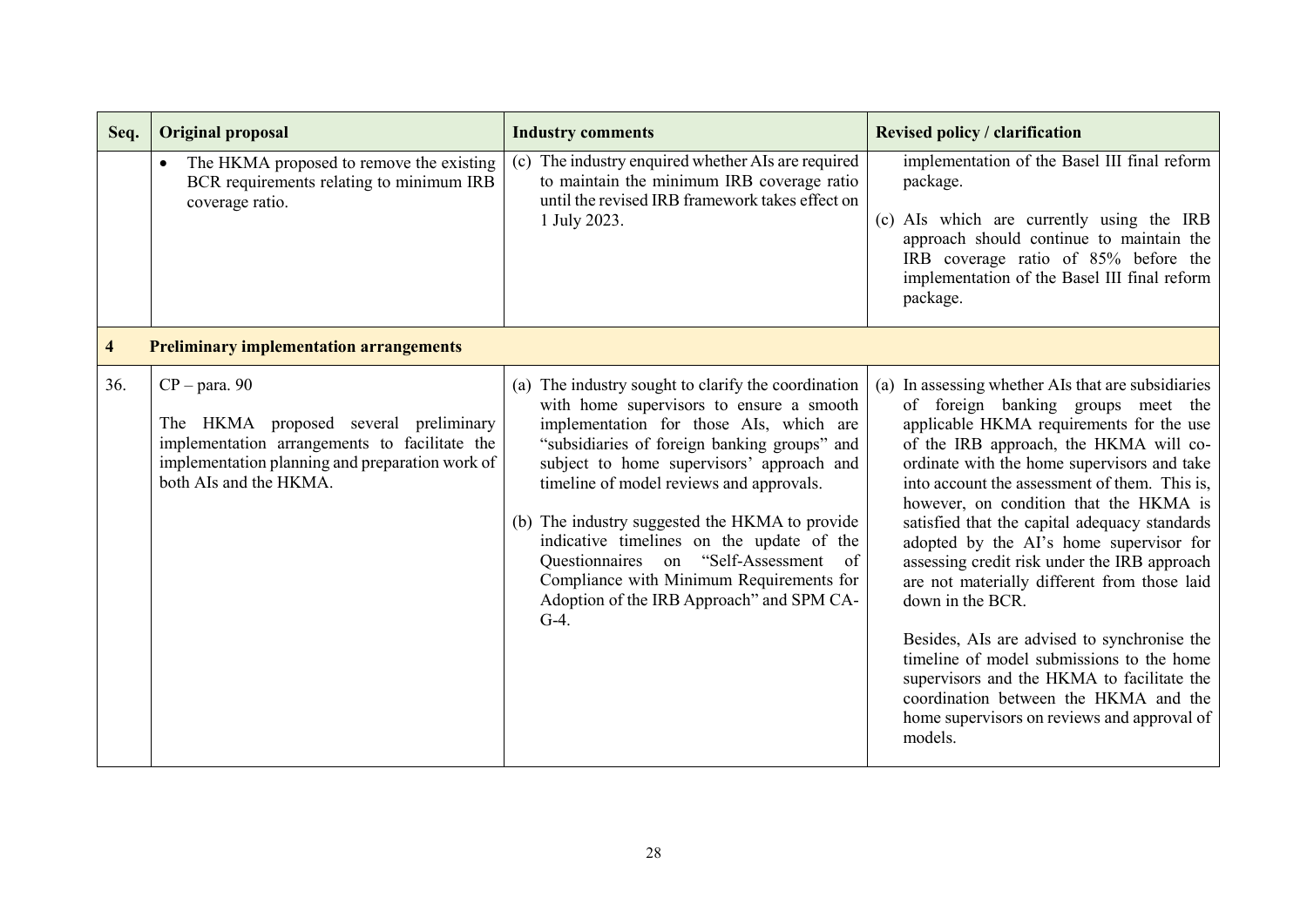| Seq. | <b>Original proposal</b> | <b>Industry comments</b>                                                                                                                                                                                                                                                                                                                                                                                                                | <b>Revised policy / clarification</b>                                                                                                                                                                                                                                                                                                                                                                                                                                                                                                                                                                                                                                                                                                                                                                                                                                                                                                                                                                                                                                                                                      |
|------|--------------------------|-----------------------------------------------------------------------------------------------------------------------------------------------------------------------------------------------------------------------------------------------------------------------------------------------------------------------------------------------------------------------------------------------------------------------------------------|----------------------------------------------------------------------------------------------------------------------------------------------------------------------------------------------------------------------------------------------------------------------------------------------------------------------------------------------------------------------------------------------------------------------------------------------------------------------------------------------------------------------------------------------------------------------------------------------------------------------------------------------------------------------------------------------------------------------------------------------------------------------------------------------------------------------------------------------------------------------------------------------------------------------------------------------------------------------------------------------------------------------------------------------------------------------------------------------------------------------------|
|      |                          |                                                                                                                                                                                                                                                                                                                                                                                                                                         | (b) The HKMA targets to<br>update<br>the<br>Questionnaires on self-assessment in H1<br>2022, and SPM CA-G-4 at around Q3 2023.                                                                                                                                                                                                                                                                                                                                                                                                                                                                                                                                                                                                                                                                                                                                                                                                                                                                                                                                                                                             |
|      | <b>Others</b>            |                                                                                                                                                                                                                                                                                                                                                                                                                                         |                                                                                                                                                                                                                                                                                                                                                                                                                                                                                                                                                                                                                                                                                                                                                                                                                                                                                                                                                                                                                                                                                                                            |
| 37.  | N.A.                     | Some AIs approached the HKMA and asked if<br>institutions are allowed to adopt both AIRB and<br>FIRB to calculate credit risk of exposures within<br>the same IRB adoption class (i.e. hybrid approach),<br>and whether an AI currently using AIRB to<br>calculate its credit risk for corporate, sovereign and<br>bank exposures be allowed to switch some of the<br>institution's exposures back to FIRB or<br>standardized approach. | In general, the HKMA is of the view that the<br>hybrid approach should be used and approved in<br>limited circumstances and the switch to a less<br>sophisticated calculation approach should only be<br>approved in exceptional circumstances.<br>That said, as the adoption of the hybrid approach<br>is consistent with the emphasis of the BCBS on<br>modellability in the Basel III final reform<br>package, the HKMA is considering to revise the<br>relevant FAQ (Q.3 under the subject IRB<br>calculation approaches) in the HKMA's guidance<br>Questions and Answers on the BCR by setting out<br>additional example of "exceptional<br>an<br>circumstances" where "an AI's rating system is<br>no longer able to reliably estimate one or more<br>than one of the credit risk components <sup>3</sup> ".<br>Along with the above intent, in case an AI<br>anticipates switching to use FIRB or standardized<br>approach from AIRB or FIRB, the AI must<br>reasonably justify to the HKMA how its existing<br>models cannot provide a reliable estimate of the<br>credit risk component and must also satisfy the |

<sup>&</sup>lt;sup>3</sup> This may arise from the requirements from the Basel Committee or the home supervisor of an AI (in case where the AI is the subsidiary of a foreign banking group) in estimation practices of credit risk components.

l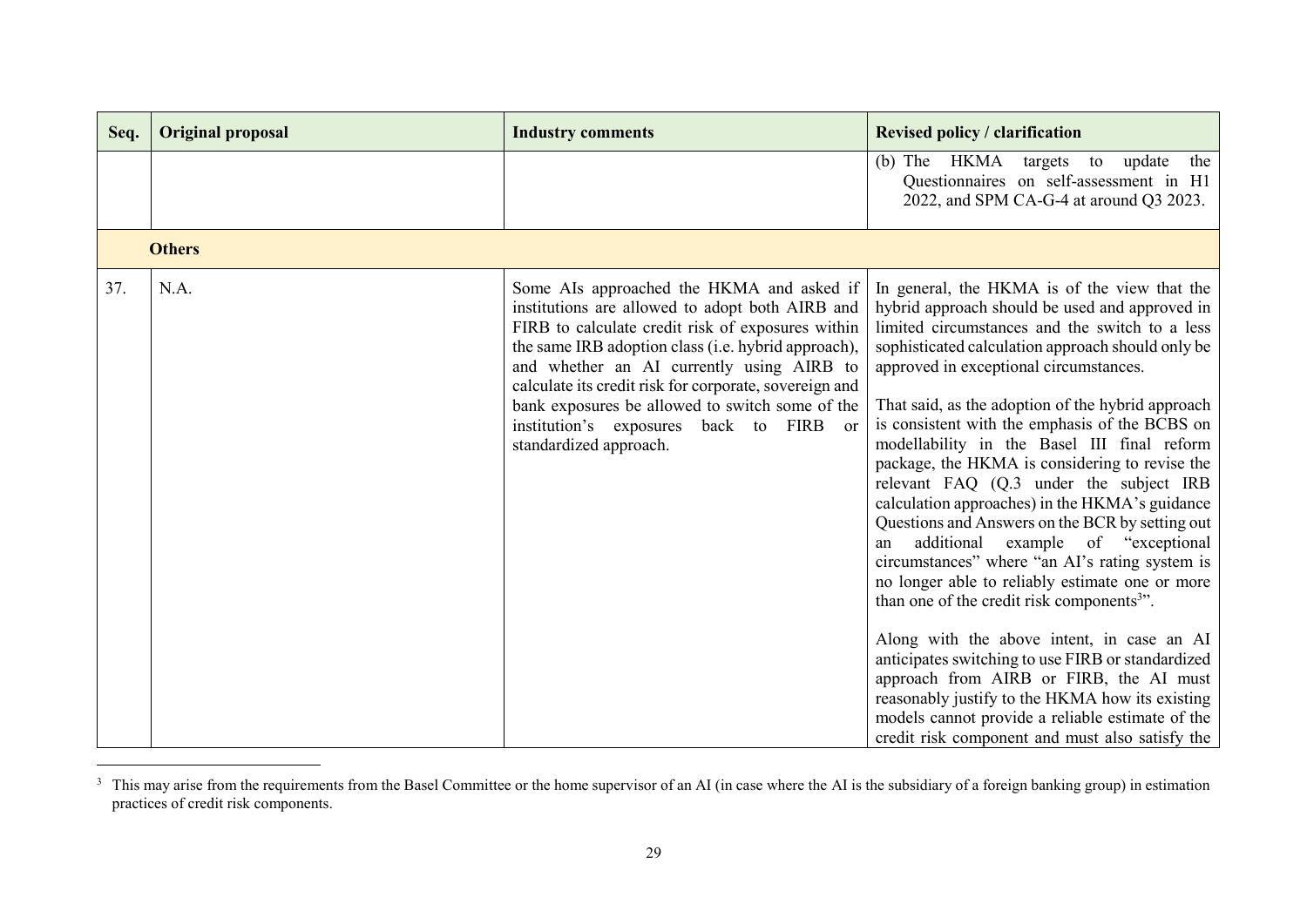| Seq.         | <b>Original proposal</b>                                                                                                                                                                                | <b>Industry comments</b>                                                                                                                                                                                                                                                                                                                                                                                                                                                                                                      | <b>Revised policy / clarification</b>                                                                                                                                                                                                                                                                                                                                |
|--------------|---------------------------------------------------------------------------------------------------------------------------------------------------------------------------------------------------------|-------------------------------------------------------------------------------------------------------------------------------------------------------------------------------------------------------------------------------------------------------------------------------------------------------------------------------------------------------------------------------------------------------------------------------------------------------------------------------------------------------------------------------|----------------------------------------------------------------------------------------------------------------------------------------------------------------------------------------------------------------------------------------------------------------------------------------------------------------------------------------------------------------------|
|              |                                                                                                                                                                                                         |                                                                                                                                                                                                                                                                                                                                                                                                                                                                                                                               | HKMA that such switching is not for regulatory<br>capital arbitrage. The HKMA will assess each of<br>the applications on a case-by-case basis to ensure<br>that the switching will not be abused by the AIs.                                                                                                                                                         |
| VI           | <b>Revised Operational Risk Framework</b>                                                                                                                                                               |                                                                                                                                                                                                                                                                                                                                                                                                                                                                                                                               |                                                                                                                                                                                                                                                                                                                                                                      |
| $\mathbf{1}$ | <b>Introduction</b>                                                                                                                                                                                     |                                                                                                                                                                                                                                                                                                                                                                                                                                                                                                                               |                                                                                                                                                                                                                                                                                                                                                                      |
| 38.          | $CP - Part VI$<br>General comment                                                                                                                                                                       | The industry sought clarification on whether an AI<br>can exclude "boundary events" under its internal<br>policy on operational risk management. Boundary<br>events represent losses that are related to both<br>operational risk and credit risk, and are embedded<br>within losses on credit exposures and are currently<br>recognized as credit losses (i.e. included in the<br>provision for credit losses) but are caused or<br>contributed (e.g. failure to manage collateral<br>properly) by operational risk factors. | While boundary events can be excluded from<br>operational risk capital charge calculation based<br>on the principles set out in OPE25.20, relevant<br>data should still be maintained for operational<br>risk management and, for instance, reported for<br>regulatory monitoring purposes in the HKMA's<br>Operational Risk Management Data Submission<br>Exercise. |
| 2.1          | <b>Calculation of minimum operational risk capital</b>                                                                                                                                                  |                                                                                                                                                                                                                                                                                                                                                                                                                                                                                                                               |                                                                                                                                                                                                                                                                                                                                                                      |
| 39.          | $CP - para. 94$<br>A key component for calculating the minimum<br>operational risk capital under the revised SAOR<br>is the Business Indicator Component ("BIC"), a<br>financial-statement-based proxy. | The industry sought clarification on:<br>the mapping between the income statement /<br>$\bullet$<br>balance sheet items used in the calculation of<br>the BIC and the items reported in MA(BS)1C<br>(Return of Current Year's Profit & Loss<br>Account; and                                                                                                                                                                                                                                                                   | Als should refer to OPE10.2 - 10.3, and the<br>proposed<br>amendments<br>to the BCR<br>and<br>supervisory guidance released for industry<br>consultation on 30 September 2021.                                                                                                                                                                                       |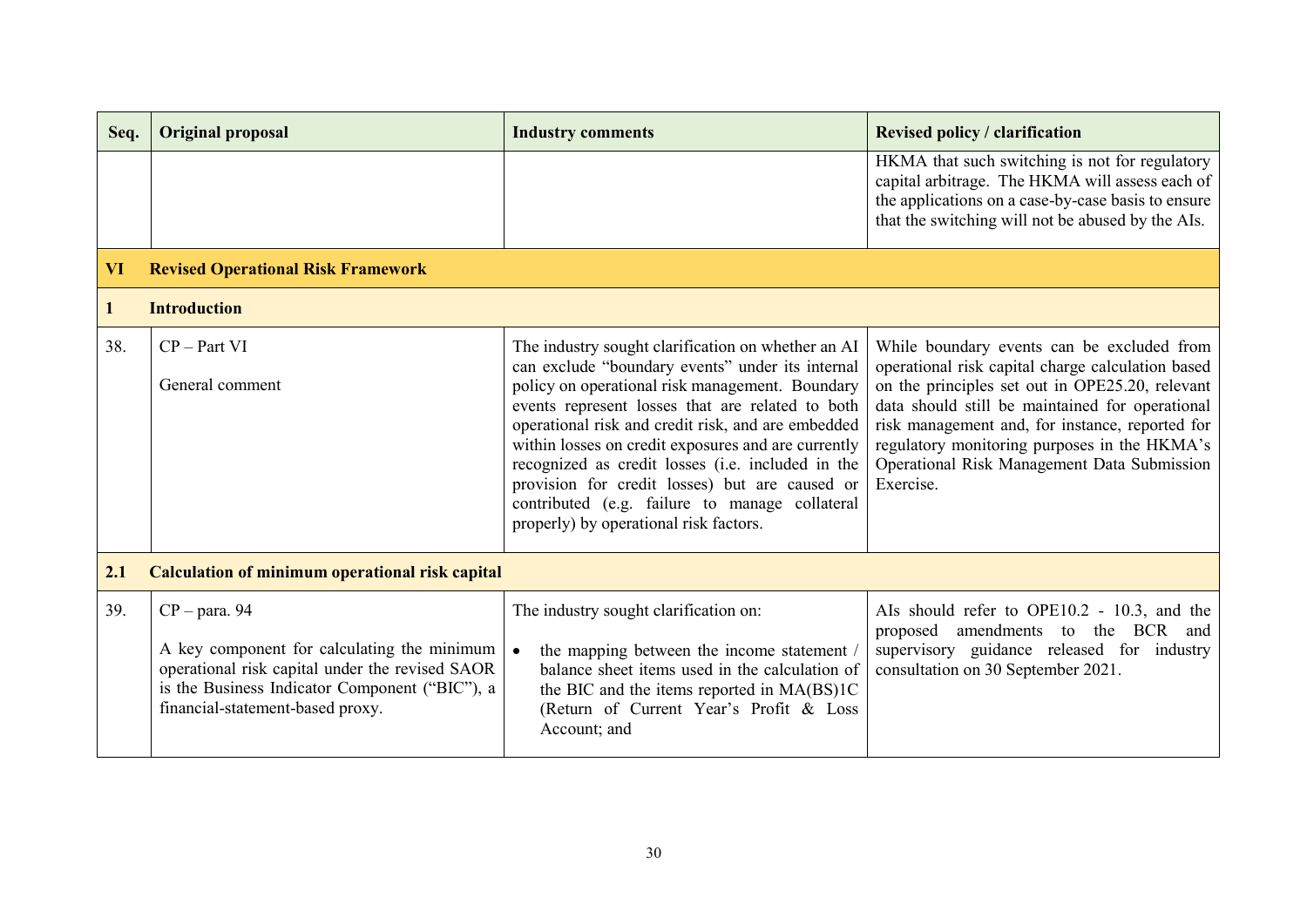| Seq.         | <b>Original proposal</b>                                                                                                                                                                                                                                                                                                                                      | <b>Industry comments</b>                                                                                                                                                                                                                                              | <b>Revised policy / clarification</b>                                                                                                                                                                                                                                                                                                                                                                                                                                                                                                                                                                                                                                                                                                                                                          |  |  |
|--------------|---------------------------------------------------------------------------------------------------------------------------------------------------------------------------------------------------------------------------------------------------------------------------------------------------------------------------------------------------------------|-----------------------------------------------------------------------------------------------------------------------------------------------------------------------------------------------------------------------------------------------------------------------|------------------------------------------------------------------------------------------------------------------------------------------------------------------------------------------------------------------------------------------------------------------------------------------------------------------------------------------------------------------------------------------------------------------------------------------------------------------------------------------------------------------------------------------------------------------------------------------------------------------------------------------------------------------------------------------------------------------------------------------------------------------------------------------------|--|--|
|              |                                                                                                                                                                                                                                                                                                                                                               | the methodology for calculating the "three year<br>$\bullet$<br>average" of the amount for each of the income<br>statement / balance sheet items.                                                                                                                     |                                                                                                                                                                                                                                                                                                                                                                                                                                                                                                                                                                                                                                                                                                                                                                                                |  |  |
| 40.          | $CP - para. 97$<br>A qualifying criterion to the use of the Loss<br>Component ("LC") for the calculation of the<br>Internal Loss Multiplier ("ILM") is that an AI<br>must have its operational loss data reviewed by a<br>competent independent party to ensure that the<br>minimum loss data standards are met before using<br>the data to calculate the LC. | The industry sought clarification on:<br>(a) whether the internal audit department of an AI<br>is regarded as an independent party; and<br>(b) whether the independent party is required to<br>submit the review report to the HKMA, if yes,<br>what is the timeline. | (a) The internal audit department is regarded as<br>an independent party, provided that the key<br>qualities expected of internal audit function<br>including "independence" as set out in SPM<br>IC-2 are met, following the existing practice<br>re "annual ORM Independent Compliance<br>Assessment.<br>(b) AIs are not required to submit the review<br>report to the HKMA but are expected to (a)<br>confirm with the HKMA that the review and<br>any remedial actions resulted from the review<br>have been completed at least 3 months prior<br>to the use of the LC in the operational risk<br>capital charge calculation and (b) keep the<br>review report (together with records of<br>assessment work supporting the report<br>findings) for the HKMA's inspection upon<br>request. |  |  |
| $\mathbf{3}$ | Proposed approach for local implementation                                                                                                                                                                                                                                                                                                                    |                                                                                                                                                                                                                                                                       |                                                                                                                                                                                                                                                                                                                                                                                                                                                                                                                                                                                                                                                                                                                                                                                                |  |  |
| 41.          | $CP - para. 100$<br>Since the revised SAOR will be the only approach<br>available in the revised operational risk<br>framework, all locally-incorporated AIs are                                                                                                                                                                                              | The industry sought clarification on whether the<br>revised operational risk framework is only<br>applicable to locally-incorporated AIs or also their<br>local and/or overseas subsidiaries.                                                                         | The revised operational risk framework is<br>applicable to a locally-incorporated AI on a solo<br>basis and/or a consolidated basis in accordance<br>with the notice issued by the MA to the AI under<br>$\S3C(1)$ of the BCR.                                                                                                                                                                                                                                                                                                                                                                                                                                                                                                                                                                 |  |  |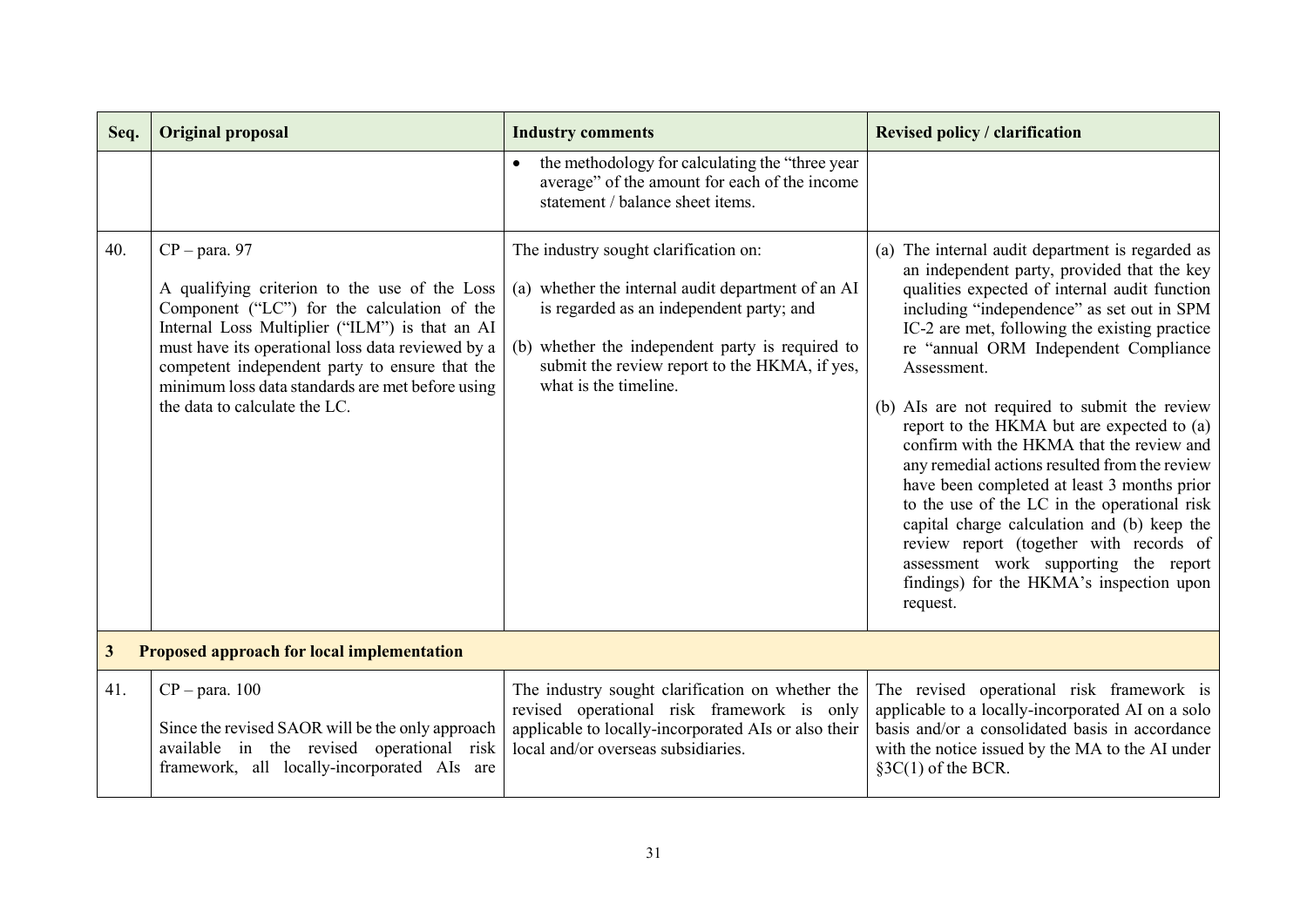| Seq. | <b>Original proposal</b>                                                                                                                                                                                           | <b>Industry comments</b>                                                                                                                                                                                                | <b>Revised policy / clarification</b>                                                                                                                                                                                                                                                                                                                                                                                                                                                                                                                                                                                                                                                                                                                                                                                                                                                                                                                                                                                 |
|------|--------------------------------------------------------------------------------------------------------------------------------------------------------------------------------------------------------------------|-------------------------------------------------------------------------------------------------------------------------------------------------------------------------------------------------------------------------|-----------------------------------------------------------------------------------------------------------------------------------------------------------------------------------------------------------------------------------------------------------------------------------------------------------------------------------------------------------------------------------------------------------------------------------------------------------------------------------------------------------------------------------------------------------------------------------------------------------------------------------------------------------------------------------------------------------------------------------------------------------------------------------------------------------------------------------------------------------------------------------------------------------------------------------------------------------------------------------------------------------------------|
|      | required to adopt the approach to calculate<br>minimum ORC requirements.                                                                                                                                           |                                                                                                                                                                                                                         |                                                                                                                                                                                                                                                                                                                                                                                                                                                                                                                                                                                                                                                                                                                                                                                                                                                                                                                                                                                                                       |
| 42.  | $CP$ – para 102(i)<br>The HKMA proposed not to exercise the<br>discretion (at least initially) to allow bucket 1 AIs<br>to calculate ILM based on internal loss data<br>instead of requiring them to set ILM at 1. | The industry suggested the HKMA exercise this<br>national discretion to cater, say, for AIs within<br>international banking groups that are subject to the<br>same operational risk framework requirements<br>globally. | The HKMA intends to allow bucket 1 AIs that are<br>subsidiaries of a larger banking group to calculate<br>ILM so as to facilitate their conformance with the<br>framework for the calculation of operational risk<br>capital charge on a group basis. Any bucket 1 AI<br>intending to calculate ILM for capital purpose<br>should notify the HKMA that the following<br>conditions are met at least 3 months prior to<br>adopting this approach:<br>the parent company of the AI calculates ILM<br>on a consolidated basis under the capital rules<br>applicable to it and the data of the AI are<br>either included in the calculation or would be<br>included in the calculation were it not for<br>justifiable considerations such as the<br>materiality of the AI in relation to its banking<br>group; and<br>(ii) the AI has at least 5 years' operational loss<br>data that meet the prescribed data quality<br>standards (Note: the requirement on<br>independent review of operational loss data<br>applies). |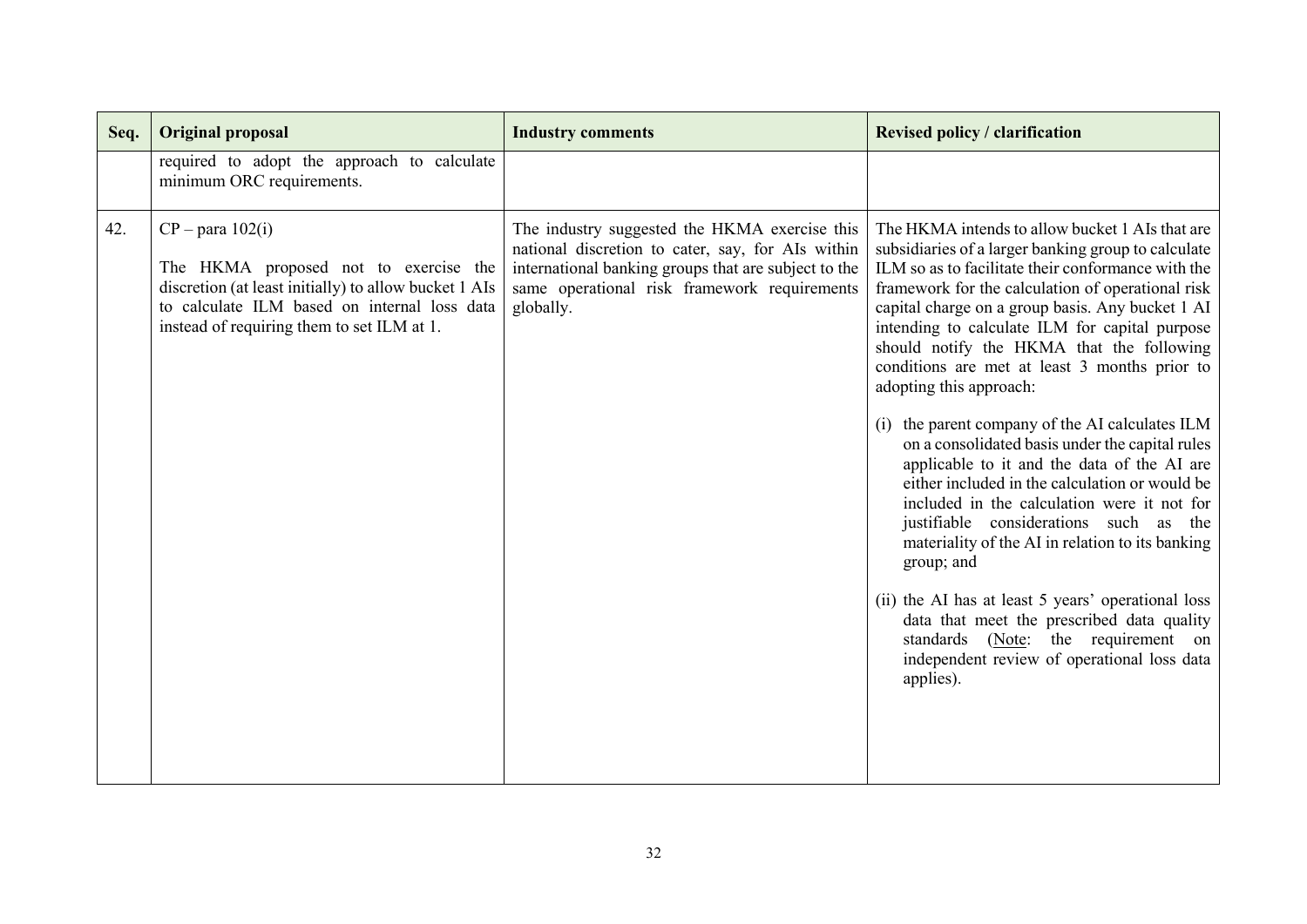| Seq.       | <b>Original proposal</b>                                                                                                                                                                                                                                                                                                                                                                                                                                                                                                                                                                                                                                                                                                                                 | <b>Industry comments</b>                                                                                                                                                                                                                                                                                                                                                                                                                                                                                                                                                                                                                                                                                                                                                                                                                                                                                                                                                                                                                                                                                                                                                                                                                                                                                                                    | <b>Revised policy / clarification</b>                                                                                                                                                                                                                                                                                                                                                                                                                                                                                                                                                                                                                                                                                                                                                                                                                                                                                                                                                                                                                                                                                    |
|------------|----------------------------------------------------------------------------------------------------------------------------------------------------------------------------------------------------------------------------------------------------------------------------------------------------------------------------------------------------------------------------------------------------------------------------------------------------------------------------------------------------------------------------------------------------------------------------------------------------------------------------------------------------------------------------------------------------------------------------------------------------------|---------------------------------------------------------------------------------------------------------------------------------------------------------------------------------------------------------------------------------------------------------------------------------------------------------------------------------------------------------------------------------------------------------------------------------------------------------------------------------------------------------------------------------------------------------------------------------------------------------------------------------------------------------------------------------------------------------------------------------------------------------------------------------------------------------------------------------------------------------------------------------------------------------------------------------------------------------------------------------------------------------------------------------------------------------------------------------------------------------------------------------------------------------------------------------------------------------------------------------------------------------------------------------------------------------------------------------------------|--------------------------------------------------------------------------------------------------------------------------------------------------------------------------------------------------------------------------------------------------------------------------------------------------------------------------------------------------------------------------------------------------------------------------------------------------------------------------------------------------------------------------------------------------------------------------------------------------------------------------------------------------------------------------------------------------------------------------------------------------------------------------------------------------------------------------------------------------------------------------------------------------------------------------------------------------------------------------------------------------------------------------------------------------------------------------------------------------------------------------|
| <b>VII</b> | <b>Output Floor</b>                                                                                                                                                                                                                                                                                                                                                                                                                                                                                                                                                                                                                                                                                                                                      |                                                                                                                                                                                                                                                                                                                                                                                                                                                                                                                                                                                                                                                                                                                                                                                                                                                                                                                                                                                                                                                                                                                                                                                                                                                                                                                                             |                                                                                                                                                                                                                                                                                                                                                                                                                                                                                                                                                                                                                                                                                                                                                                                                                                                                                                                                                                                                                                                                                                                          |
| 43.        | $CP - \text{paras.}$ 104 and 105<br>The Basel III final reform package introduced an<br>output floor as a replacement to the Basel I-based<br>capital floor under the Basel II framework, and<br>accompanied<br>by<br>five-year<br>phase-in<br>a<br>arrangement.<br>The HKMA proposed an accelerated phase-in<br>arrangement for the implementation of output<br>floor:<br>65% during 2023 and 2024;<br>$\bullet$<br>70% during 2025 to 2027; and<br>$\bullet$<br>72.5% from 2028 onward<br>$\bullet$<br>The HKMA also proposed not to exercise the<br>national discretion to apply a cap that limits the<br>RWA increase resulting from the application of<br>the floor to 1.25 times of an AI's RWA calculated<br>before the application of the floor. | (a) The industry did not support the accelerated<br>phase-in and suggested adopting the BCBS'<br>phase-in arrangement for the output floor<br>calibration. They indicated that aligning with<br>BCBS' phase-in arrangement place fewer<br>constraints on AIs' business growth and<br>provide a level playing field during the<br>transitional period.<br>(b) The industry enquired the calculation basis of<br>output floor for the purpose to compute capital<br>adequacy ratio and clarified whether the<br>adjustments to capital floor calculation under<br>existing sections $226(3)(d)$ , $(3A)(d)$ , $(5)(e)$ ,<br>and $(7)(e)$ of the BCR should continue to be<br>applied and reflected in the calculation of<br>output floor.<br>The industry sought to clarify if the risk-<br>(c)<br>weighted amounts calculated by the existing<br>capital calculation approaches for both market<br>risk and CVA risk can be used for output floor<br>calculation during the transitional time gap<br>derived from the uneven implementation date<br>of the revised market risk and CVA risk<br>frameworks (not earlier than 1 January 2014)<br>versus other Pillar 1 risk (1 July 2023).<br>(d) The industry asked if IRB AIs could use IRB-<br>specific capital treatments and collateral<br>treatment of credit risk mitigation techniques | (a) Having considered the pandemic's impact on<br>the industry and the robustness of AI's capital<br>adequacy, the HKMA intends to adjust the<br>phase-in schedule with a lower starting<br>output floor level:<br>60% during 2023;<br>65% during 2024 to 2025;<br>70% during 2026 to 2027; and<br>72.5% from 2028 onward<br>It should however be noted that the phase-in<br>period is a transitional arrangement and AIs<br>need to prepare themselves for eventually<br>meeting the end-state 72.5% level in their<br>capital management decision. The HKMA is<br>of the view that any capital release arising<br>from the application of a lower output floor<br>level during the phase-in period should not be<br>used by AIs for distributions.<br>(b) Consistent with the existing practice in<br>calculating the capital adequacy ratio, AIs<br>should calculate the output floor on a solo<br>basis (or on a solo-consolidated basis if it has<br>the approval to do so under section $28(2)(a)$<br>of the BCR), and on a consolidated basis<br>(subject to the exemption set out in section 33)<br>of the BCR). |